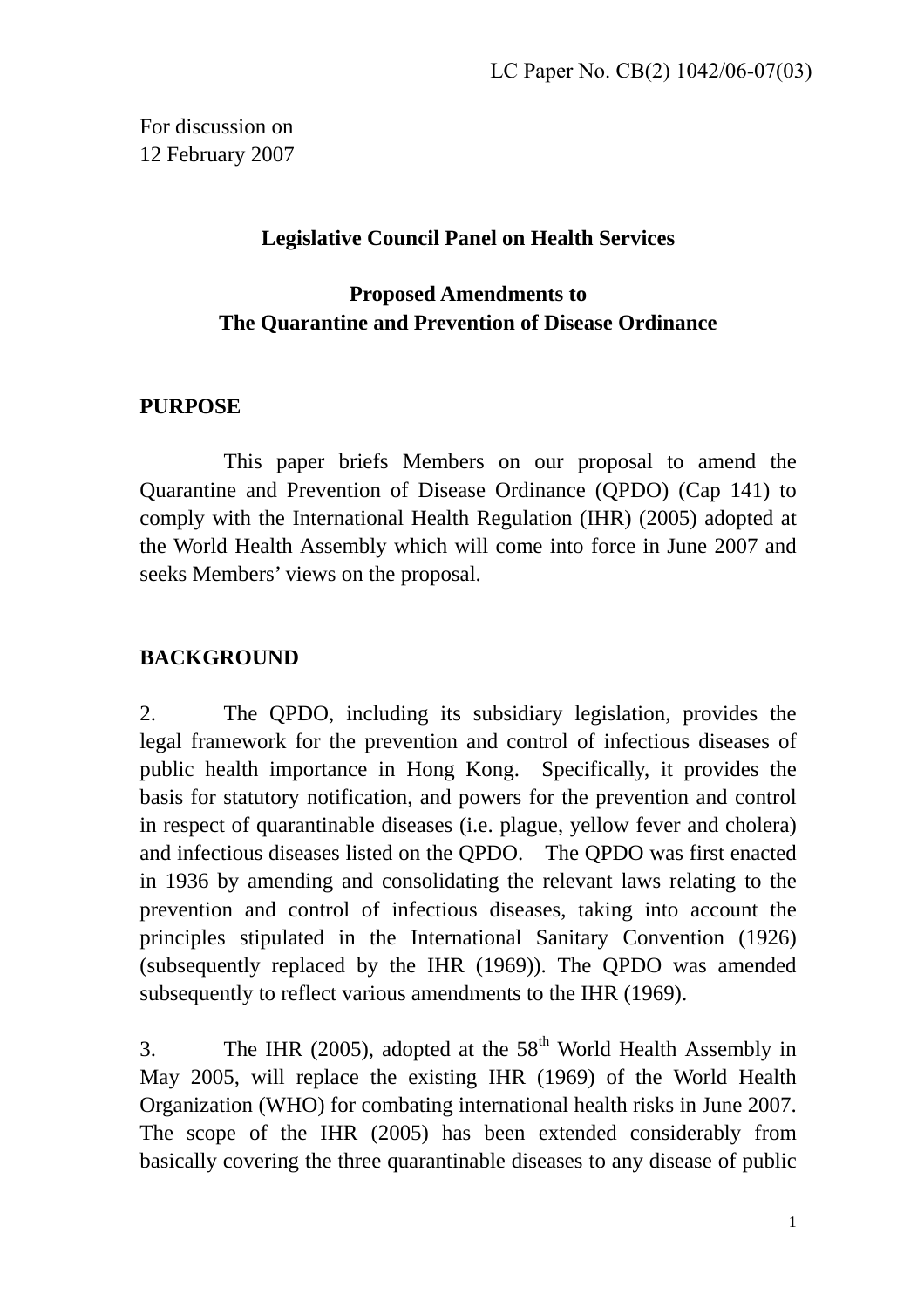health importance which can spread internationally. Main provisions of the IHR (2005) include -

- (a) routine public health measures on travellers, conveyances, and goods;
- (b) specific requirements on the core capacity of Member States for surveillance and response, and in respect of control measures at points of entry;
- (c) notification and verification by Member States of all events potentially constituting a public health emergency of international concern; and
- (d) system for WHO to make recommendations on areas affected by public health threats to prevent international disease transmission.

A copy of the IHR (2005) is attached at the Annex.

4. The IHR (2005) is a legally binding set of regulations for WHO Member States in relation to global response to public health threats. The IHR will be applied to China and it will be extended to Hong Kong pursuant to Article 153 of the Basic Law. To ensure that our regulatory framework can comply with the international requirements and keep up with international standards, we consider it necessary to amend the QPDO to bring the local legislative provisions in line with the requirements of the IHR (2005).

5. Apart from IHR compliance, we also need to strengthen the legal provisions under QPDO to ensure the local disease control structure is effective in tackling new and re-emerging diseases and is able to cope with public health emergencies. Having regard to the experience of the outbreak of Severe Acute Respiratory Syndrome (SARS) in 2003, the SARS Expert Committee recommended in its Report, among others, that the adequacy of existing legislation should be reviewed in order to ensure the appropriateness of including a certain disease to the list of notifiable diseases, establishment of the primacy of the Department of Health (DH) in the control of outbreaks of communicable disease, and clarity in the legal powers available to enforcement officers. In response to this recommendation, we conducted a comprehensive review of the QPDO and its subsidiary legislation to ensure that the legal framework for the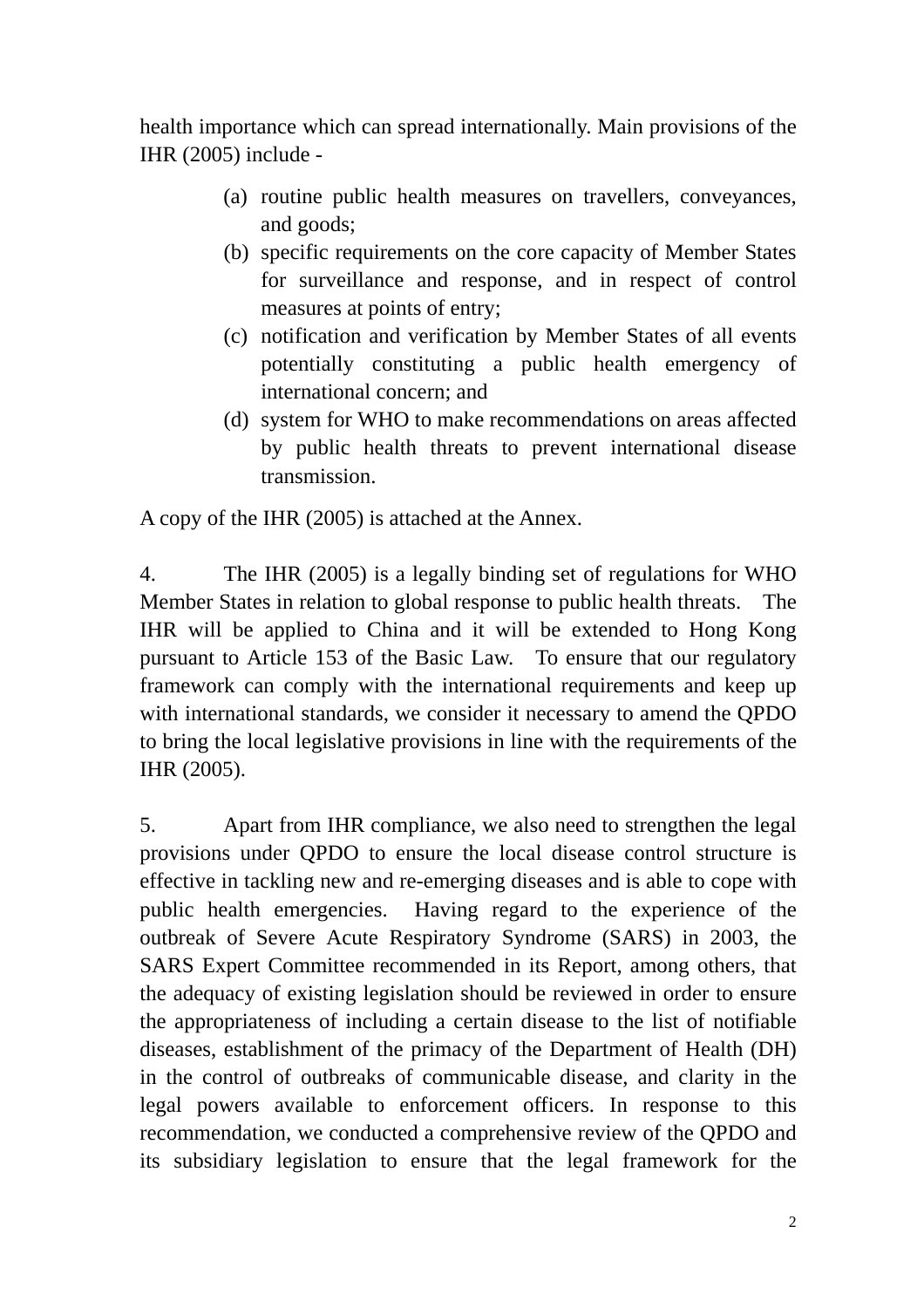prevention of infectious diseases is up-to-date and is capable of supporting our strategy in the control of infectious diseases.

# **LEGISLATIVE PROPOSALS**

6. To bring the legislative provisions of QPDO in line with the requirements in the revised IHR (2005) of the WHO and to ensure the effectiveness of the Hong Kong legal framework in preventing and controlling diseases, we propose to introduce the following amendments to the QPDO -

- (a) to strengthen monitoring and control measures in respect of cross-boundary conveyances, points of entry as well as inbound and outbound travellers, taking into account the provisions of the IHR (2005);
- (b) to strengthen the ability to respond to outbreaks and to provide for preventive and control measures; and
- (c) to provide the necessary power for combating and controlling the effects of public health emergencies.

# *Major Proposed Provisions*

# *Prevention of the Spread of Diseases of International Concern into/ out of Hong Kong*

7. To prevent cross-boundary spread of diseases, it is necessary to establish routine preventive measures to ensure, as far as possible, that the points of entry, conveyances, travellers, goods and other things that pass into or out of Hong Kong are free from infection or contamination. Moreover, effective disease surveillance system should be established to ensure timely detection of diseases and contamination at the boundary. To these ends, we propose to -

(a) require reasonable steps to be taken to ensure that points of entry and cross-boundary conveyances are kept in sanitary condition, and where necessary, to require measures to be implemented, including but not limiting to disinfection, disinsection, deratting and decontamination for the prevention and control of spread of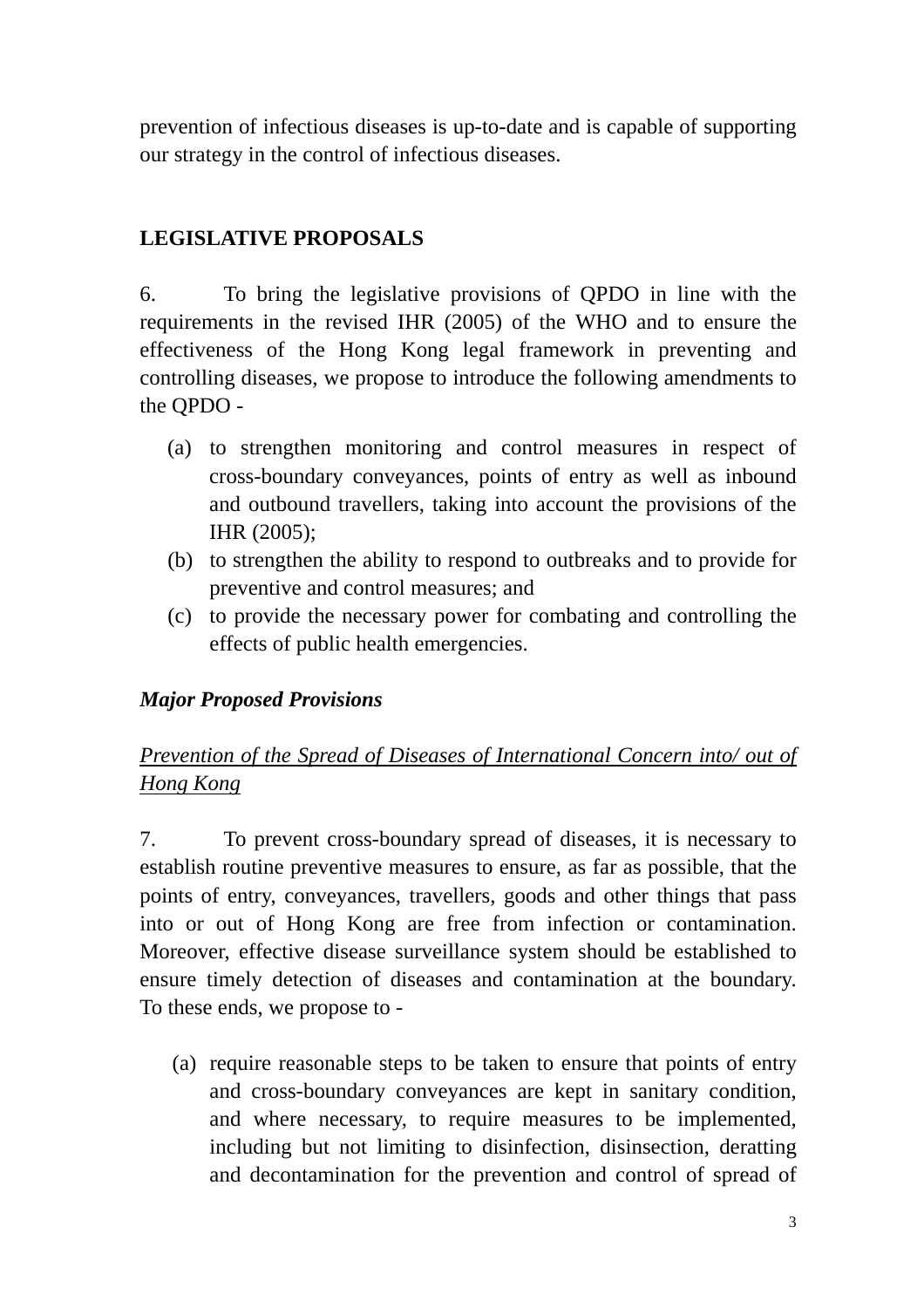any infectious diseases, or any forms of contamination into or out of Hong Kong;

- (b) empower DH to require provision of relevant information concerning any infectious diseases and contamination that may occur on board a cross-boundary conveyance or at a point of entry; and
- (c) empower DH to inspect points of entry and cross-boundary conveyances and issue relevant certificates, such as the Ship Sanitation Control Exemption Certificate, as required by IHR (2005).

8. In case of an outbreak, we will need to implement control measures in a timely manner to prevent any cross-boundary spread of diseases. Besides, we also need the legal powers to implement recommendations on response measures which may be issued by the WHO from time to time having regard to the disease outbreak situation in a particular area. For the above purposes, we propose to

- (a) empower DH, having regard to WHO's recommendations, to require travellers entering Hong Kong to produce proof of vaccination or prophylaxis and to require relevant health declarations;
- (b) empower DH to conduct necessary medical examination or tests on travellers and to order isolation / quarantine of a traveller who is believed to be a sick person, contact, carrier of infectious diseases or a contaminated person;
- (c) empower DH to refuse departure or entry of things, which appear to be infectious or contaminated and to seize and destroy them, where necessary, for the prevention of the spread of infectious disease/ contamination; and
- (d) empower DH, having regard to WHO's recommendations, to refuse exit of any traveller whom a health officer has reason to believe is a sick person, contact, carrier of infectious diseases or a contaminated person.

# *Prevention and Control of Spread of Infectious Diseases in Hong Kong*

9. On the prevention and control of the spread of infectious diseases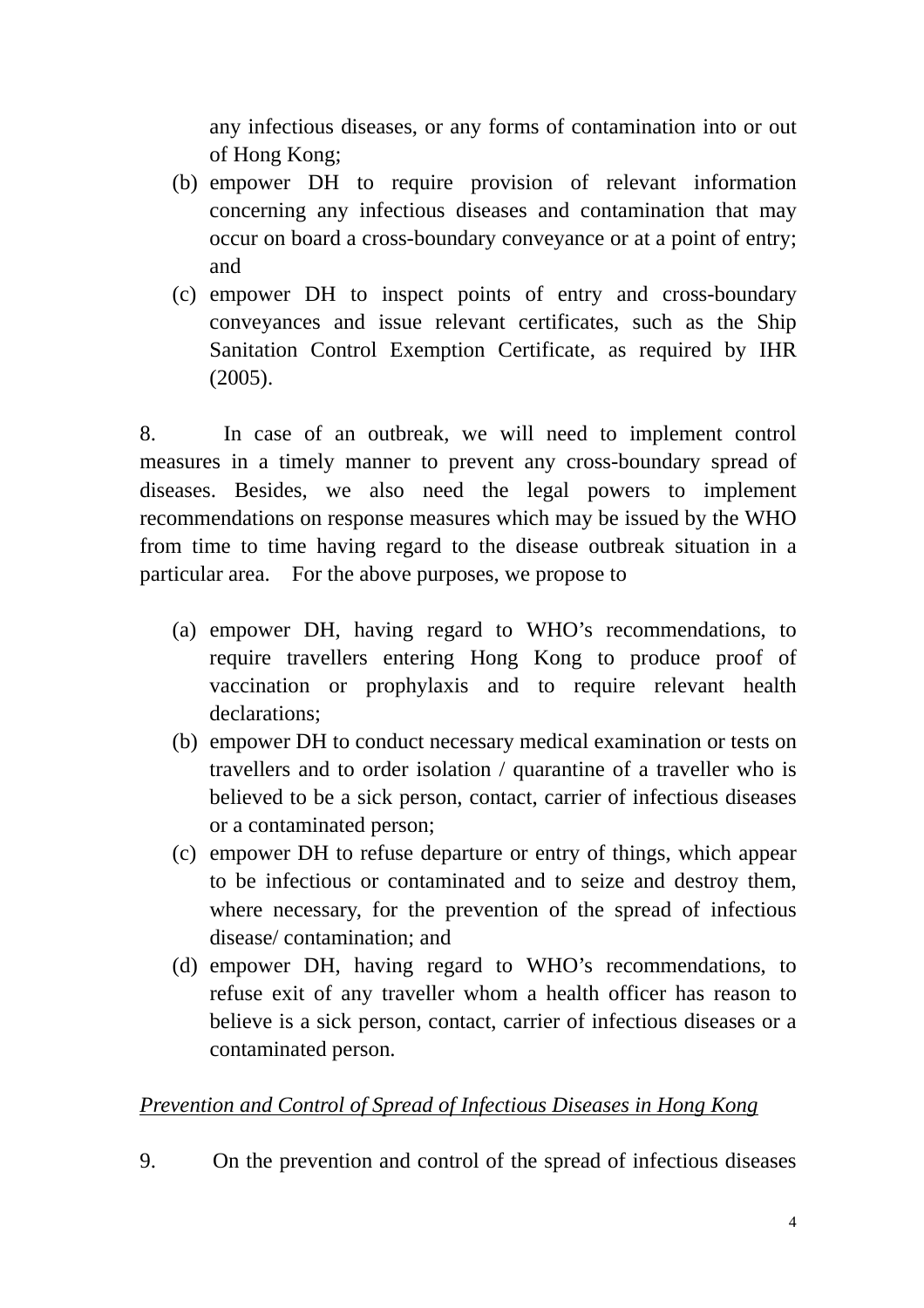in Hong Kong, we propose that the QPDO be amended to provide for the necessary legal powers to better support measures for disease control in Hong Kong. In particular, we propose to -

- (a) update and expand the list of notifiable diseases to include infectious diseases of public health concern having regard to the current local epidemiology of infectious diseases;
- (b) require notification of any release of dangerous infectious agents and empower DH to require the surrender of such agents for proper disposal so as to prevent the spread of diseases in the community;
- (c) empower the Director of Health (the Director) to order submission of specimens, organisms or agents and to cause tests to be performed on the same to gather further information on the disease for the purpose of preventing the spread of or controlling the disease that constitutes a public health risk;
- (d) require medical practitioners to provide information that is within his knowledge relating to cases of infectious disease to facilitate investigation and contact tracing;
- (e) empower DH to place sick person, contact and carrier of infectious disease under medical surveillance; and
- (f) clarify DH's power to order isolation / quarantine of person who is believed to be a sick person, contact or carrier of infectious disease.

# *Public Health Emergency*

10. The experience from the outbreak of SARS illustrates the need for improved preparedness in handling public health emergencies. The ability to react promptly and to take effective measures is critical. Over the past few years, some overseas countries have initiated legislative amendments to strengthen the powers for health authorities to take prompt and effective measures in handling public health emergency.

11. To ensure our preparedness for any major outbreaks in Hong Kong, we propose to introduce provisions specifically relating to states of public health emergency to the QPDO. The proposed amendments include –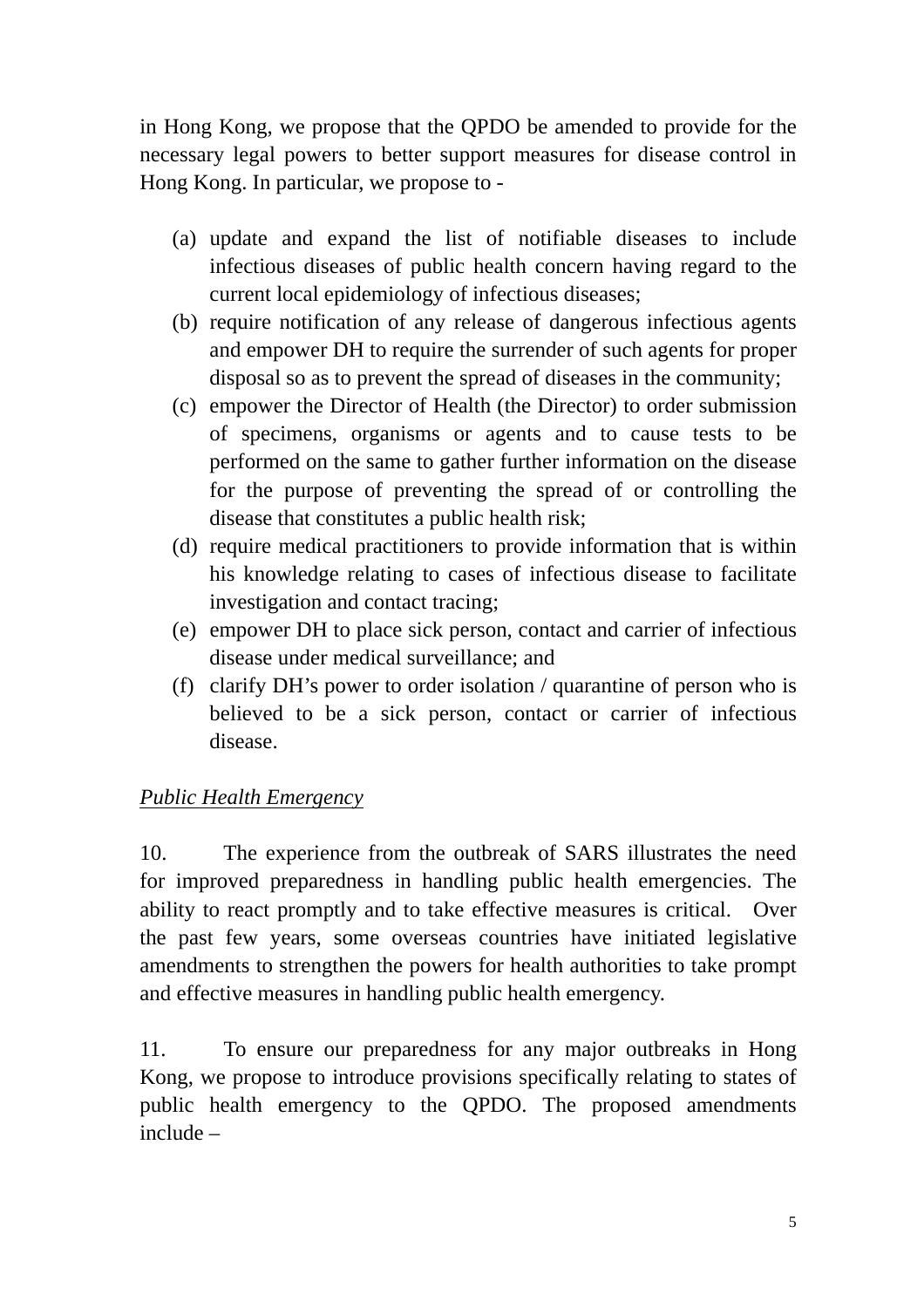- (a) to empower the Chief Executive in Council to decide on "state of public health emergency" such that appropriate measures could be implemented to combat and control the situation;
- (b) to empower the Administration to access and disclose necessary information to the public relating to the state of public health emergency for the purpose of protecting public health;
- (c) to provide for the use of private property (including vaccines, drugs, personal protective gears, vehicles, shipping containers and vacant residential facilities) by the Government during a state of public health emergency; and
- (d) to enable unregistered but qualified health care personnel to perform necessary tasks and duties under the direction of the Director during an emergency.

12. The above measures are essential to ensure various public health measures to be effectively carried out in times of emergencies. It must be emphasised that such decision and the necessary measures carried out by the Administration are to be exercised under very exceptional circumstances only.

# **CONSULTATION**

13. We consulted the Hospital Authority, private doctors, private doctor associations and the Scientific Committees of the Centre for Health Protection on the proposed amendments to the list of notifiable diseases and their response was positive.

14. We also consulted the aviation, shipping, logistics, point of entry and other cross-boundary conveyance trades through the relevant advisory bodies, trade associations as well as the key players in the fields regarding the proposed measures to prevent and control the spread of diseases. They were generally in support of the proposal and considered that the proposed legislative amendments were essential for the protection of public health. Some pointed out the need for DH to provide relevant training and guidelines in due course for the implementation of health measures. DH will work closely with the relevant stakeholders to ensure smooth implementation of the proposed measures.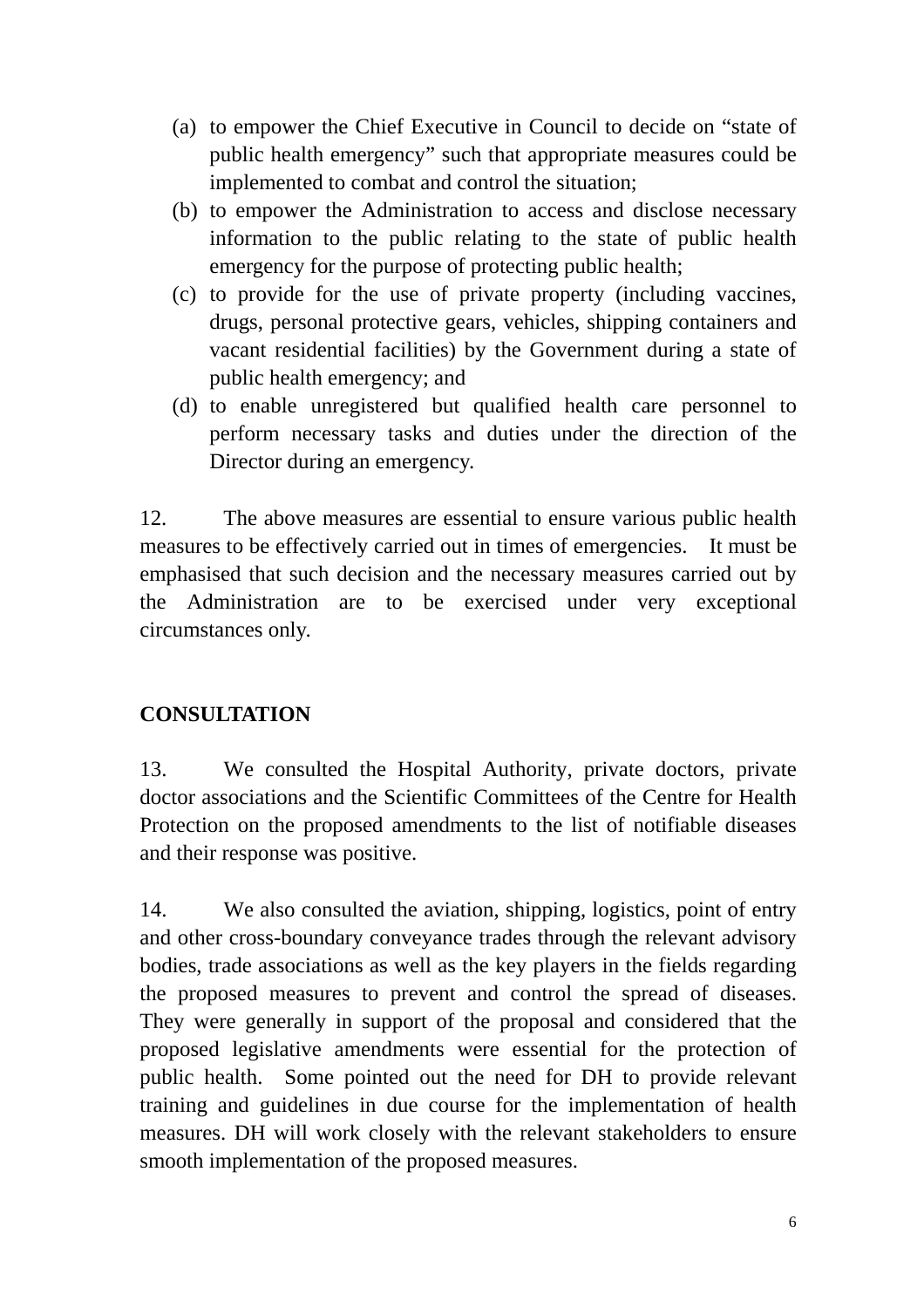# **SOCIO-ECONOMIC IMPLICATIONS**

15. The proposal should better strengthen the local regulatory regime for preventing and controlling the spread of diseases, hence providing better protection for public health. As the points of entry and cross-boundary conveyances in Hong Kong have in general good records of hygiene standard, we envisage that the proposed amendments should have minimal impact on them under normal circumstances and business will by and large be as usual. However, during outbreaks or emergencies, additional work may be required of them to protect public health. Noting the principle of the IHR of avoidance of unnecessary interference with international traffic and trade and recognizing the importance of maintaining smooth international passenger and cargo traffic and trade for Hong Kong, the Government will put our best effort in ensuring minimal disruption to trade and traffic when implementing measures to protect public health.

# **LEGISLATIVE PLAN**

16. We intend to introduce the Bill into the Legislative Council in the second quarter of 2007.

# **ADVICE SOUGHT**

17. Members are invited to comment on the above proposals to amend the QPDO.

Health, Welfare and Food Bureau February 2007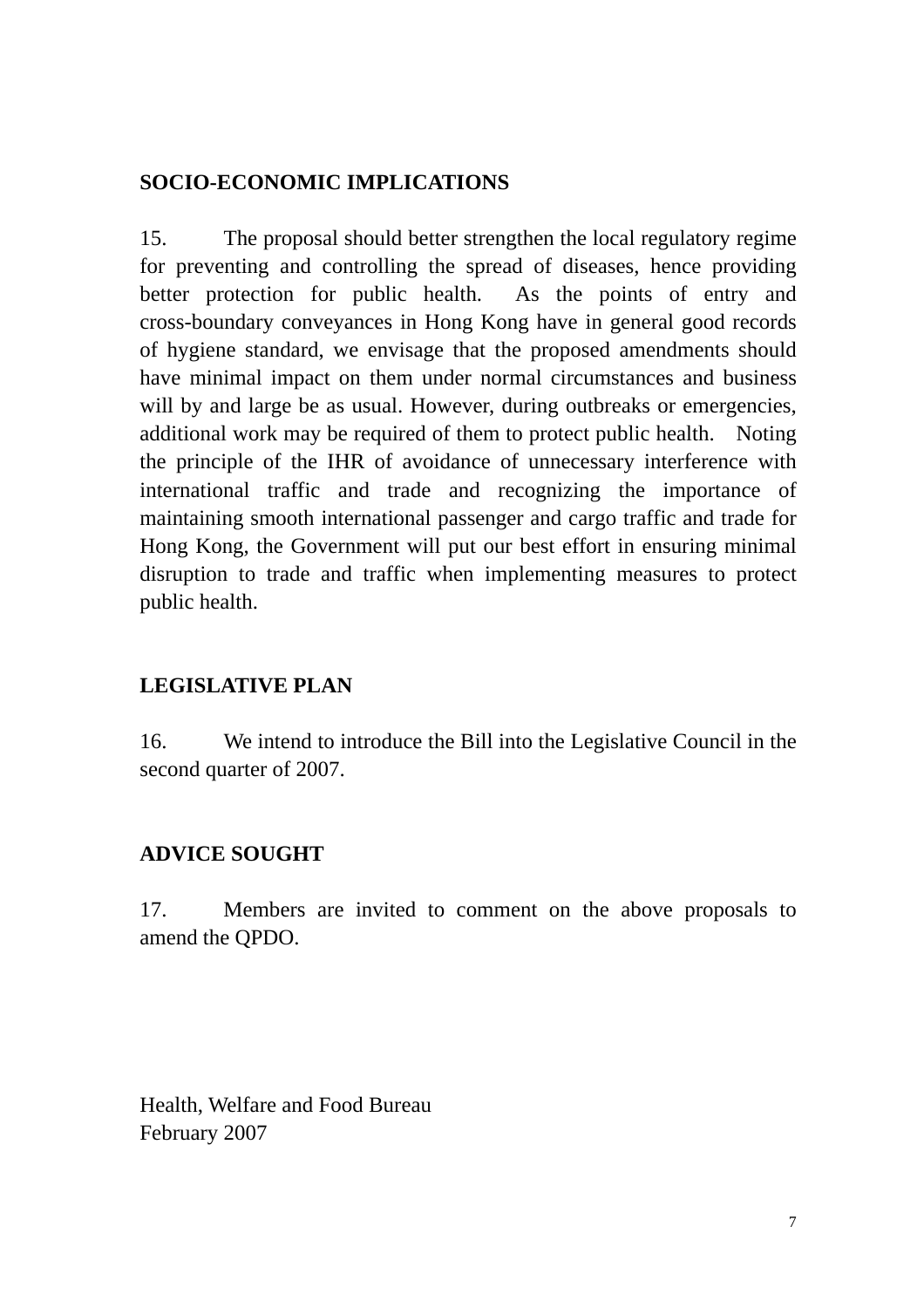### **INTERNATIONAL HEALTH REGULATIONS (2005)**

### **PART I – DEFINITIONS, PURPOSE AND SCOPE, PRINCIPLES AND RESPONSIBLE AUTHORITIES**

#### *Article 1 Definitions*

1. For the purposes of the International Health Regulations (hereinafter the "IHR" or "Regulations"):

 "affected" means persons, baggage, cargo, containers, conveyances, goods, postal parcels or human remains that are infected or contaminated, or carry sources of infection or contamination, so as to constitute a public health risk;

 "affected area" means a geographical location specifically for which health measures have been recommended by WHO under these Regulations;

"aircraft" means an aircraft making an international voyage;

"airport" means any airport where international flights arrive or depart;

"arrival" of a conveyance means:

(a) in the case of a seagoing vessel, arrival or anchoring in the defined area of a port;

(b) in the case of an aircraft, arrival at an airport;

(c) in the case of an inland navigation vessel on an international voyage, arrival at a point of entry;

(d) in the case of a train or road vehicle, arrival at a point of entry;

"baggage" means the personal effects of a traveller;

"cargo" means goods carried on a conveyance or in a container;

 "competent authority" means an authority responsible for the implementation and application of health measures under these Regulations;

"container" means an article of transport equipment:

(a) of a permanent character and accordingly strong enough to be suitable for repeated use;

(b) specially designed to facilitate the carriage of goods by one or more modes of transport, without intermediate reloading;

(c) fitted with devices permitting its ready handling, particularly its transfer from one mode of transport to another; and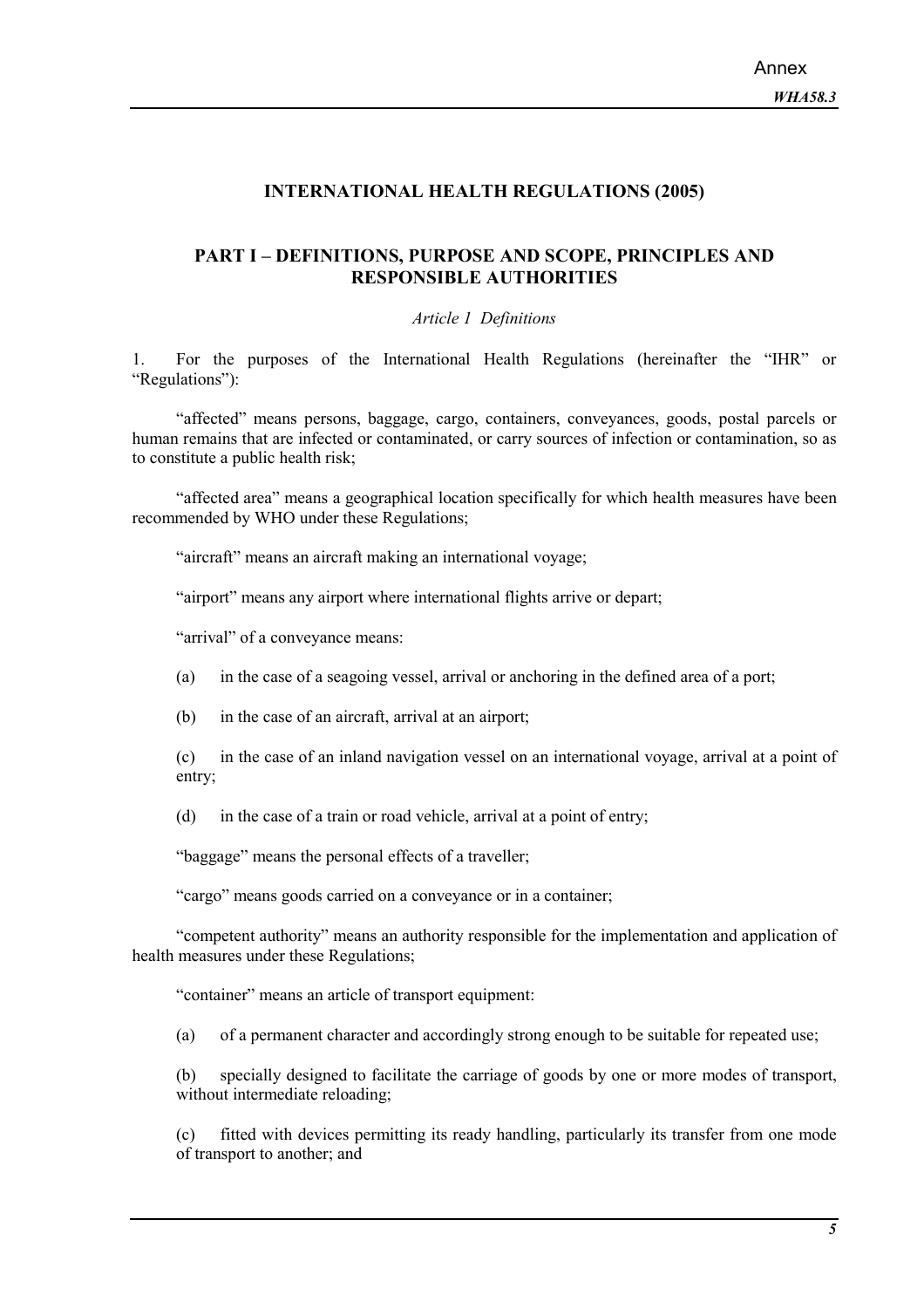(d) specially designed as to be easy to fill and empty;

 "container loading area" means a place or facility set aside for containers used in international traffic;

 "contamination" means the presence of an infectious or toxic agent or matter on a human or animal body surface, in or on a product prepared for consumption or on other inanimate objects, including conveyances, that may constitute a public health risk;

 "conveyance" means an aircraft, ship, train, road vehicle or other means of transport on an international voyage;

"conveyance operator" means a natural or legal person in charge of a conveyance or their agent;

"crew" means persons on board a conveyance who are not passengers;

 "decontamination" means a procedure whereby health measures are taken to eliminate an infectious or toxic agent or matter on a human or animal body surface, in or on a product prepared for consumption or on other inanimate objects, including conveyances, that may constitute a public health risk;

 "departure" means, for persons, baggage, cargo, conveyances or goods, the act of leaving a territory;

 "deratting" means the procedure whereby health measures are taken to control or kill rodent vectors of human disease present in baggage, cargo, containers, conveyances, facilities, goods and postal parcels at the point of entry;

"Director-General" means the Director-General of the World Health Organization;

 "disease" means an illness or medical condition, irrespective of origin or source, that presents or could present significant harm to humans;

 "disinfection" means the procedure whereby health measures are taken to control or kill infectious agents on a human or animal body surface or in or on baggage, cargo, containers, conveyances, goods and postal parcels by direct exposure to chemical or physical agents;

 "disinsection" means the procedure whereby health measures are taken to control or kill the insect vectors of human diseases present in baggage, cargo, containers, conveyances, goods and postal parcels;

"event" means a manifestation of disease or an occurrence that creates a potential for disease;

 "*free pratique*" means permission for a ship to enter a port, embark or disembark, discharge or load cargo or stores; permission for an aircraft, after landing, to embark or disembark, discharge or load cargo or stores; and permission for a ground transport vehicle, upon arrival, to embark or disembark, discharge or load cargo or stores;

 "goods" mean tangible products, including animals and plants, transported on an international voyage, including for utilization on board a conveyance;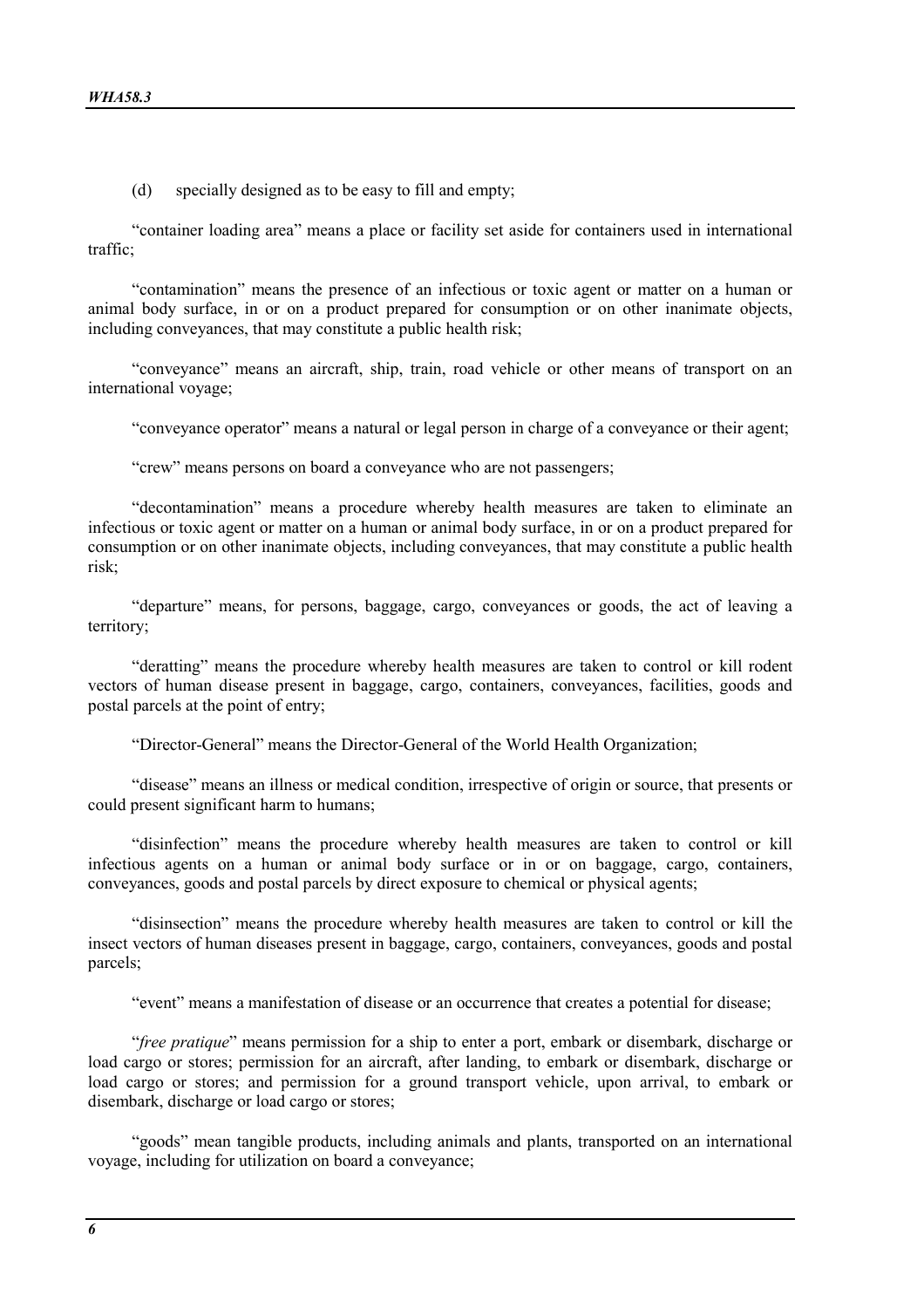"ground crossing" means a point of land entry in a State Party, including one utilized by road vehicles and trains;

 "ground transport vehicle" means a motorized conveyance for overland transport on an international voyage, including trains, coaches, lorries and automobiles;

 "health measure" means procedures applied to prevent the spread of disease or contamination; a health measure does not include law enforcement or security measures;

 "ill person" means an individual suffering from or affected with a physical ailment that may pose a public health risk;

 "infection" means the entry and development or multiplication of an infectious agent in the body of humans and animals that may constitute a public health risk;

 "inspection" means the examination, by the competent authority or under its supervision, of areas, baggage, containers, conveyances, facilities, goods or postal parcels, including relevant data and documentation, to determine if a public health risk exists;

 "international traffic" means the movement of persons, baggage, cargo, containers, conveyances, goods or postal parcels across an international border, including international trade;

"international voyage" means:

(a) in the case of a conveyance, a voyage between points of entry in the territories of more than one State, or a voyage between points of entry in the territory or territories of the same State if the conveyance has contacts with the territory of any other State on its voyage but only as regards those contacts;

(b) in the case of a traveller, a voyage involving entry into the territory of a State other than the territory of the State in which that traveller commences the voyage;

 "intrusive" means possibly provoking discomfort through close or intimate contact or questioning;

 "invasive" means the puncture or incision of the skin or insertion of an instrument or foreign material into the body or the examination of a body cavity. For the purposes of these Regulations, medical examination of the ear, nose and mouth, temperature assessment using an ear, oral or cutaneous thermometer, or thermal imaging; medical inspection; auscultation; external palpation; retinoscopy; external collection of urine, faeces or saliva samples; external measurement of blood pressure; and electrocardiography shall be considered to be non-invasive;

 "isolation" means separation of ill or contaminated persons or affected baggage, containers, conveyances, goods or postal parcels from others in such a manner as to prevent the spread of infection or contamination;

 "medical examination" means the preliminary assessment of a person by an authorized health worker or by a person under the direct supervision of the competent authority, to determine the person's health status and potential public health risk to others, and may include the scrutiny of health documents, and a physical examination when justified by the circumstances of the individual case;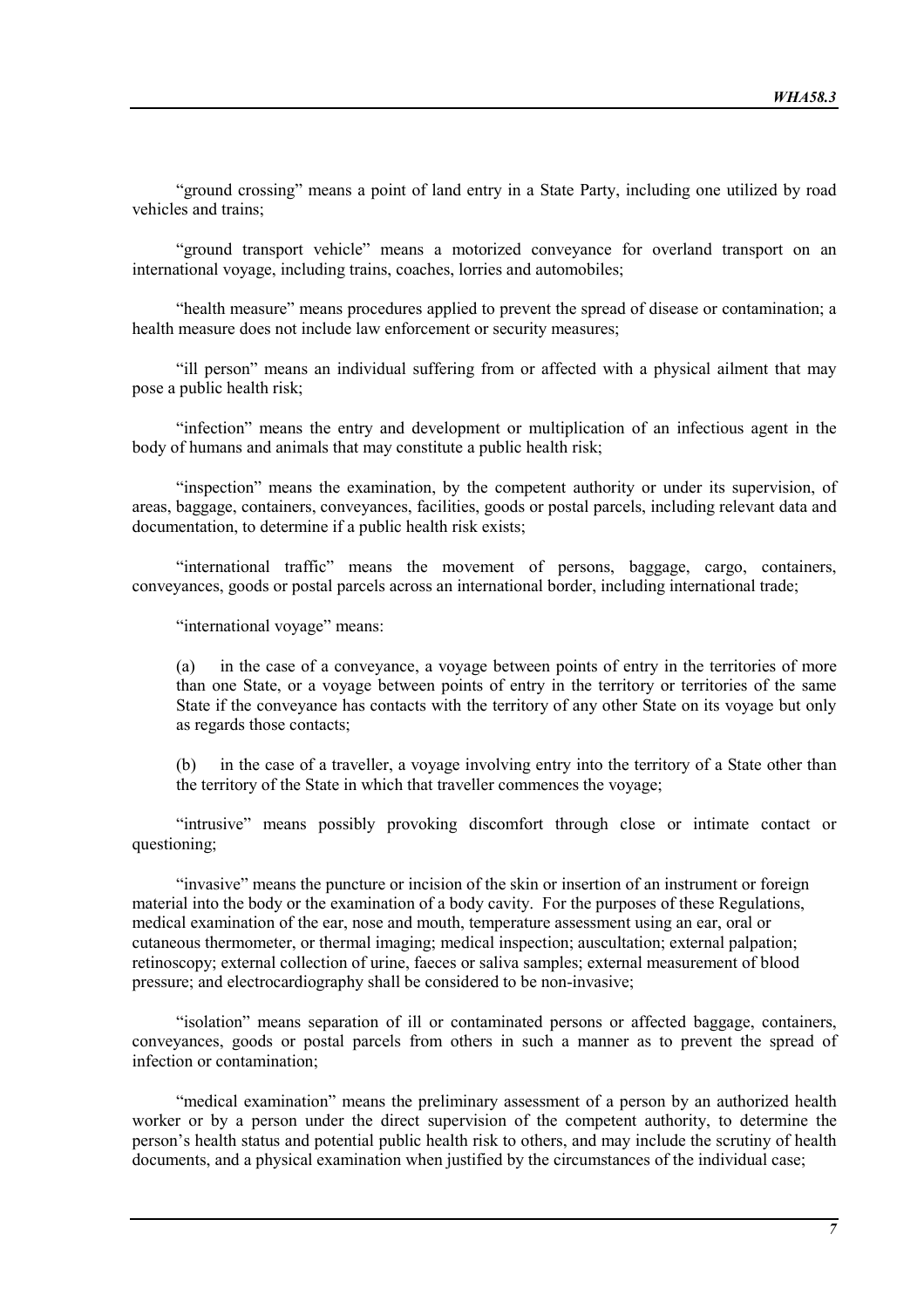"National IHR Focal Point" means the national centre, designated by each State Party, which shall be accessible at all times for communications with WHO IHR Contact Points under these Regulations;

"Organization" or "WHO" means the World Health Organization;

 "permanent residence" has the meaning as determined in the national law of the State Party concerned;

"personal data" means any information relating to an identified or identifiable natural person;

 "point of entry" means a passage for international entry or exit of travellers, baggage, cargo, containers, conveyances, goods and postal parcels as well as agencies and areas providing services to them on entry or exit;

 "port" means a seaport or a port on an inland body of water where ships on an international voyage arrive or depart;

 "postal parcel" means an addressed article or package carried internationally by postal or courier services;

 "public health emergency of international concern" means an extraordinary event which is determined, as provided in these Regulations:

(i) to constitute a public health risk to other States through the international spread of disease and

(ii) to potentially require a coordinated international response;

 "public health observation" means the monitoring of the health status of a traveller over time for the purpose of determining the risk of disease transmission;

 "public health risk" means a likelihood of an event that may affect adversely the health of human populations, with an emphasis on one which may spread internationally or may present a serious and direct danger;

 "quarantine" means the restriction of activities and/or separation from others of suspect persons who are not ill or of suspect baggage, containers, conveyances or goods in such a manner as to prevent the possible spread of infection or contamination;

 "recommendation" and "recommended" refer to temporary or standing recommendations issued under these Regulations;

 "reservoir" means an animal, plant or substance in which an infectious agent normally lives and whose presence may constitute a public health risk;

"road vehicle" means a ground transport vehicle other than a train;

 "scientific evidence" means information furnishing a level of proof based on the established and accepted methods of science;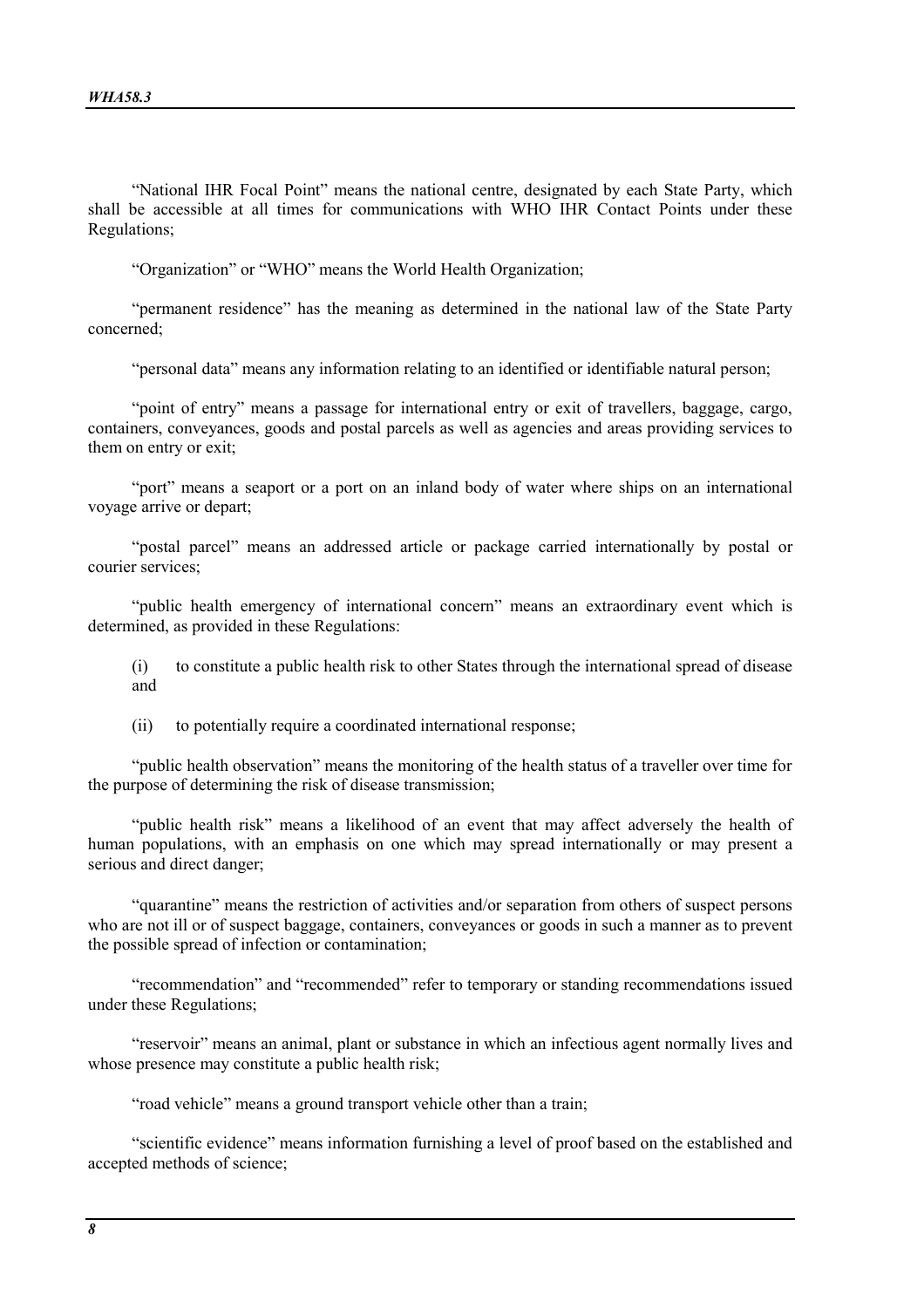"scientific principles" means the accepted fundamental laws and facts of nature known through the methods of science;

"ship" means a seagoing or inland navigation vessel on an international voyage;

 "standing recommendation" means non-binding advice issued by WHO for specific ongoing public health risks pursuant to Article 16 regarding appropriate health measures for routine or periodic application needed to prevent or reduce the international spread of disease and minimize interference with international traffic;

 "surveillance" means the systematic ongoing collection, collation and analysis of data for public health purposes and the timely dissemination of public health information for assessment and public health response as necessary;

 "suspect" means those persons, baggage, cargo, containers, conveyances, goods or postal parcels considered by a State Party as having been exposed, or possibly exposed, to a public health risk and that could be a possible source of spread of disease;

 "temporary recommendation" means non-binding advice issued by WHO pursuant to Article 15 for application on a time-limited, risk-specific basis, in response to a public health emergency of international concern, so as to prevent or reduce the international spread of disease and minimize interference with international traffic;

 "temporary residence" has the meaning as determined in the national law of the State Party concerned;

"traveller" means a natural person undertaking an international voyage;

 "vector" means an insect or other animal which normally transports an infectious agent that constitutes a public health risk;

 "verification" means the provision of information by a State Party to WHO confirming the status of an event within the territory or territories of that State Party;

 "WHO IHR Contact Point" means the unit within WHO which shall be accessible at all times for communications with the National IHR Focal Point.

2. Unless otherwise specified or determined by the context, reference to these Regulations includes the annexes thereto.

#### *Article 2 Purpose and scope*

 The purpose and scope of these Regulations are to prevent, protect against, control and provide a public health response to the international spread of disease in ways that are commensurate with and restricted to public health risks, and which avoid unnecessary interference with international traffic and trade.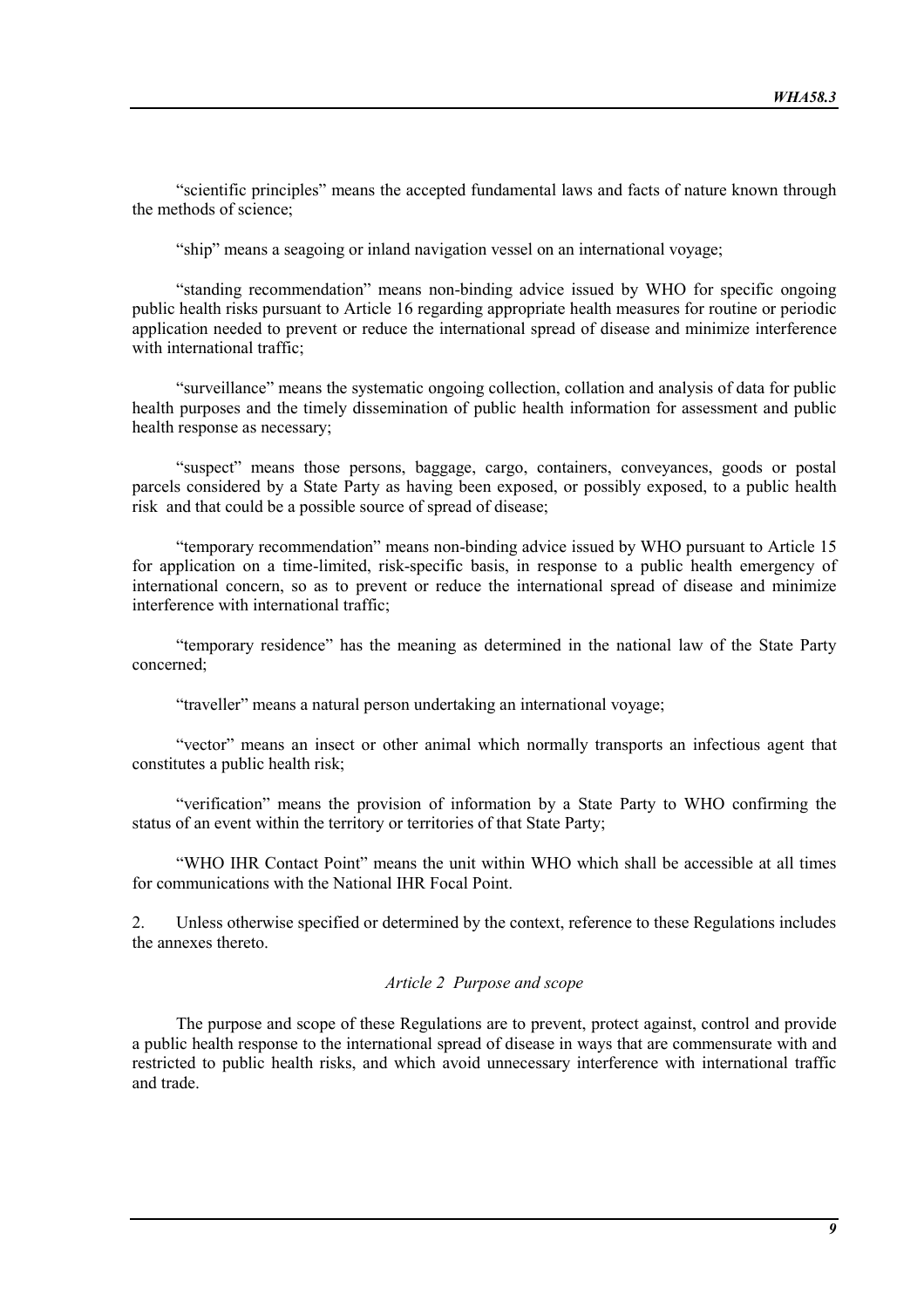### *Article 3 Principles*

1. The implementation of these Regulations shall be with full respect for the dignity, human rights and fundamental freedoms of persons.

2. The implementation of these Regulations shall be guided by the Charter of the United Nations and the Constitution of the World Health Organization.

3. The implementation of these Regulations shall be guided by the goal of their universal application for the protection of all people of the world from the international spread of disease.

4. States have, in accordance with the Charter of the United Nations and the principles of international law, the sovereign right to legislate and to implement legislation in pursuance of their health policies. In doing so they should uphold the purpose of these Regulations.

#### *Article 4 Responsible authorities*

1. Each State Party shall designate or establish a National IHR Focal Point and the authorities responsible within its respective jurisdiction for the implementation of health measures under these Regulations.

2. National IHR Focal Points shall be accessible at all times for communications with the WHO IHR Contact Points provided for in paragraph 3 of this Article. The functions of National IHR Focal Points shall include:

(a) sending to WHO IHR Contact Points, on behalf of the State Party concerned, urgent communications concerning the implementation of these Regulations, in particular under Articles 6 to 12; and

(b) disseminating information to, and consolidating input from, relevant sectors of the administration of the State Party concerned, including those responsible for surveillance and reporting, points of entry, public health services, clinics and hospitals and other government departments.

3. WHO shall designate IHR Contact Points, which shall be accessible at all times for communications with National IHR Focal Points. WHO IHR Contact Points shall send urgent communications concerning the implementation of these Regulations, in particular under Articles 6 to 12, to the National IHR Focal Point of the States Parties concerned. WHO IHR Contact Points may be designated by WHO at the headquarters or at the regional level of the Organization.

4. States Parties shall provide WHO with contact details of their National IHR Focal Point and WHO shall provide States Parties with contact details of WHO IHR Contact Points. These contact details shall be continuously updated and annually confirmed. WHO shall make available to all States Parties the contact details of National IHR Focal Points it receives pursuant to this Article.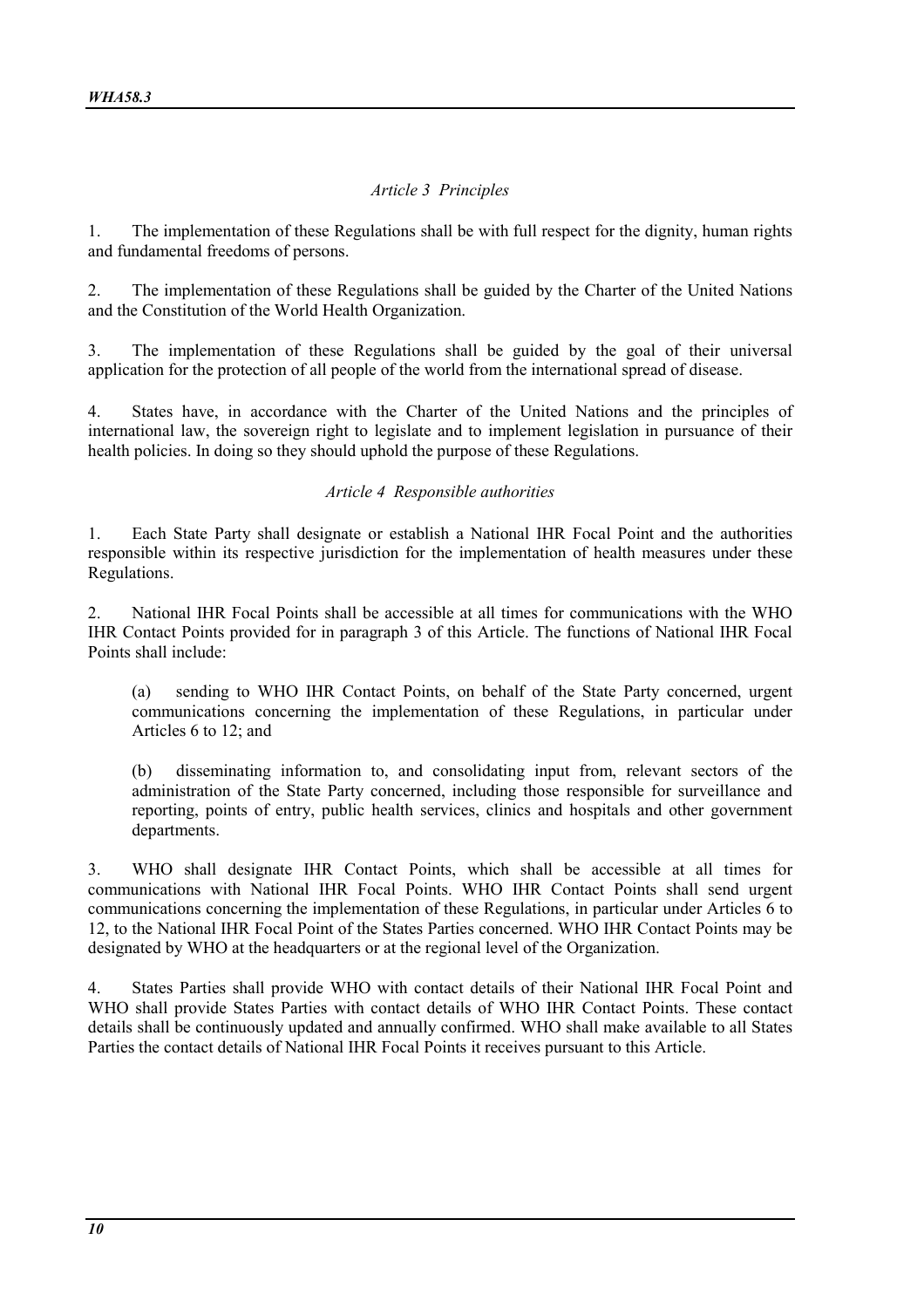### **PART II – INFORMATION AND PUBLIC HEALTH RESPONSE**

#### *Article 5 Surveillance*

1. Each State Party shall develop, strengthen and maintain, as soon as possible but no later than five years from the entry into force of these Regulations for that State Party, the capacity to detect, assess, notify and report events in accordance with these Regulations, as specified in Annex 1.

2. Following the assessment referred to in paragraph 2, Part A of Annex 1, a State Party may report to WHO on the basis of a justified need and an implementation plan and, in so doing, obtain an extension of two years in which to fulfil the obligation in paragraph 1 of this Article. In exceptional circumstances, and supported by a new implementation plan, the State Party may request a further extension not exceeding two years from the Director-General, who shall make the decision, taking into account the technical advice of the Committee established under Article 50 (hereinafter the "Review Committee"). After the period mentioned in paragraph 1 of this Article, the State Party that has obtained an extension shall report annually to WHO on progress made towards the full implementation.

3. WHO shall assist States Parties, upon request, to develop, strengthen and maintain the capacities referred to in paragraph 1 of this Article.

4. WHO shall collect information regarding events through its surveillance activities and assess their potential to cause international disease spread and possible interference with international traffic. Information received by WHO under this paragraph shall be handled in accordance with Articles 11 and 45 where appropriate.

### *Article 6 Notification*

1. Each State Party shall assess events occurring within its territory by using the decision instrument in Annex 2. Each State Party shall notify WHO, by the most efficient means of communication available, by way of the National IHR Focal Point, and within 24 hours of assessment of public health information, of all events which may constitute a public health emergency of international concern within its territory in accordance with the decision instrument, as well as any health measure implemented in response to those events. If the notification received by WHO involves the competency of the International Atomic Energy Agency (IAEA), WHO shall immediately notify the IAEA.

2. Following a notification, a State Party shall continue to communicate to WHO timely, accurate and sufficiently detailed public health information available to it on the notified event, where possible including case definitions, laboratory results, source and type of the risk, number of cases and deaths, conditions affecting the spread of the disease and the health measures employed; and report, when necessary, the difficulties faced and support needed in responding to the potential public health emergency of international concern.

#### *Article 7 Information-sharing during unexpected or unusual public health events*

 If a State Party has evidence of an unexpected or unusual public health event within its territory, irrespective of origin or source, which may constitute a public health emergency of international concern, it shall provide to WHO all relevant public health information. In such a case, the provisions of Article 6 shall apply in full.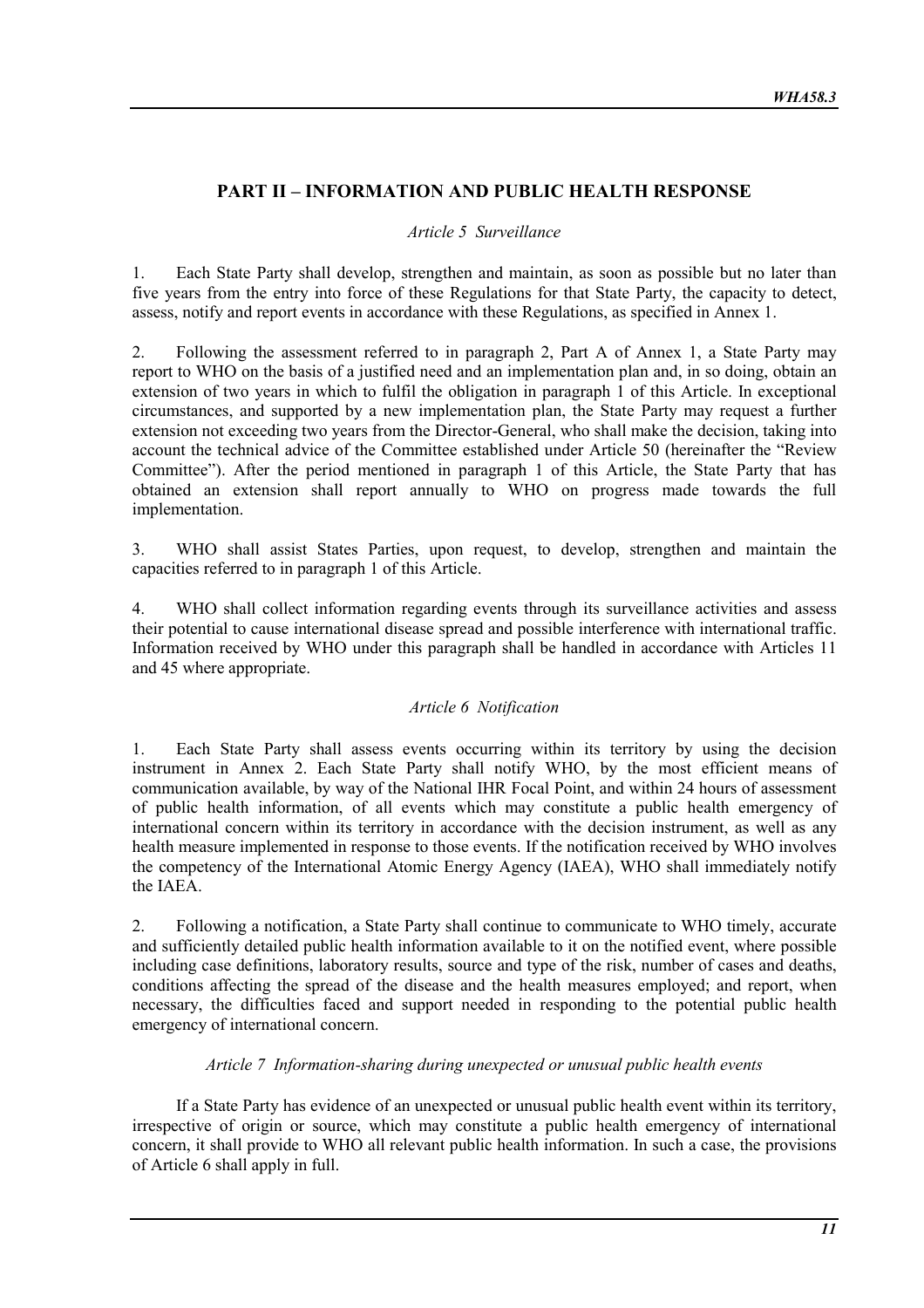#### *Article 8 Consultation*

 In the case of events occurring within its territory not requiring notification as provided in Article 6, in particular those events for which there is insufficient information available to complete the decision instrument, a State Party may nevertheless keep WHO advised thereof through the National IHR Focal Point and consult with WHO on appropriate health measures. Such communications shall be treated in accordance with paragraphs 2 to 4 of Article 11. The State Party in whose territory the event has occurred may request WHO assistance to assess any epidemiological evidence obtained by that State Party.

#### *Article 9 Other reports*

1. WHO may take into account reports from sources other than notifications or consultations and shall assess these reports according to established epidemiological principles and then communicate information on the event to the State Party in whose territory the event is allegedly occurring. Before taking any action based on such reports, WHO shall consult with and attempt to obtain verification from the State Party in whose territory the event is allegedly occurring in accordance with the procedure set forth in Article 10. To this end, WHO shall make the information received available to the States Parties and only where it is duly justified may WHO maintain the confidentiality of the source. This information will be used in accordance with the procedure set forth in Article 11.

2. States Parties shall, as far as practicable, inform WHO within 24 hours of receipt of evidence of a public health risk identified outside their territory that may cause international disease spread, as manifested by exported or imported:

- (a) human cases;
- (b) vectors which carry infection or contamination; or
- (c) goods that are contaminated.

#### *Article 10 Verification*

1. WHO shall request, in accordance with Article 9, verification from a State Party of reports from sources other than notifications or consultations of events which may constitute a public health emergency of international concern allegedly occurring in the State's territory. In such cases, WHO shall inform the State Party concerned regarding the reports it is seeking to verify.

2. Pursuant to the foregoing paragraph and to Article 9, each State Party, when requested by WHO, shall verify and provide:

(a) within 24 hours, an initial reply to, or acknowledgement of, the request from WHO;

(b) within 24 hours, available public health information on the status of events referred to in WHO's request; and

(c) information to WHO in the context of an assessment under Article 6, including relevant information as described in that Article.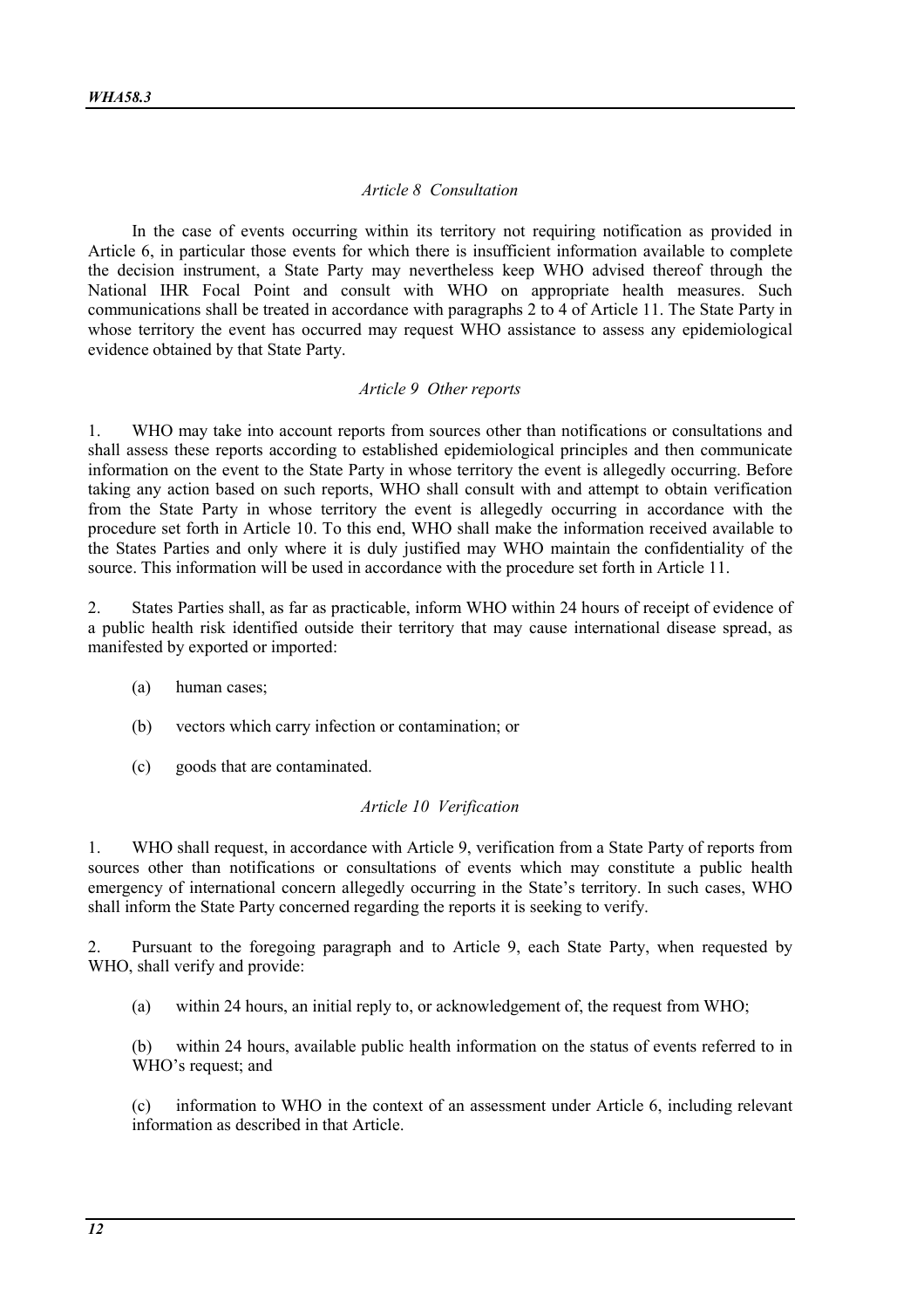3. When WHO receives information of an event that may constitute a public health emergency of international concern, it shall offer to collaborate with the State Party concerned in assessing the potential for international disease spread, possible interference with international traffic and the adequacy of control measures. Such activities may include collaboration with other standard-setting organizations and the offer to mobilize international assistance in order to support the national authorities in conducting and coordinating on-site assessments. When requested by the State Party, WHO shall provide information supporting such an offer.

4. If the State Party does not accept the offer of collaboration, WHO may, when justified by the magnitude of the public health risk, share with other States Parties the information available to it, whilst encouraging the State Party to accept the offer of collaboration by WHO, taking into account the views of the State Party concerned.

#### *Article 11 Provision of information by WHO*

1. Subject to paragraph 2 of this Article, WHO shall send to all States Parties and, as appropriate, to relevant intergovernmental organizations, as soon as possible and by the most efficient means available, in confidence, such public health information which it has received under Articles 5 to 10 inclusive and which is necessary to enable States Parties to respond to a public health risk. WHO should communicate information to other States Parties that might help them in preventing the occurrence of similar incidents.

2. WHO shall use information received under Articles 6 and 8 and paragraph 2 of Article 9 for verification, assessment and assistance purposes under these Regulations and, unless otherwise agreed with the States Parties referred to in those provisions, shall not make this information generally available to other States Parties, until such time as:

(a) the event is determined to constitute a public health emergency of international concern in accordance with Article 12; or

(b) information evidencing the international spread of the infection or contamination has been confirmed by WHO in accordance with established epidemiological principles; or

(c) there is evidence that:

(i) control measures against the international spread are unlikely to succeed because of the nature of the contamination, disease agent, vector or reservoir; or

(ii) the State Party lacks sufficient operational capacity to carry out necessary measures to prevent further spread of disease; or

(d) the nature and scope of the international movement of travellers, baggage, cargo, containers, conveyances, goods or postal parcels that may be affected by the infection or contamination requires the immediate application of international control measures.

3. WHO shall consult with the State Party in whose territory the event is occurring as to its intent to make information available under this Article.

4. When information received by WHO under paragraph 2 of this Article is made available to States Parties in accordance with these Regulations, WHO may also make it available to the public if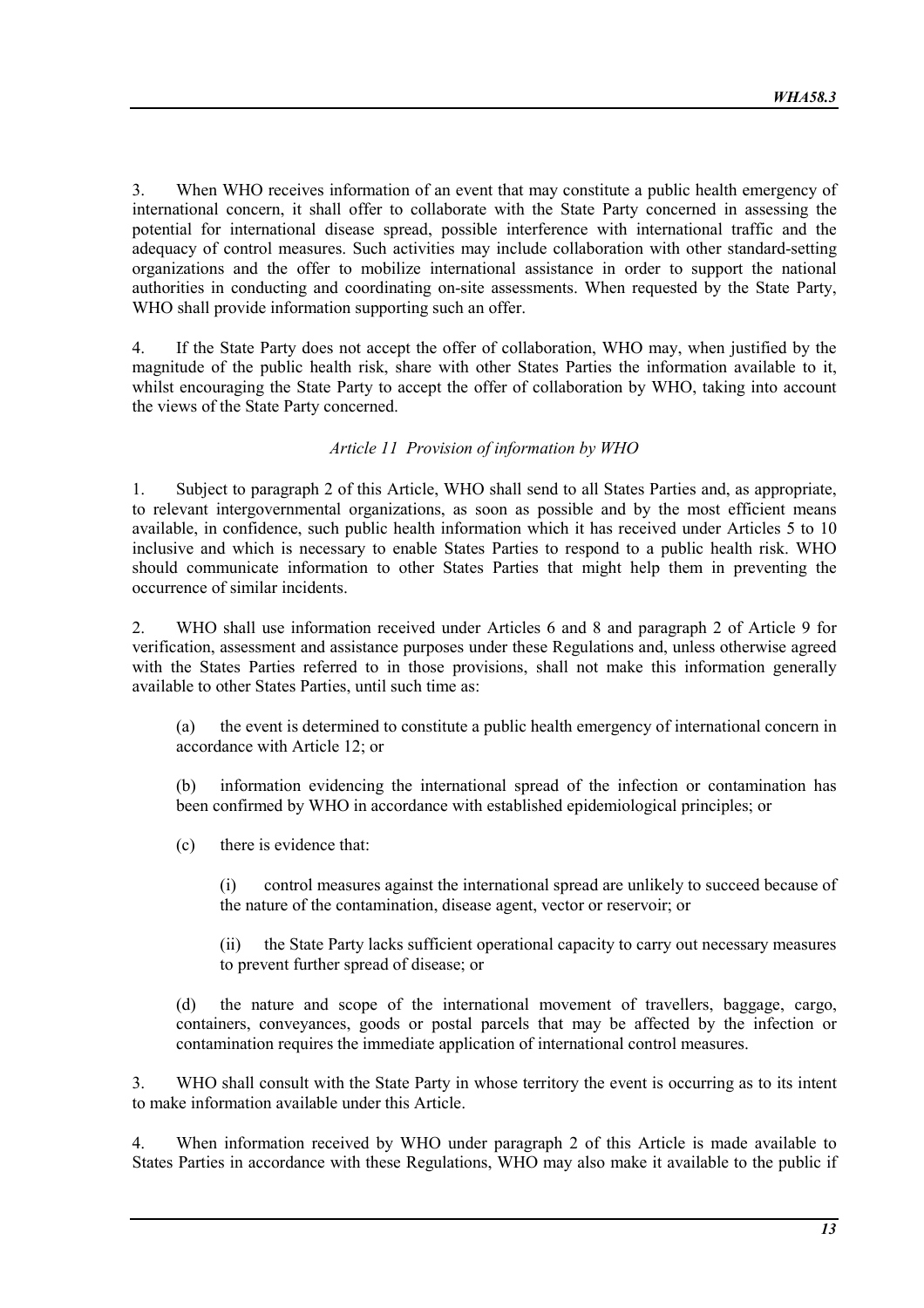other information about the same event has already become publicly available and there is a need for the dissemination of authoritative and independent information.

### *Article 12 Determination of a public health emergency of international concern*

1. The Director-General shall determine, on the basis of the information received, in particular from the State Party within whose territory an event is occurring, whether an event constitutes a public health emergency of international concern in accordance with the criteria and the procedure set out in these Regulations.

2. If the Director-General considers, based on an assessment under these Regulations, that a public health emergency of international concern is occurring, the Director-General shall consult with the State Party in whose territory the event arises regarding this preliminary determination. If the Director-General and the State Party are in agreement regarding this determination, the Director-General shall, in accordance with the procedure set forth in Article 49, seek the views of the Committee established under Article 48 (hereinafter the "Emergency Committee") on appropriate temporary recommendations.

3. If, following the consultation in paragraph 2 above, the Director-General and the State Party in whose territory the event arises do not come to a consensus within 48 hours on whether the event constitutes a public health emergency of international concern, a determination shall be made in accordance with the procedure set forth in Article 49.

4. In determining whether an event constitutes a public health emergency of international concern, the Director-General shall consider:

- (a) information provided by the State Party;
- (b) the decision instrument contained in Annex 2;
- (c) the advice of the Emergency Committee;

(d) scientific principles as well as the available scientific evidence and other relevant information; and

(e) an assessment of the risk to human health, of the risk of international spread of disease and of the risk of interference with international traffic.

5. If the Director-General, following consultations with the State Party within whose territory the public health emergency of international concern has occurred, considers that a public health emergency of international concern has ended, the Director-General shall take a decision in accordance with the procedure set out in Article 49.

#### *Article 13 Public health response*

1. Each State Party shall develop, strengthen and maintain, as soon as possible but no later than five years from the entry into force of these Regulations for that State Party, the capacity to respond promptly and effectively to public health risks and public health emergencies of international concern as set out in Annex 1. WHO shall publish, in consultation with Member States, guidelines to support States Parties in the development of public health response capacities.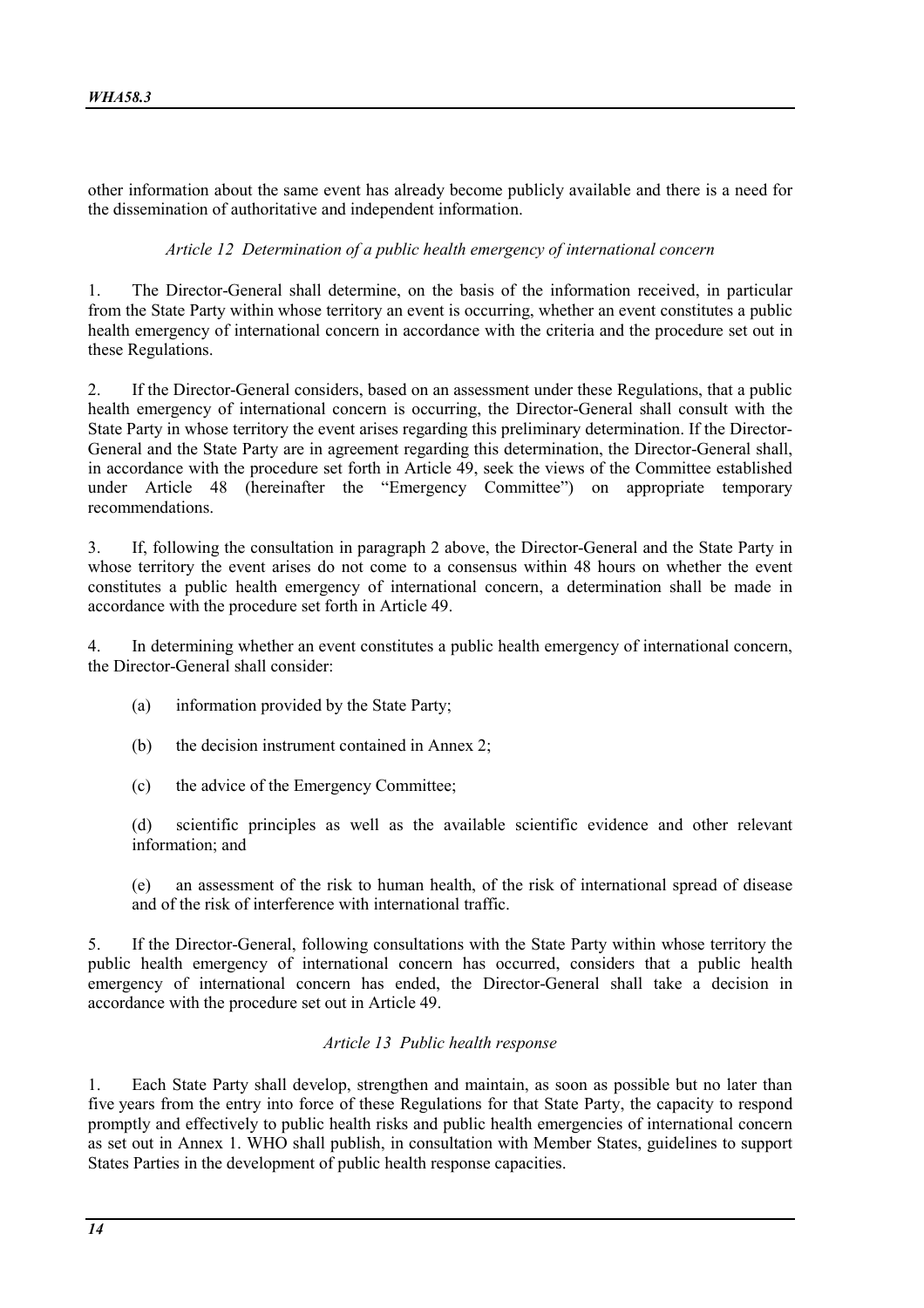2 Following the assessment referred to in paragraph 2, Part A of Annex 1, a State Party may report to WHO on the basis of a justified need and an implementation plan and, in so doing, obtain an extension of two years in which to fulfil the obligation in paragraph 1 of this Article. In exceptional circumstances and supported by a new implementation plan, the State Party may request a further extension not exceeding two years from the Director-General, who shall make the decision, taking into account the technical advice of the Review Committee. After the period mentioned in paragraph 1 of this Article, the State Party that has obtained an extension shall report annually to WHO on progress made towards the full implementation.

3. At the request of a State Party, WHO shall collaborate in the response to public health risks and other events by providing technical guidance and assistance and by assessing the effectiveness of the control measures in place, including the mobilization of international teams of experts for on-site assistance, when necessary.

4. If WHO, in consultation with the States Parties concerned as provided in Article 12, determines that a public health emergency of international concern is occurring, it may offer, in addition to the support indicated in paragraph 3 of this Article, further assistance to the State Party, including an assessment of the severity of the international risk and the adequacy of control measures. Such collaboration may include the offer to mobilize international assistance in order to support the national authorities in conducting and coordinating on-site assessments. When requested by the State Party, WHO shall provide information supporting such an offer.

5. When requested by WHO, States Parties should provide, to the extent possible, support to WHO-coordinated response activities.

6. When requested, WHO shall provide appropriate guidance and assistance to other States Parties affected or threatened by the public health emergency of international concern.

#### *Article 14 Cooperation of WHO with intergovernmental organizations and international bodies*

1. WHO shall cooperate and coordinate its activities, as appropriate, with other competent intergovernmental organizations or international bodies in the implementation of these Regulations, including through the conclusion of agreements and other similar arrangements.

2. In cases in which notification or verification of, or response to, an event is primarily within the competence of other intergovernmental organizations or international bodies, WHO shall coordinate its activities with such organizations or bodies in order to ensure the application of adequate measures for the protection of public health.

3. Notwithstanding the foregoing, nothing in these Regulations shall preclude or limit the provision by WHO of advice, support, or technical or other assistance for public health purposes.

### **PART III – RECOMMENDATIONS**

*Article 15 Temporary recommendations* 

1. If it has been determined in accordance with Article 12 that a public health emergency of international concern is occurring, the Director-General shall issue temporary recommendations in accordance with the procedure set out in Article 49. Such temporary recommendations may be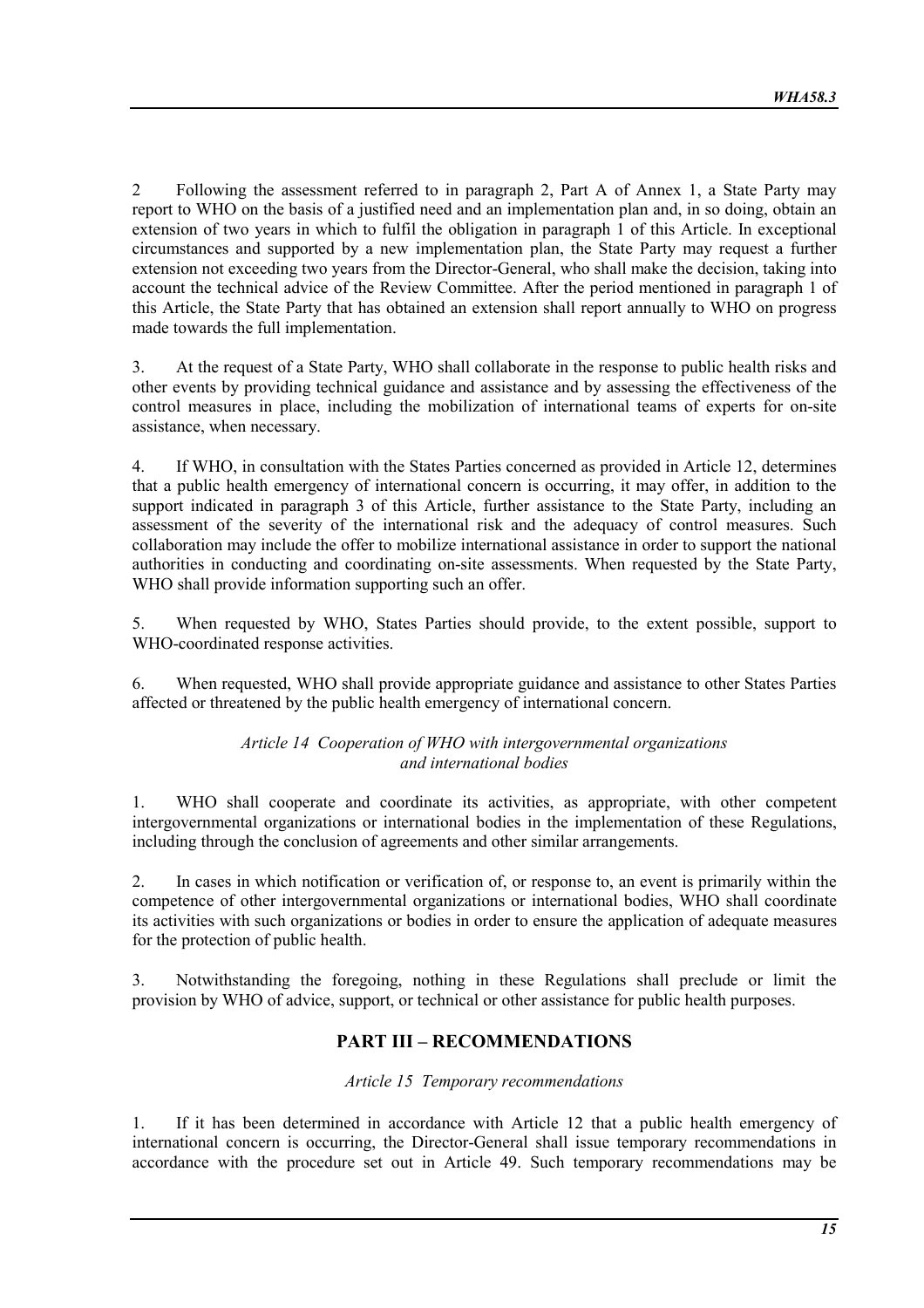modified or extended as appropriate, including after it has been determined that a public health emergency of international concern has ended, at which time other temporary recommendations may be issued as necessary for the purpose of preventing or promptly detecting its recurrence.

2. Temporary recommendations may include health measures to be implemented by the State Party experiencing the public health emergency of international concern, or by other States Parties, regarding persons, baggage, cargo, containers, conveyances, goods and/or postal parcels to prevent or reduce the international spread of disease and avoid unnecessary interference with international traffic.

3. Temporary recommendations may be terminated in accordance with the procedure set out in Article 49 at any time and shall automatically expire three months after their issuance. They may be modified or extended for additional periods of up to three months. Temporary recommendations may not continue beyond the second World Health Assembly after the determination of the public health emergency of international concern to which they relate.

#### *Article 16 Standing recommendations*

WHO may make standing recommendations of appropriate health measures in accordance with Article 53 for routine or periodic application. Such measures may be applied by States Parties regarding persons, baggage, cargo, containers, conveyances, goods and/or postal parcels for specific, ongoing public health risks in order to prevent or reduce the international spread of disease and avoid unnecessary interference with international traffic. WHO may, in accordance with Article 53, modify or terminate such recommendations, as appropriate.

#### *Article 17 Criteria for recommendations*

 When issuing, modifying or terminating temporary or standing recommendations, the Director-General shall consider:

- (a) the views of the States Parties directly concerned;
- (b) the advice of the Emergency Committee or the Review Committee, as the case may be;
- (c) scientific principles as well as available scientific evidence and information;

(d) health measures that, on the basis of a risk assessment appropriate to the circumstances, are not more restrictive of international traffic and trade and are not more intrusive to persons than reasonably available alternatives that would achieve the appropriate level of health protection;

(e) relevant international standards and instruments;

(f) activities undertaken by other relevant intergovernmental organizations and international bodies; and

(g) other appropriate and specific information relevant to the event.

With respect to temporary recommendations, the consideration by the Director-General of subparagraphs (e) and (f) of this Article may be subject to limitations imposed by urgent circumstances.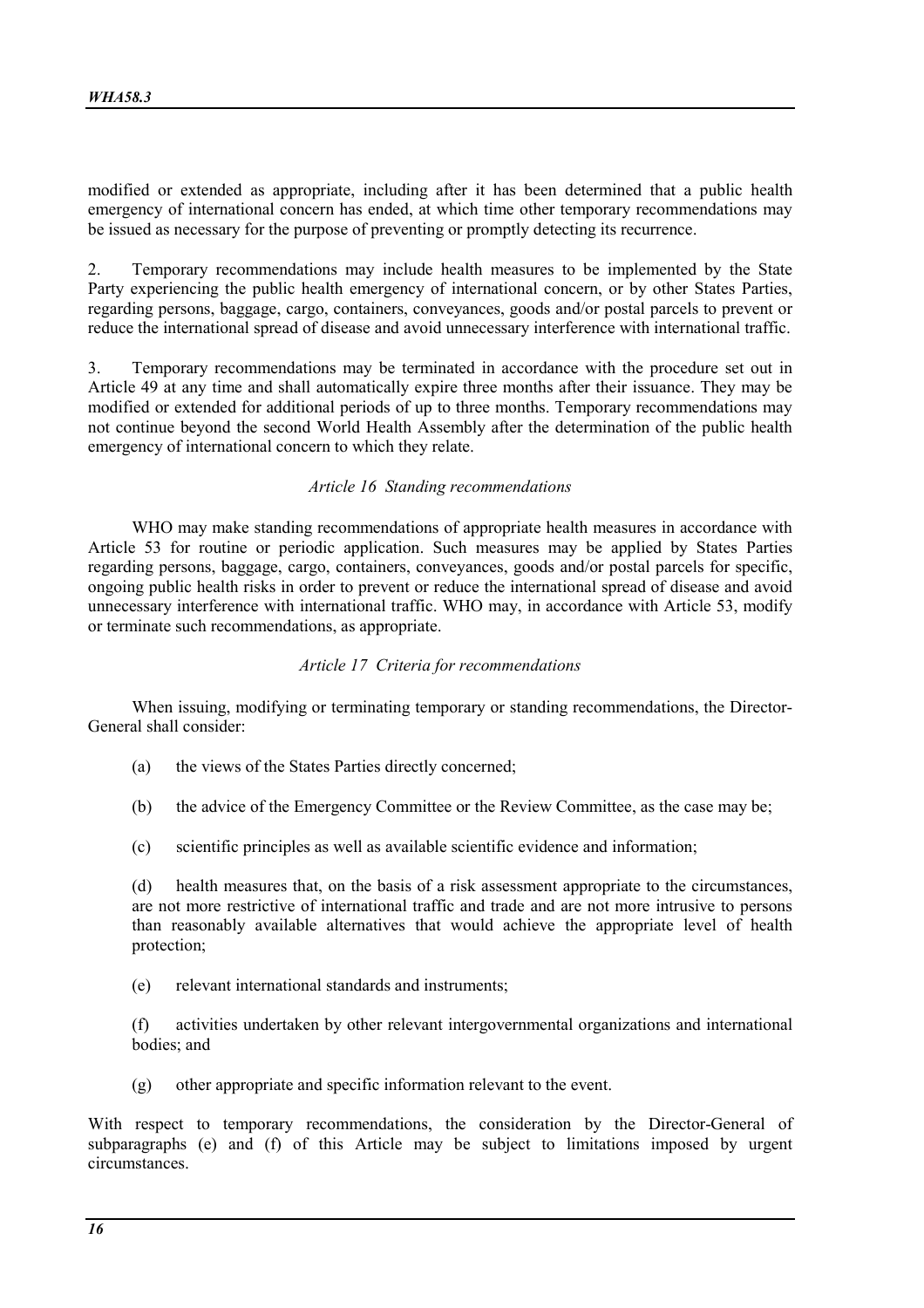*Article 18 Recommendations with respect to persons, baggage, cargo, containers, conveyances, goods and postal parcels* 

1. Recommendations issued by WHO to States Parties with respect to persons may include the following advice:

- no specific health measures are advised;
- review travel history in affected areas;
- review proof of medical examination and any laboratory analysis;
- require medical examinations;
- review proof of vaccination or other prophylaxis;
- require vaccination or other prophylaxis;
- place suspect persons under public health observation;
- implement quarantine or other health measures for suspect persons;
- implement isolation and treatment where necessary of affected persons;
- implement tracing of contacts of suspect or affected persons;
- refuse entry of suspect and affected persons;
- refuse entry of unaffected persons to affected areas; and
- implement exit screening and/or restrictions on persons from affected areas.

2. Recommendations issued by WHO to States Parties with respect to baggage, cargo, containers, conveyances, goods and postal parcels may include the following advice:

- no specific health measures are advised;
- review manifest and routing;
- implement inspections;
- review proof of measures taken on departure or in transit to eliminate infection or contamination;
- implement treatment of the baggage, cargo, containers, conveyances, goods, postal parcels or human remains to remove infection or contamination, including vectors and reservoirs;
- the use of specific health measures to ensure the safe handling and transport of human remains;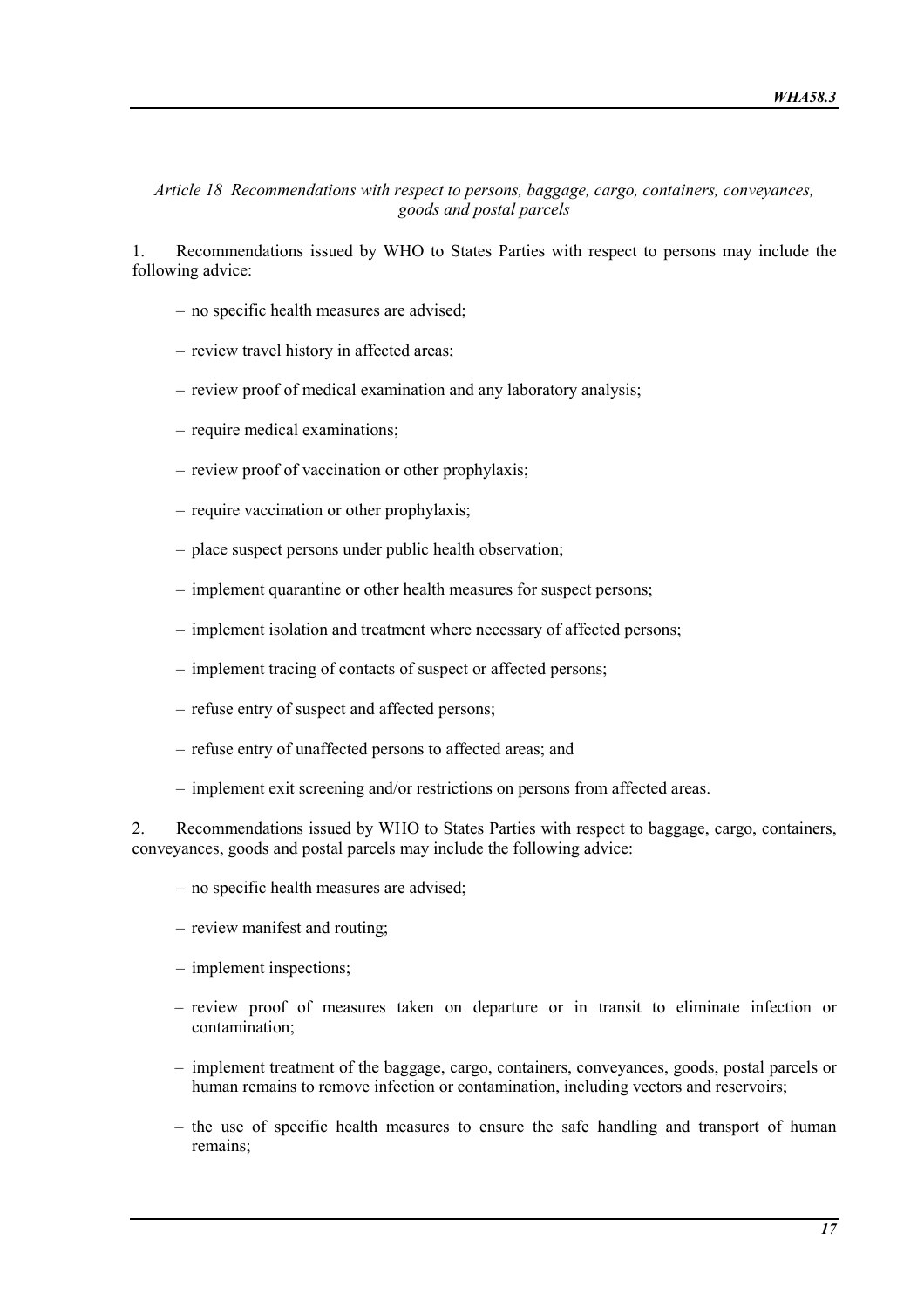- implement isolation or quarantine;
- seizure and destruction of infected or contaminated or suspect baggage, cargo, containers, conveyances, goods or postal parcels under controlled conditions if no available treatment or process will otherwise be successful; and

– refuse departure or entry.

### **PART IV – POINTS OF ENTRY**

#### *Article 19 General obligations*

Each State Party shall, in addition to the other obligations provided for under these Regulations:

(a) ensure that the capacities set forth in Annex 1 for designated points of entry are developed within the timeframe provided in paragraph 1 of Article 5 and paragraph 1 of Article  $13<sup>°</sup>$ 

(b) identify the competent authorities at each designated point of entry in its territory; and

(c) furnish to WHO, as far as practicable, when requested in response to a specific potential public health risk, relevant data concerning sources of infection or contamination, including vectors and reservoirs, at its points of entry, which could result in international disease spread.

#### *Article 20 Airports and ports*

1. States Parties shall designate the airports and ports that shall develop the capacities provided in Annex 1.

2. States Parties shall ensure that Ship Sanitation Control Exemption Certificates and Ship Sanitation Control Certificates are issued in accordance with the requirements in Article 39 and the model provided in Annex 3.

3. Each State Party shall send to WHO a list of ports authorized to offer:

 (a) the issuance of Ship Sanitation Control Certificates and the provision of the services referred to in Annexes 1 and 3; or

(b) the issuance of Ship Sanitation Control Exemption Certificates only; and

(c) extension of the Ship Sanitation Control Exemption Certificate for a period of one month until the arrival of the ship in the port at which the Certificate may be received.

Each State Party shall inform WHO of any changes which may occur to the status of the listed ports. WHO shall publish the information received under this paragraph.

4. WHO may, at the request of the State Party concerned, arrange to certify, after an appropriate investigation, that an airport or port in its territory meets the requirements referred to in paragraphs 1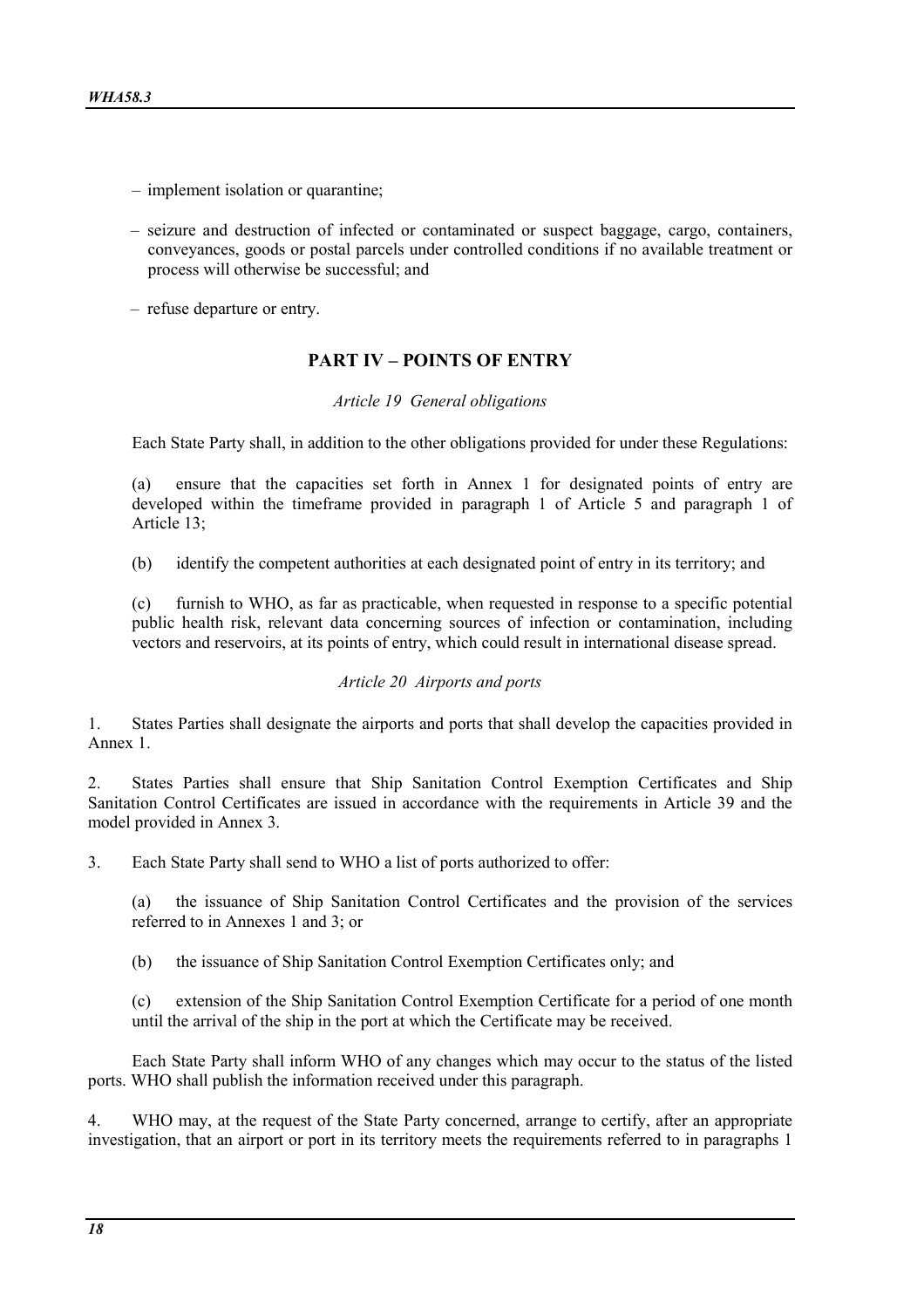and 3 of this Article. These certifications may be subject to periodic review by WHO, in consultation with the State Party.

5. WHO, in collaboration with competent intergovernmental organizations and international bodies, shall develop and publish the certification guidelines for airports and ports under this Article. WHO shall also publish a list of certified airports and ports.

#### *Article 21 Ground crossings*

1. Where justified for public health reasons, a State Party may designate ground crossings that shall develop the capacities provided in Annex 1, taking into consideration:

(a) the volume and frequency of the various types of international traffic, as compared to other points of entry, at a State Party's ground crossings which might be designated; and

(b) the public health risks existing in areas in which the international traffic originates, or through which it passes, prior to arrival at a particular ground crossing.

2. States Parties sharing common borders should consider:

(a) entering into bilateral or multilateral agreements or arrangements concerning prevention or control of international transmission of disease at ground crossings in accordance with Article 57; and

(b) joint designation of adjacent ground crossings for the capacities in Annex 1 in accordance with paragraph 1 of this Article.

#### *Article 22 Role of competent authorities*

#### 1. The competent authorities shall:

(a) be responsible for monitoring baggage, cargo, containers, conveyances, goods, postal parcels and human remains departing and arriving from affected areas, so that they are maintained in such a condition that they are free of sources of infection or contamination, including vectors and reservoirs;

(b) ensure, as far as practicable, that facilities used by travellers at points of entry are maintained in a sanitary condition and are kept free of sources of infection or contamination, including vectors and reservoirs;

(c) be responsible for the supervision of any deratting, disinfection, disinsection or decontamination of baggage, cargo, containers, conveyances, goods, postal parcels and human remains or sanitary measures for persons, as appropriate under these Regulations;

(d) advise conveyance operators, as far in advance as possible, of their intent to apply control measures to a conveyance, and shall provide, where available, written information concerning the methods to be employed;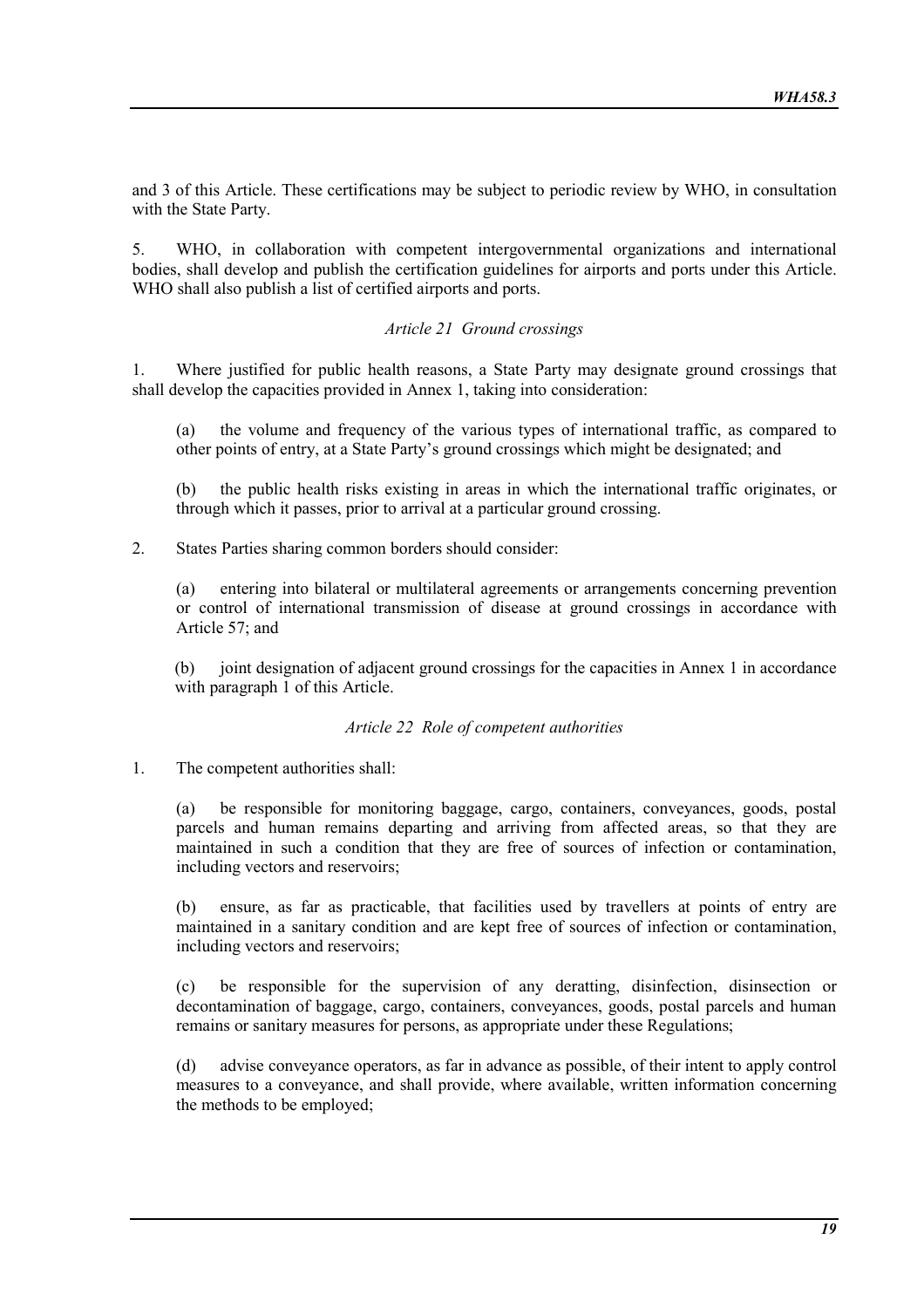(e) be responsible for the supervision of the removal and safe disposal of any contaminated water or food, human or animal dejecta, wastewater and any other contaminated matter from a conveyance;

(f) take all practicable measures consistent with these Regulations to monitor and control the discharge by ships of sewage, refuse, ballast water and other potentially disease-causing matter which might contaminate the waters of a port, river, canal, strait, lake or other international waterway;

(g) be responsible for supervision of service providers for services concerning travellers, baggage, cargo, containers, conveyances, goods, postal parcels and human remains at points of entry, including the conduct of inspections and medical examinations as necessary;

(h) have effective contingency arrangements to deal with an unexpected public health event; and

(i) communicate with the National IHR Focal Point on the relevant public health measures taken pursuant to these Regulations.

2. Health measures recommended by WHO for travellers, baggage, cargo, containers, conveyances, goods, postal parcels and human remains arriving from an affected area may be reapplied on arrival, if there are verifiable indications and/or evidence that the measures applied on departure from the affected area were unsuccessful.

3. Disinsection, deratting, disinfection, decontamination and other sanitary procedures shall be carried out so as to avoid injury and as far as possible discomfort to persons, or damage to the environment in a way which impacts on public health, or damage to baggage, cargo, containers, conveyances, goods and postal parcels.

### **PART V – PUBLIC HEALTH MEASURES**

### **Chapter I – General provisions**

#### *Article 23 Health measures on arrival and departure*

1. Subject to applicable international agreements and relevant articles of these Regulations, a State Party may require for public health purposes, on arrival or departure:

(a) with regard to travellers:

(i) information concerning the traveller's destination so that the traveller may be contacted;

 (ii) information concerning the traveller's itinerary to ascertain if there was any travel in or near an affected area or other possible contacts with infection or contamination prior to arrival, as well as review of the traveller's health documents if they are required under these Regulations; and/or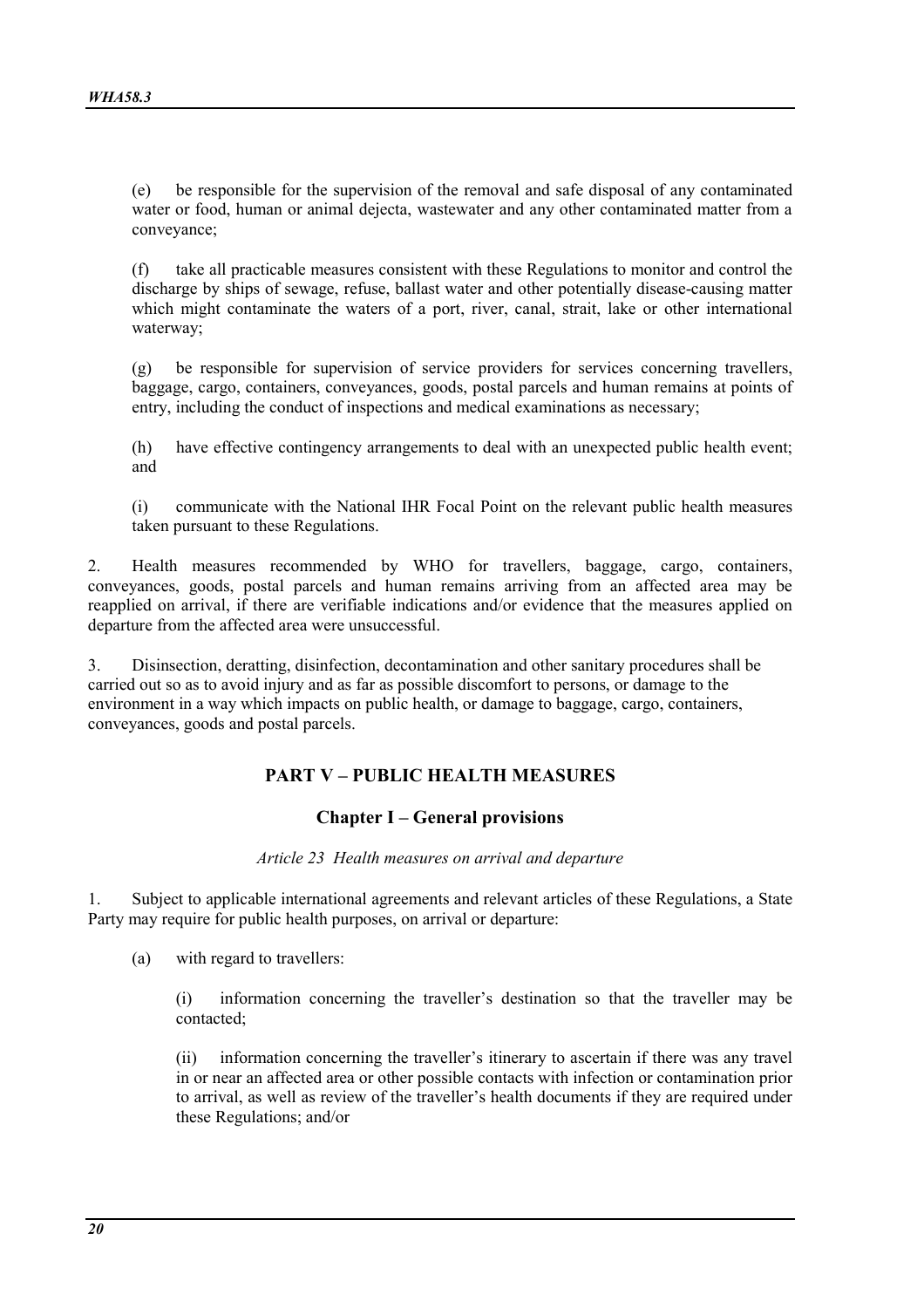(iii) a non-invasive medical examination which is the least intrusive examination that would achieve the public health objective;

(b) inspection of baggage, cargo, containers, conveyances, goods, postal parcels and human remains.

2. On the basis of evidence of a public health risk obtained through the measures provided in paragraph 1 of this Article, or through other means, States Parties may apply additional health measures, in accordance with these Regulations, in particular, with regard to a suspect or affected traveller, on a case-by-case basis, the least intrusive and invasive medical examination that would achieve the public health objective of preventing the international spread of disease.

3. No medical examination, vaccination, prophylaxis or health measure under these Regulations shall be carried out on travellers without their prior express informed consent or that of their parents or guardians, except as provided in paragraph 2 of Article 31, and in accordance with the law and international obligations of the State Party.

4. Travellers to be vaccinated or offered prophylaxis pursuant to these Regulations, or their parents or guardians, shall be informed of any risk associated with vaccination or with non-vaccination and with the use or non-use of prophylaxis in accordance with the law and international obligations of the State Party. States Parties shall inform medical practitioners of these requirements in accordance with the law of the State Party.

5. Any medical examination, medical procedure, vaccination or other prophylaxis which involves a risk of disease transmission shall only be performed on, or administered to, a traveller in accordance with established national or international safety guidelines and standards so as to minimize such a risk.

### **Chapter II – Special provisions for conveyances and conveyance operators**

### *Article 24 Conveyance operators*

1. States Parties shall take all practicable measures consistent with these Regulations to ensure that conveyance operators:

(a) comply with the health measures recommended by WHO and adopted by the State Party;

(b) inform travellers of the health measures recommended by WHO and adopted by the State Party for application on board; and

(c) permanently keep conveyances for which they are responsible free of sources of infection or contamination, including vectors and reservoirs. The application of measures to control sources of infection or contamination may be required if evidence is found.

2. Specific provisions pertaining to conveyances and conveyance operators under this Article are provided in Annex 4. Specific measures applicable to conveyances and conveyance operators with regard to vector-borne diseases are provided in Annex 5.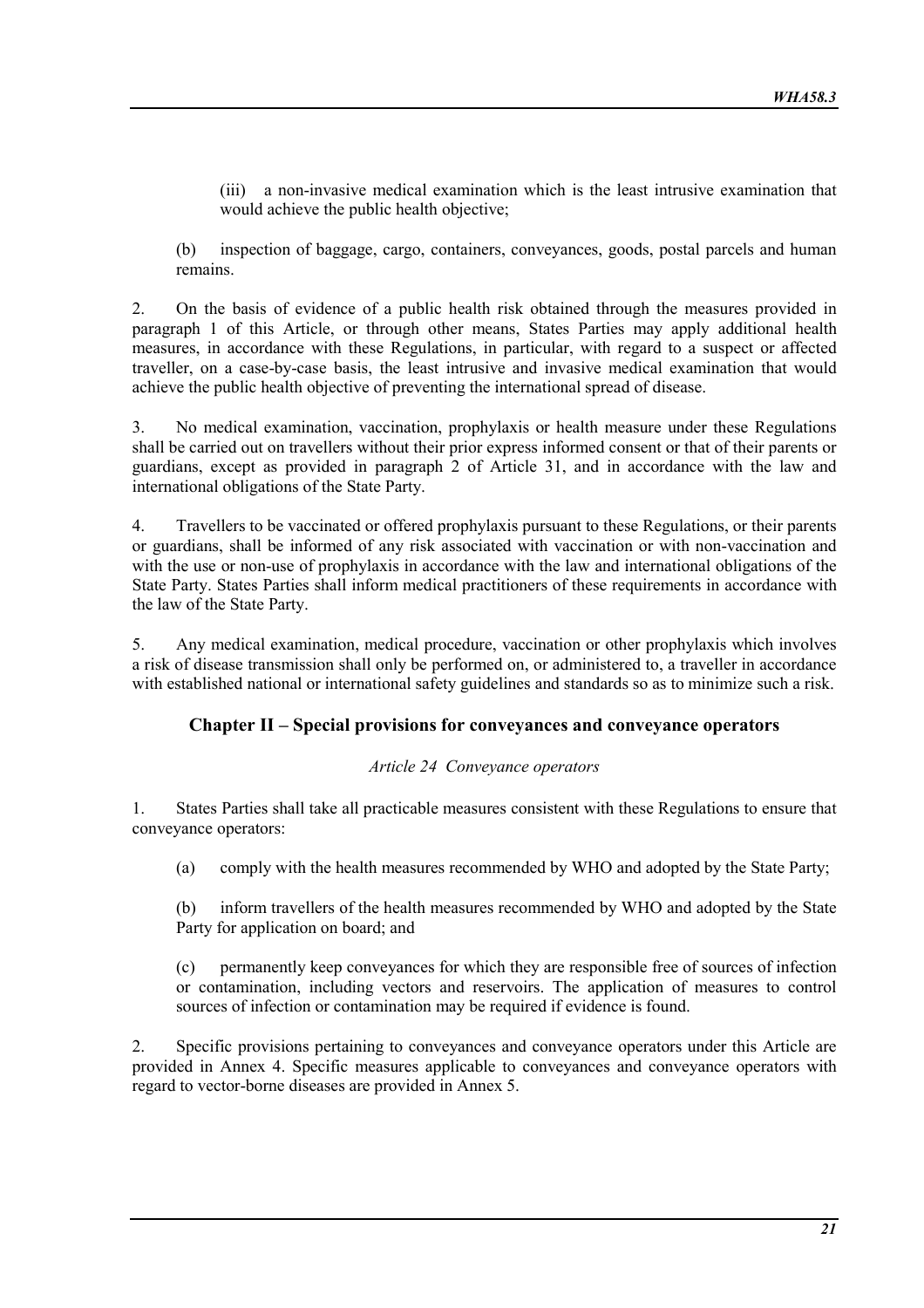#### *Article 25 Ships and aircraft in transit*

Subject to Articles 27 and 43 or unless authorized by applicable international agreements, no health measure shall be applied by a State Party to:

(a) a ship not coming from an affected area which passes through a maritime canal or waterway in the territory of that State Party on its way to a port in the territory of another State. Any such ship shall be permitted to take on, under the supervision of the competent authority, fuel, water, food and supplies;

(b) a ship which passes through waters within its jurisdiction without calling at a port or on the coast; and

(c) an aircraft in transit at an airport within its jurisdiction, except that the aircraft may be restricted to a particular area of the airport with no embarking and disembarking or loading and discharging. However, any such aircraft shall be permitted to take on, under the supervision of the competent authority, fuel, water, food and supplies.

#### *Article 26 Civilian lorries, trains and coaches in transit*

Subject to Articles 27 and 43 or unless authorized by applicable international agreements, no health measure shall be applied to a civilian lorry, train or coach not coming from an affected area which passes through a territory without embarking, disembarking, loading or discharging.

### *Article 27 Affected conveyances*

1. If clinical signs or symptoms and information based on fact or evidence of a public health risk, including sources of infection and contamination, are found on board a conveyance, the competent authority shall consider the conveyance as affected and may:

(a) disinfect, decontaminate, disinsect or derat the conveyance, as appropriate, or cause these measures to be carried out under its supervision; and

(b) decide in each case the technique employed to secure an adequate level of control of the public health risk as provided in these Regulations. Where there are methods or materials advised by WHO for these procedures, these should be employed, unless the competent authority determines that other methods are as safe and reliable.

The competent authority may implement additional health measures, including isolation of the conveyances, as necessary, to prevent the spread of disease. Such additional measures should be reported to the National IHR Focal Point.

2. If the competent authority for the point of entry is not able to carry out the control measures required under this Article, the affected conveyance may nevertheless be allowed to depart, subject to the following conditions:

(a) the competent authority shall, at the time of departure, inform the competent authority for the next known point of entry of the type of information referred to under subparagraph (b); and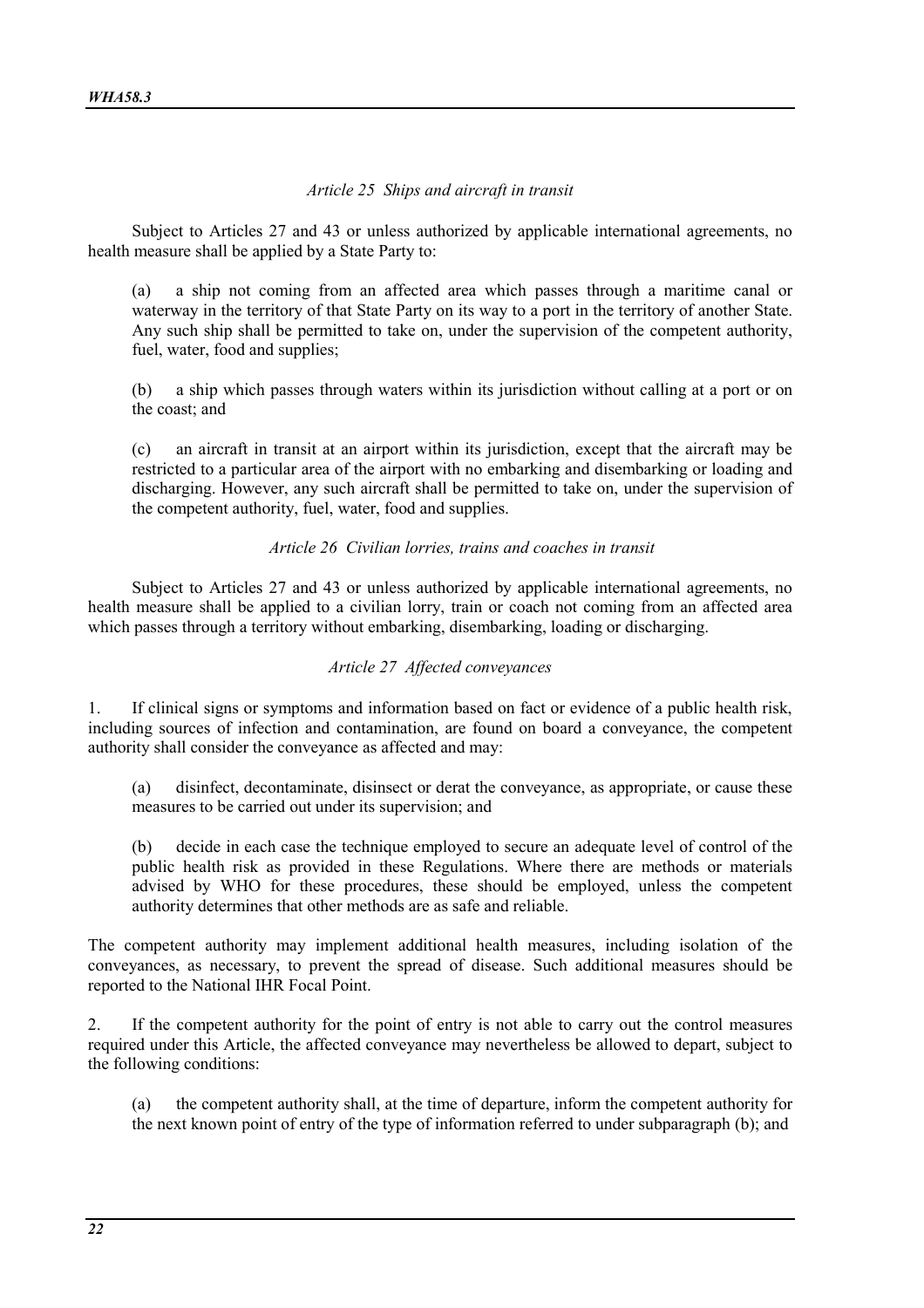(b) in the case of a ship, the evidence found and the control measures required shall be noted in the Ship Sanitation Control Certificate.

Any such conveyance shall be permitted to take on, under the supervision of the competent authority, fuel, water, food and supplies.

3. A conveyance that has been considered as affected shall cease to be regarded as such when the competent authority is satisfied that:

(a) the measures provided in paragraph 1 of this Article have been effectively carried out; and

(b) there are no conditions on board that could constitute a public health risk.

### *Article 28 Ships and aircraft at points of entry*

1. Subject to Article 43 or as provided in applicable international agreements, a ship or an aircraft shall not be prevented for public health reasons from calling at any point of entry. However, if the point of entry is not equipped for applying health measures under these Regulations, the ship or aircraft may be ordered to proceed at its own risk to the nearest suitable point of entry available to it, unless the ship or aircraft has an operational problem which would make this diversion unsafe.

2. Subject to Article 43 or as provided in applicable international agreements, ships or aircraft shall not be refused *free pratique* by States Parties for public health reasons; in particular they shall not be prevented from embarking or disembarking, discharging or loading cargo or stores, or taking on fuel, water, food and supplies. States Parties may subject the granting of *free pratique* to inspection and, if a source of infection or contamination is found on board, the carrying out of necessary disinfection, decontamination, disinsection or deratting, or other measures necessary to prevent the spread of the infection or contamination.

3. Whenever practicable and subject to the previous paragraph, a State Party shall authorize the granting of *free pratique* by radio or other communication means to a ship or an aircraft when, on the basis of information received from it prior to its arrival, the State Party is of the opinion that the arrival of the ship or aircraft will not result in the introduction or spread of disease.

4. Officers in command of ships or pilots in command of aircraft, or their agents, shall make known to the port or airport control as early as possible before arrival at the port or airport of destination any cases of illness indicative of a disease of an infectious nature or evidence of a public health risk on board as soon as such illnesses or public health risks are made known to the officer or pilot. This information must be immediately relayed to the competent authority for the port or airport. In urgent circumstances, such information should be communicated directly by the officers or pilots to the relevant port or airport authority.

5. The following shall apply if a suspect or affected aircraft or ship, for reasons beyond the control of the pilot in command of the aircraft or the officer in command of the ship, lands elsewhere than at the airport at which the aircraft was due to land or berths elsewhere than at the port at which the ship was due to berth: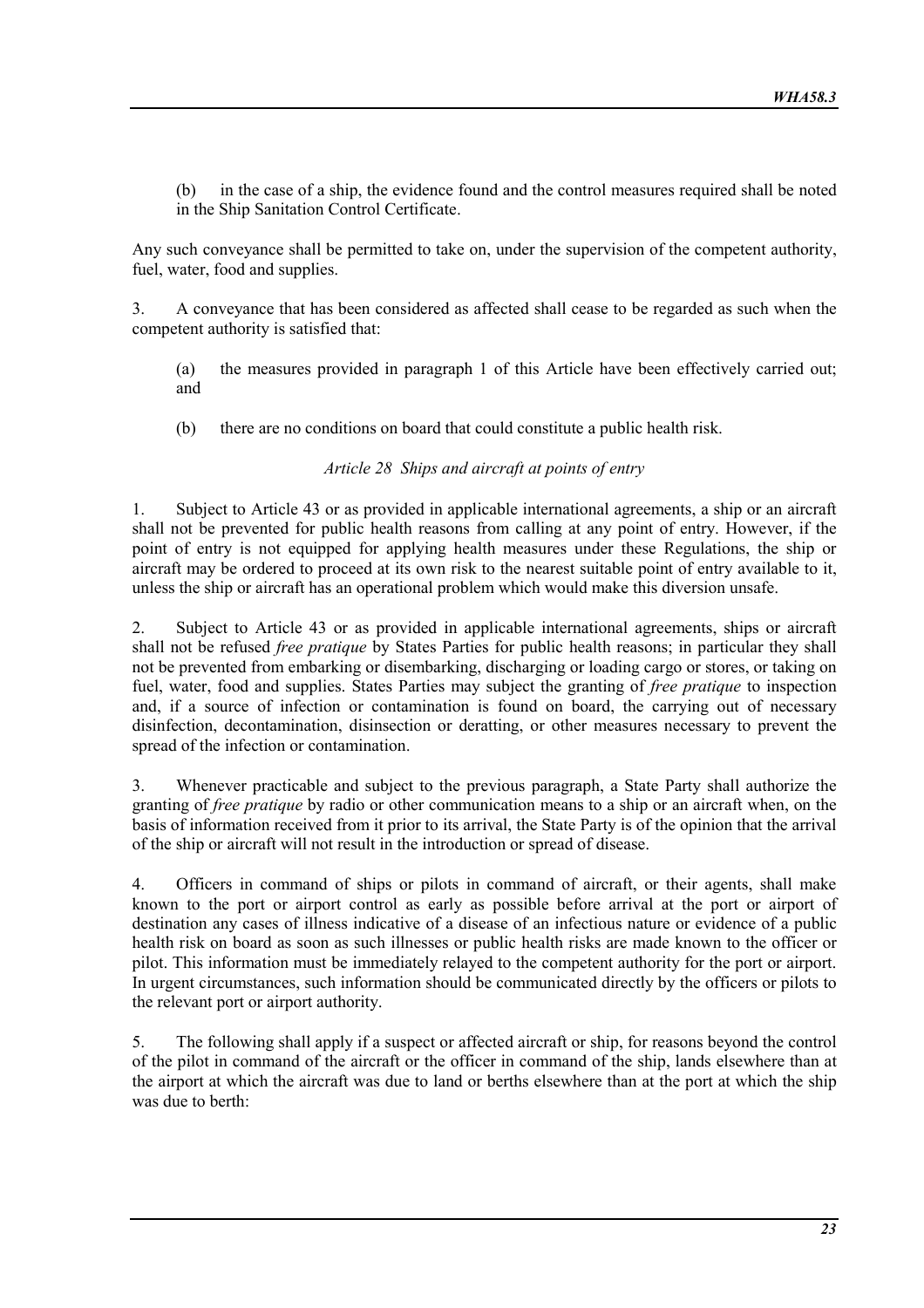(a) the pilot in command of the aircraft or the officer in command of the ship or other person in charge shall make every effort to communicate without delay with the nearest competent authority;

(b) as soon as the competent authority has been informed of the landing it may apply health measures recommended by WHO or other health measures provided in these Regulations;

(c) unless required for emergency purposes or for communication with the competent authority, no traveller on board the aircraft or ship shall leave its vicinity and no cargo shall be removed from that vicinity, unless authorized by the competent authority; and

(d) when all health measures required by the competent authority have been completed, the aircraft or ship may, so far as such health measures are concerned, proceed either to the airport or port at which it was due to land or berth, or, if for technical reasons it cannot do so, to a conveniently situated airport or port.

6. Notwithstanding the provisions contained in this Article, the officer in command of a ship or pilot in command of an aircraft may take such emergency measures as may be necessary for the health and safety of travellers on board. He or she shall inform the competent authority as early as possible concerning any measures taken pursuant to this paragraph.

#### *Article 29 Civilian lorries, trains and coaches at points of entry*

 WHO, in consultation with States Parties, shall develop guiding principles for applying health measures to civilian lorries, trains and coaches at points of entry and passing through ground crossings.

#### **Chapter III – Special provisions for travellers**

#### *Article 30 Travellers under public health observation*

 Subject to Article 43 or as authorized in applicable international agreements, a suspect traveller who on arrival is placed under public health observation may continue an international voyage, if the traveller does not pose an imminent public health risk and the State Party informs the competent authority of the point of entry at destination, if known, of the traveller's expected arrival. On arrival, the traveller shall report to that authority.

#### *Article 31 Health measures relating to entry of travellers*

1. Invasive medical examination, vaccination or other prophylaxis shall not be required as a condition of entry of any traveller to the territory of a State Party, except that, subject to Articles 32, 42 and 45, these Regulations do not preclude States Parties from requiring medical examination, vaccination or other prophylaxis or proof of vaccination or other prophylaxis:

- (a) when necessary to determine whether a public health risk exists;
- (b) as a condition of entry for any travellers seeking temporary or permanent residence;
- (c) as a condition of entry for any travellers pursuant to Article 43 or Annexes 6 and 7; or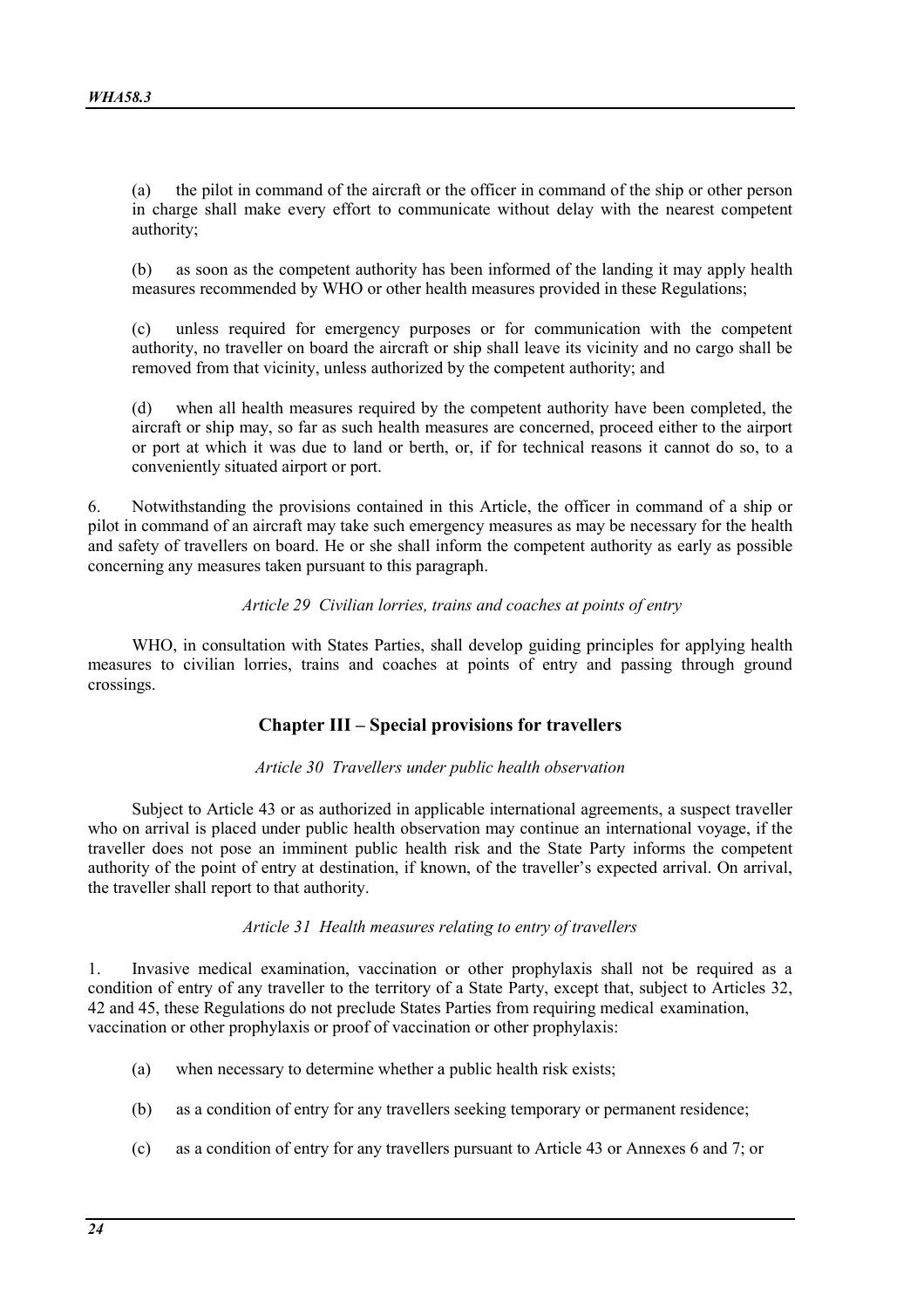(d) which may be carried out pursuant to Article 23.

2. If a traveller for whom a State Party may require a medical examination, vaccination or other prophylaxis under paragraph 1 of this Article fails to consent to any such measure, or refuses to provide the information or the documents referred to in paragraph 1(a) of Article 23, the State Party concerned may, subject to Articles 32, 42 and 45, deny entry to that traveller. If there is evidence of an imminent public health risk, the State Party may, in accordance with its national law and to the extent necessary to control such a risk, compel the traveller to undergo or advise the traveller, pursuant to paragraph 3 of Article 23, to undergo:

(a) the least invasive and intrusive medical examination that would achieve the public health objective;

(b) vaccination or other prophylaxis; or

(c) additional established health measures that prevent or control the spread of disease, including isolation, quarantine or placing the traveller under public health observation.

#### *Article 32 Treatment of travellers*

 In implementing health measures under these Regulations, States Parties shall treat travellers with respect for their dignity, human rights and fundamental freedoms and minimize any discomfort or distress associated with such measures, including by:

(a) treating all travellers with courtesy and respect;

(b) taking into consideration the gender, sociocultural, ethnic or religious concerns of travellers; and

(c) providing or arranging for adequate food and water, appropriate accommodation and clothing, protection for baggage and other possessions, appropriate medical treatment, means of necessary communication if possible in a language that they can understand and other appropriate assistance for travellers who are quarantined, isolated or subject to medical examinations or other procedures for public health purposes.

### **Chapter IV – Special provisions for goods, containers and container loading areas**

#### *Article 33 Goods in transit*

 Subject to Article 43 or unless authorized by applicable international agreements, goods, other than live animals, in transit without transhipment shall not be subject to health measures under these Regulations or detained for public health purposes.

#### *Article 34 Container and container loading areas*

1. States Parties shall ensure, as far as practicable, that container shippers use international traffic containers that are kept free from sources of infection or contamination, including vectors and reservoirs, particularly during the course of packing.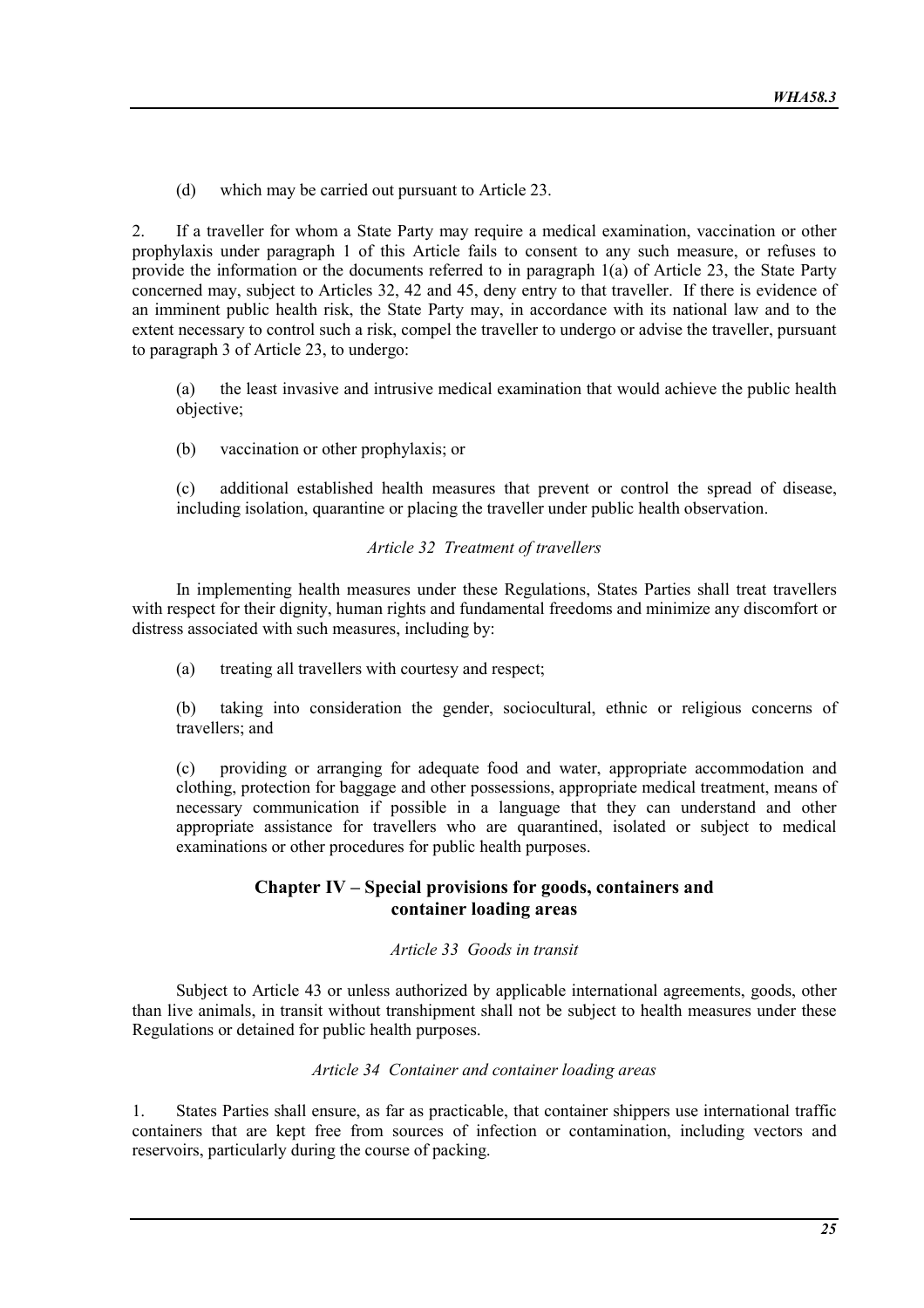2. States Parties shall ensure, as far as practicable, that container loading areas are kept free from sources of infection or contamination, including vectors and reservoirs.

3. Whenever, in the opinion of a State Party, the volume of international container traffic is sufficiently large, the competent authorities shall take all practicable measures consistent with these Regulations, including carrying out inspections, to assess the sanitary condition of container loading areas and containers in order to ensure that the obligations contained in these Regulations are implemented.

4. Facilities for the inspection and isolation of containers shall, as far as practicable, be available at container loading areas.

5. Container consignees and consignors shall make every effort to avoid cross-contamination when multiple-use loading of containers is employed.

### **PART VI – HEALTH DOCUMENTS**

#### *Article 35 General rule*

 No health documents, other than those provided for under these Regulations or in recommendations issued by WHO, shall be required in international traffic, provided however that this Article shall not apply to travellers seeking temporary or permanent residence, nor shall it apply to document requirements concerning the public health status of goods or cargo in international trade pursuant to applicable international agreements. The competent authority may request travellers to complete contact information forms and questionnaires on the health of travellers, provided that they meet the requirements set out in Article 23.

#### *Article 36 Certificates of vaccination or other prophylaxis*

1. Vaccines and prophylaxis for travellers administered pursuant to these Regulations, or to recommendations and certificates relating thereto, shall conform to the provisions of Annex 6 and, when applicable, Annex 7 with regard to specific diseases.

2. A traveller in possession of a certificate of vaccination or other prophylaxis issued in conformity with Annex 6 and, when applicable, Annex 7, shall not be denied entry as a consequence of the disease to which the certificate refers, even if coming from an affected area, unless the competent authority has verifiable indications and/or evidence that the vaccination or other prophylaxis was not effective.

#### *Article 37 Maritime Declaration of Health*

1. The master of a ship, before arrival at its first port of call in the territory of a State Party, shall ascertain the state of health on board, and, except when that State Party does not require it, the master shall, on arrival, or in advance of the vessel's arrival if the vessel is so equipped and the State Party requires such advance delivery, complete and deliver to the competent authority for that port a Maritime Declaration of Health which shall be countersigned by the ship's surgeon, if one is carried.

2. The master of a ship, or the ship's surgeon if one is carried, shall supply any information required by the competent authority as to health conditions on board during an international voyage.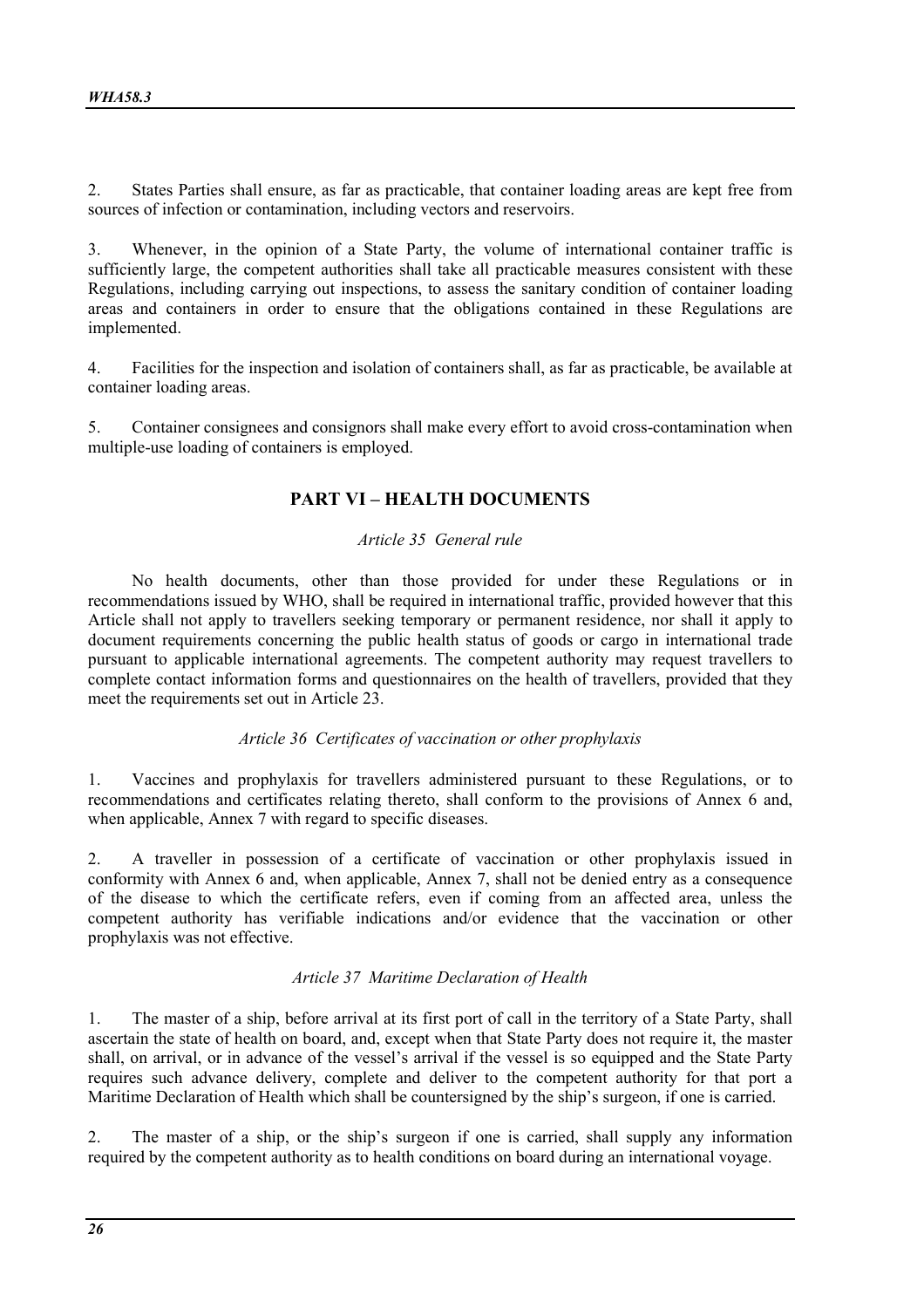3. A Maritime Declaration of Health shall conform to the model provided in Annex 8.

4. A State Party may decide:

(a) to dispense with the submission of the Maritime Declaration of Health by all arriving ships; or

(b) to require the submission of the Maritime Declaration of Health under a recommendation concerning ships arriving from affected areas or to require it from ships which might otherwise carry infection or contamination.

The State Party shall inform shipping operators or their agents of these requirements.

*Article 38 Health Part of the Aircraft General Declaration* 

1. The pilot in command of an aircraft or the pilot's agent, in flight or upon landing at the first airport in the territory of a State Party, shall, to the best of his or her ability, except when that State Party does not require it, complete and deliver to the competent authority for that airport the Health Part of the Aircraft General Declaration which shall conform to the model specified in Annex 9.

2. The pilot in command of an aircraft or the pilot's agent shall supply any information required by the State Party as to health conditions on board during an international voyage and any health measure applied to the aircraft.

3. A State Party may decide:

(a) to dispense with the submission of the Health Part of the Aircraft General Declaration by all arriving aircraft; or

(b) to require the submission of the Health Part of the Aircraft General Declaration under a recommendation concerning aircraft arriving from affected areas or to require it from aircraft which might otherwise carry infection or contamination.

The State Party shall inform aircraft operators or their agents of these requirements.

*Article 39 Ship sanitation certificates* 

1. Ship Sanitation Control Exemption Certificates and Ship Sanitation Control Certificates shall be valid for a maximum period of six months. This period may be extended by one month if the inspection or control measures required cannot be accomplished at the port.

2. If a valid Ship Sanitation Control Exemption Certificate or Ship Sanitation Control Certificate is not produced or evidence of a public health risk is found on board a ship, the State Party may proceed as provided in paragraph 1 of Article 27.

3. The certificates referred to in this Article shall conform to the model in Annex 3.

4. Whenever possible, control measures shall be carried out when the ship and holds are empty. In the case of a ship in ballast, they shall be carried out before loading.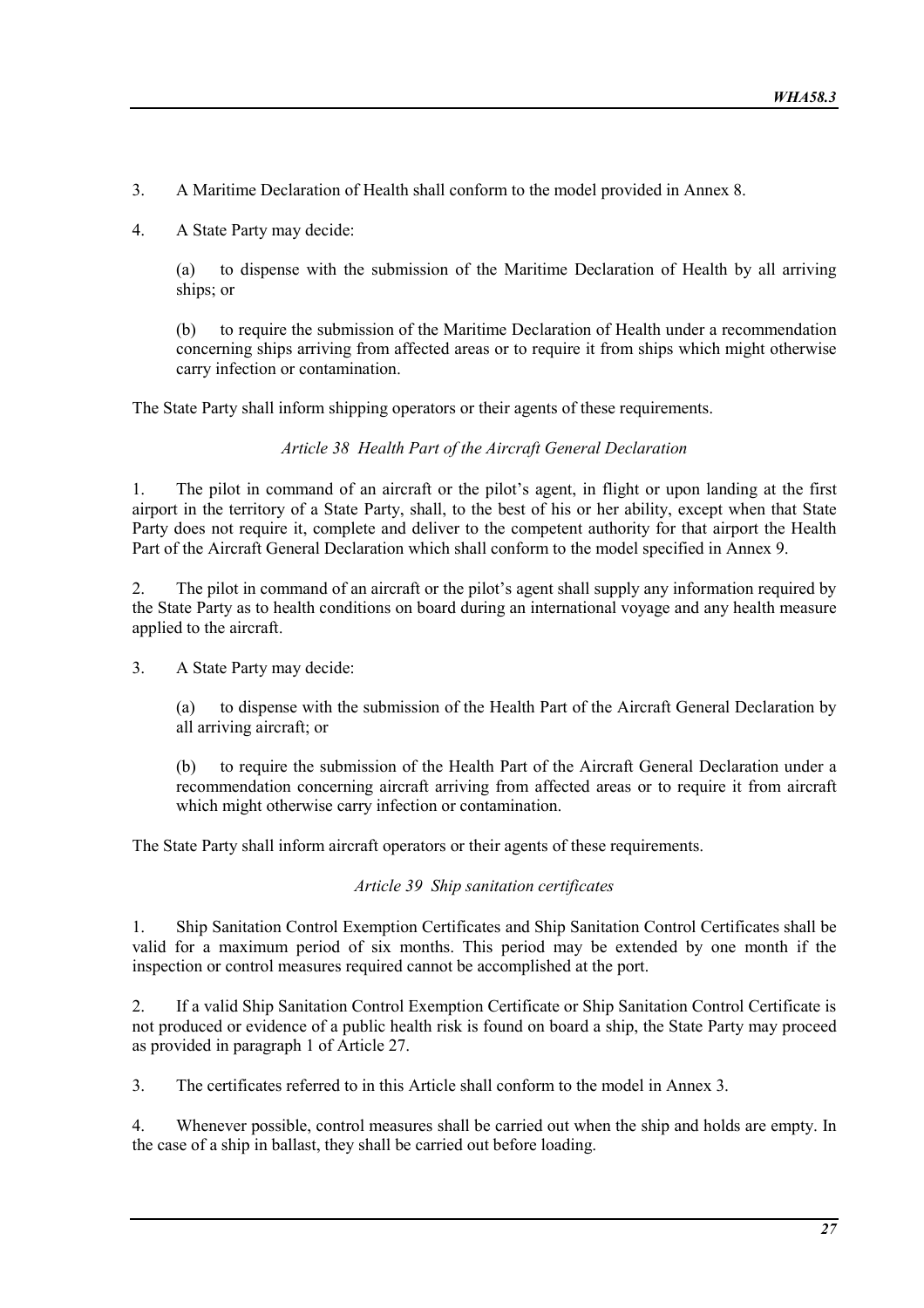5. When control measures are required and have been satisfactorily completed, the competent authority shall issue a Ship Sanitation Control Certificate, noting the evidence found and the control measures taken.

6. The competent authority may issue a Ship Sanitation Control Exemption Certificate at any port specified under Article 20 if it is satisfied that the ship is free of infection and contamination, including vectors and reservoirs. Such a certificate shall normally be issued only if the inspection of the ship has been carried out when the ship and holds are empty or when they contain only ballast or other material, of such a nature or so disposed as to make a thorough inspection of the holds possible.

7. If the conditions under which control measures are carried out are such that, in the opinion of the competent authority for the port where the operation was performed, a satisfactory result cannot be obtained, the competent authority shall make a note to that effect on the Ship Sanitation Control Certificate.

### **PART VII – CHARGES**

#### *Article 40 Charges for health measures regarding travellers*

1. Except for travellers seeking temporary or permanent residence, and subject to paragraph 2 of this Article, no charge shall be made by a State Party pursuant to these Regulations for the following measures for the protection of public health:

(a) any medical examination provided for in these Regulations, or any supplementary examination which may be required by that State Party to ascertain the health status of the traveller examined;

(b) any vaccination or other prophylaxis provided to a traveller on arrival that is not a published requirement or is a requirement published less than 10 days prior to provision of the vaccination or other prophylaxis;

(c) appropriate isolation or quarantine requirements of travellers;

(d) any certificate issued to the traveller specifying the measures applied and the date of application; or

(e) any health measures applied to baggage accompanying the traveller.

2. State Parties may charge for health measures other than those referred to in paragraph 1 of this Article, including those primarily for the benefit of the traveller.

3. Where charges are made for applying such health measures to travellers under these Regulations, there shall be in each State Party only one tariff for such charges and every charge shall:

- (a) conform to this tariff;
- (b) not exceed the actual cost of the service rendered; and

(c) be levied without distinction as to the nationality, domicile or residence of the traveller concerned.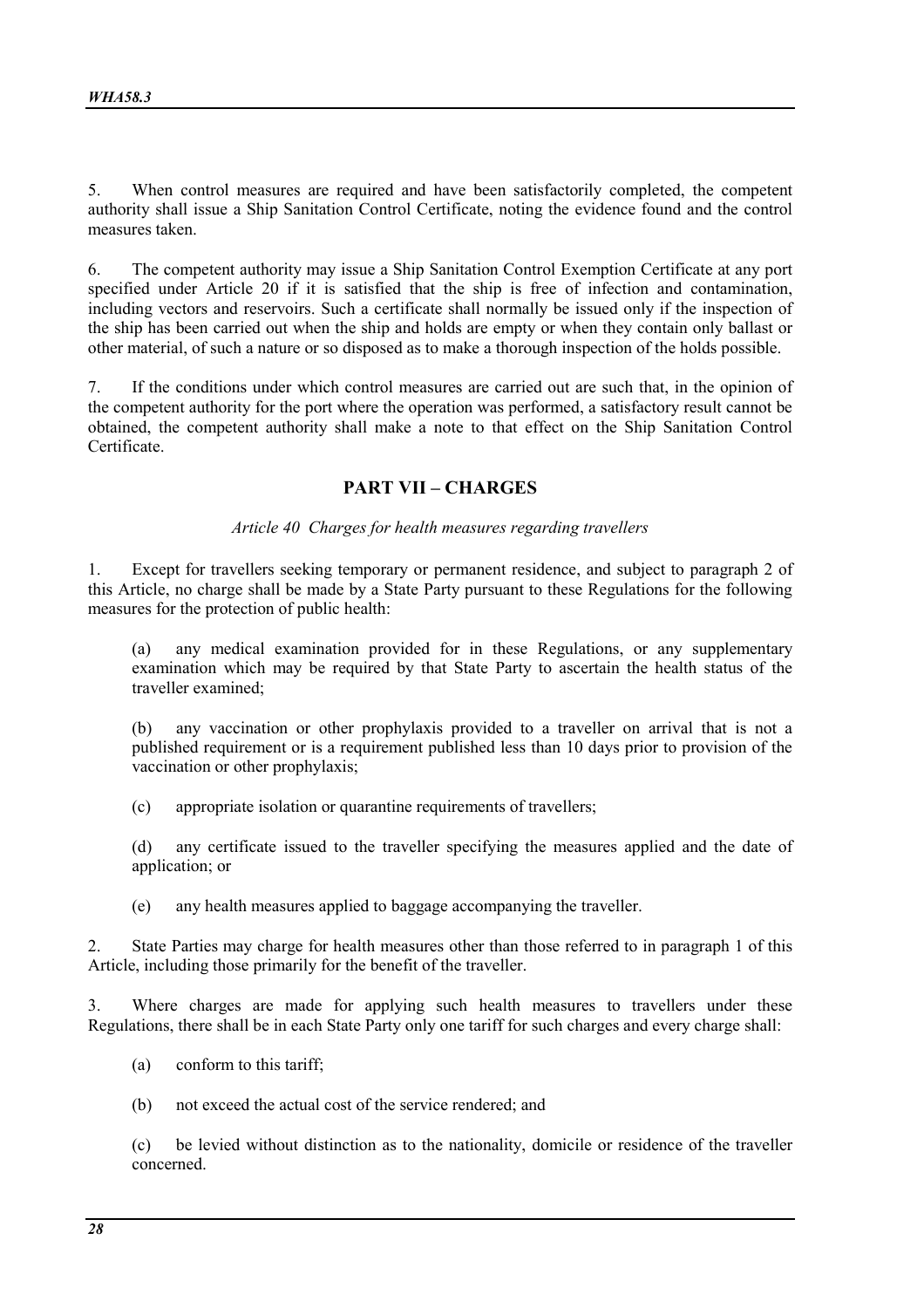4. The tariff, and any amendment thereto, shall be published at least 10 days in advance of any levy thereunder.

5. Nothing in these Regulations shall preclude States Parties from seeking reimbursement for expenses incurred in providing the health measures in paragraph 1 of this Article:

- (a) from conveyance operators or owners with regard to their employees; or
- (b) from applicable insurance sources.

6. Under no circumstances shall travellers or conveyance operators be denied the ability to depart from the territory of a State Party pending payment of the charges referred to in paragraphs 1 or 2 of this Article.

*Article 41 Charges for baggage, cargo, containers, conveyances, goods or postal parcels* 

1. Where charges are made for applying health measures to baggage, cargo, containers, conveyances, goods or postal parcels under these Regulations, there shall be in each State Party only one tariff for such charges and every charge shall:

- (a) conform to this tariff;
- (b) not exceed the actual cost of the service rendered; and

(c) be levied without distinction as to the nationality, flag, registry or ownership of the baggage, cargo, containers, conveyances, goods or postal parcels concerned. In particular, there shall be no distinction made between national and foreign baggage, cargo, containers, conveyances, goods or postal parcels.

2. The tariff, and any amendment thereto, shall be published at least 10 days in advance of any levy thereunder.

#### **PART VIII – GENERAL PROVISIONS**

*Article 42 Implementation of health measures* 

 Health measures taken pursuant to these Regulations shall be initiated and completed without delay, and applied in a transparent and non-discriminatory manner.

*Article 43 Additional health measures* 

1. These Regulations shall not preclude States Parties from implementing health measures, in accordance with their relevant national law and obligations under international law, in response to specific public health risks or public health emergencies of international concern, which:

(a) achieve the same or greater level of health protection than WHO recommendations; or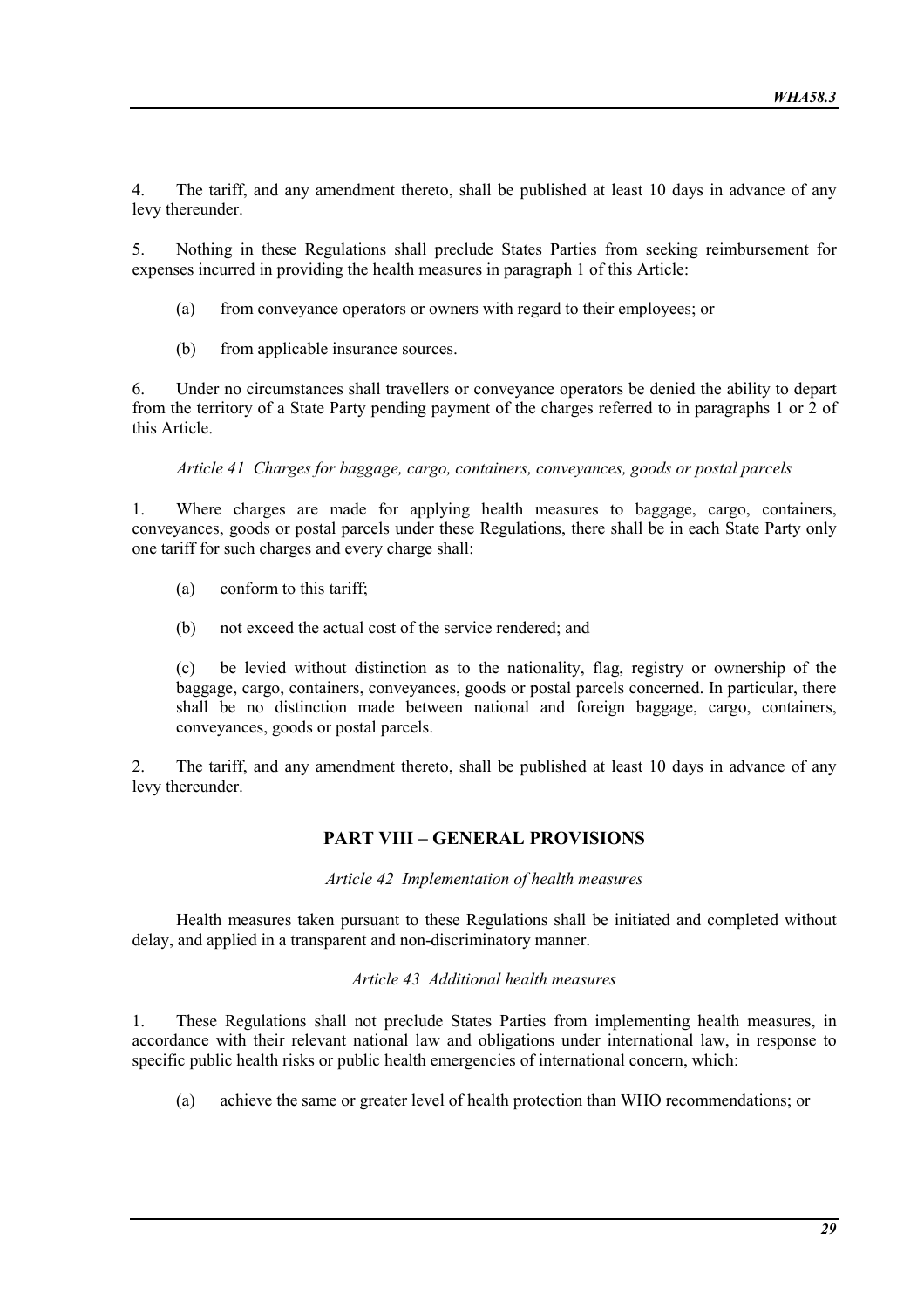(b) are otherwise prohibited under Article 25, Article 26, paragraphs 1 and 2 of Article 28, Article 30, paragraph 1(c) of Article 31 and Article 33,

provided such measures are otherwise consistent with these Regulations.

 Such measures shall not be more restrictive of international traffic and not more invasive or intrusive to persons than reasonably available alternatives that would achieve the appropriate level of health protection.

2. In determining whether to implement the health measures referred to in paragraph 1 of this Article or additional health measures under paragraph 2 of Article 23, paragraph 1 of Article 27, paragraph 2 of Article 28 and paragraph 2(c) of Article 31, States Parties shall base their determinations upon:

(a) scientific principles;

(b) available scientific evidence of a risk to human health, or where such evidence is insufficient, the available information including from WHO and other relevant intergovernmental organizations and international bodies; and

(c) any available specific guidance or advice from WHO.

3. A State Party implementing additional health measures referred to in paragraph 1 of this Article which significantly interfere with international traffic shall provide to WHO the public health rationale and relevant scientific information for it. WHO shall share this information with other States Parties and shall share information regarding the health measures implemented. For the purpose of this Article, significant interference generally means refusal of entry or departure of international travellers, baggage, cargo, containers, conveyances, goods, and the like, or their delay, for more than 24 hours.

4. After assessing information provided pursuant to paragraph 3 and 5 of this Article and other relevant information, WHO may request that the State Party concerned reconsider the application of the measures.

5. A State Party implementing additional health measures referred to in paragraphs 1 and 2 of this Article that significantly interfere with international traffic shall inform WHO, within 48 hours of implementation, of such measures and their health rationale unless these are covered by a temporary or standing recommendation.

6. A State Party implementing a health measure pursuant to paragraph 1 or 2 of this Article shall within three months review such a measure taking into account the advice of WHO and the criteria in paragraph 2 of this Article**.**

7. Without prejudice to its rights under Article 56, any State Party impacted by a measure taken pursuant to paragraph 1 or 2 of this Article may request the State Party implementing such a measure to consult with it. The purpose of such consultations is to clarify the scientific information and public health rationale underlying the measure and to find a mutually acceptable solution.

8. The provisions of this Article may apply to implementation of measures concerning travellers taking part in mass congregations.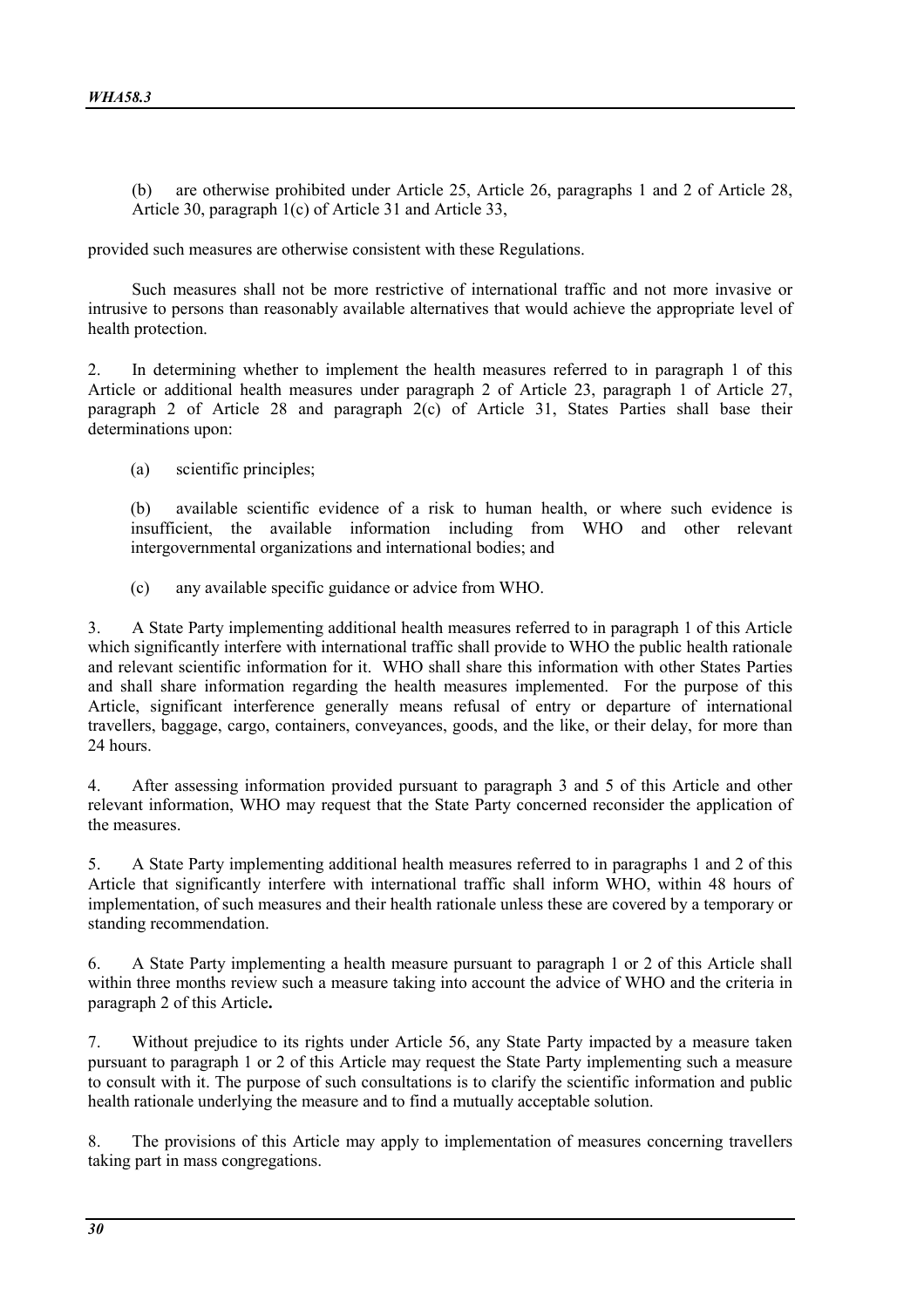### *Article 44 Collaboration and assistance*

1. States Parties shall undertake to collaborate with each other, to the extent possible, in:

(a) the detection and assessment of, and response to, events as provided under these Regulations;

(b) the provision or facilitation of technical cooperation and logistical support, particularly in the development, strengthening and maintenance of the public health capacities required under these Regulations;

(c) the mobilization of financial resources to facilitate implementation of their obligations under these Regulations; and

(d) the formulation of proposed laws and other legal and administrative provisions for the implementation of these Regulations.

2. WHO shall collaborate with States Parties, upon request, to the extent possible, in:

(a) the evaluation and assessment of their public health capacities in order to facilitate the effective implementation of these Regulations;

(b) the provision or facilitation of technical cooperation and logistical support to States Parties: and

(c) the mobilization of financial resources to support developing countries in building, strengthening and maintaining the capacities provided for in Annex 1.

3. Collaboration under this Article may be implemented through multiple channels, including bilaterally, through regional networks and the WHO regional offices, and through intergovernmental organizations and international bodies.

### *Article 45 Treatment of personal data*

1. Health information collected or received by a State Party pursuant to these Regulations from another State Party or from WHO which refers to an identified or identifiable person shall be kept confidential and processed anonymously as required by national law.

2. Notwithstanding paragraph 1, States Parties may disclose and process personal data where essential for the purposes of assessing and managing a public health risk, but State Parties, in accordance with national law, and WHO must ensure that the personal data are:

(a) processed fairly and lawfully, and not further processed in a way incompatible with that purpose;

(b) adequate, relevant and not excessive in relation to that purpose;

(c) accurate and, where necessary, kept up to date; every reasonable step must be taken to ensure that data which are inaccurate or incomplete are erased or rectified; and

(d) not kept longer than necessary.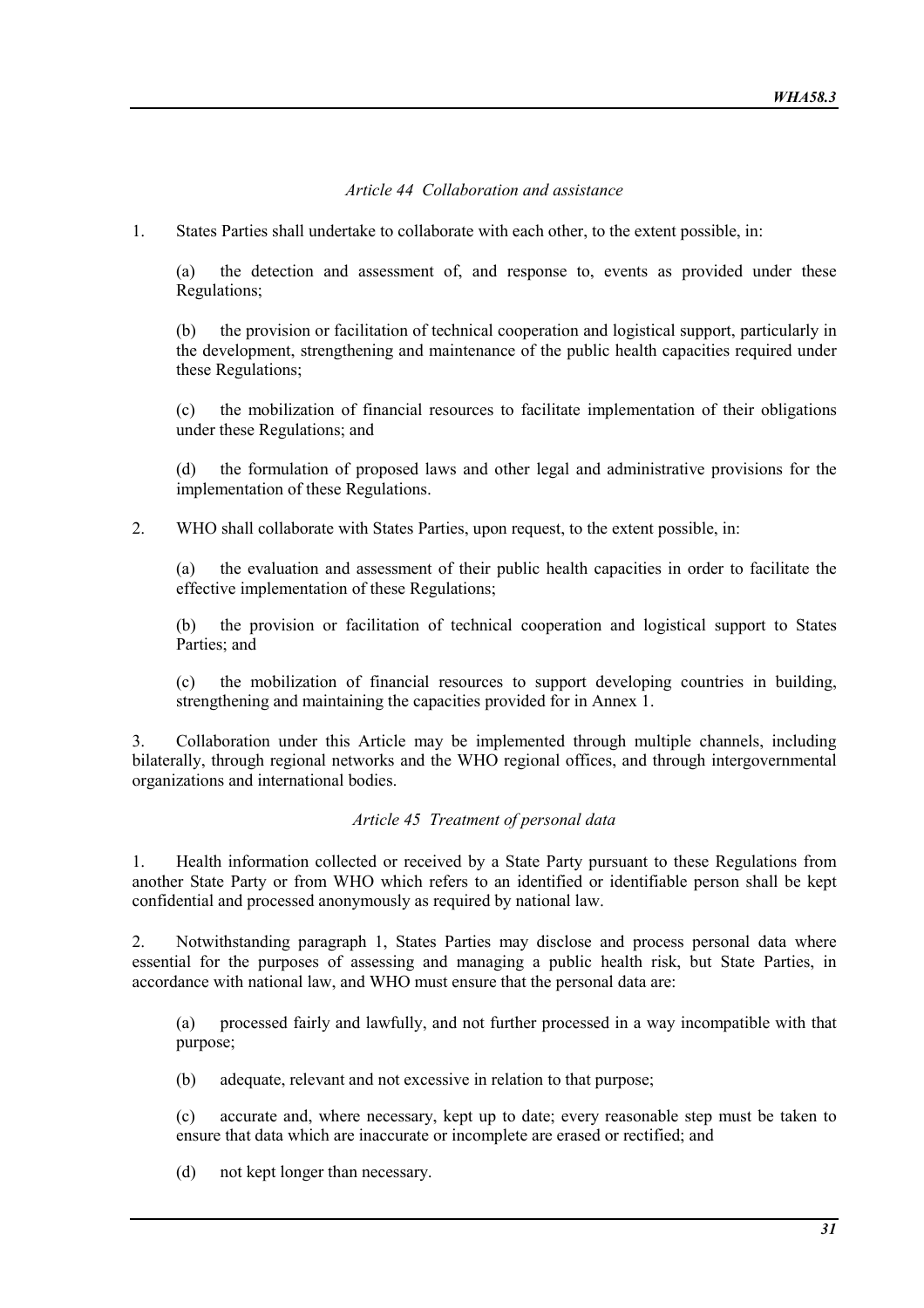3. Upon request, WHO shall as far as practicable provide an individual with his or her personal data referred to in this Article in an intelligible form, without undue delay or expense and, when necessary, allow for correction.

> *Article 46 Transport and handling of biological substances, reagents and materials for diagnostic purposes*

States Parties shall, subject to national law and taking into account relevant international guidelines, facilitate the transport, entry, exit, processing and disposal of biological substances and diagnostic specimens, reagents and other diagnostic materials for verification and public health response purposes under these Regulations.

#### **PART IX – THE IHR ROSTER OF EXPERTS, THE EMERGENCY COMMITTEE AND THE REVIEW COMMITTEE**

#### **Chapter I – The IHR Roster of Experts**

#### *Article 47 Composition*

 The Director-General shall establish a roster composed of experts in all relevant fields of expertise (hereinafter the "IHR Expert Roster"). The Director-General shall appoint the members of the IHR Expert Roster in accordance with the WHO Regulations for Expert Advisory Panels and Committees (hereinafter the "WHO Advisory Panel Regulations"), unless otherwise provided in these Regulations. In addition, the Director-General shall appoint one member at the request of each State Party and, where appropriate, experts proposed by relevant intergovernmental and regional economic integration organizations. Interested States Parties shall notify the Director-General of the qualifications and fields of expertise of each of the experts they propose for membership. The Director-General shall periodically inform the States Parties, and relevant intergovernmental and regional economic integration organizations, of the composition of the IHR Expert Roster.

#### **Chapter II - The Emergency Committee**

*Article 48 Terms of reference and composition* 

1. The Director-General shall establish an Emergency Committee that at the request of the Director-General shall provide its views on:

- (a) whether an event constitutes a public health emergency of international concern;
- (b) the termination of a public health emergency of international concern; and
- (c) the proposed issuance, modification, extension or termination of temporary recommendations.

2. The Emergency Committee shall be composed of experts selected by the Director-General from the IHR Expert Roster and, when appropriate, other expert advisory panels of the Organization. The Director-General shall determine the duration of membership with a view to ensuring its continuity in the consideration of a specific event and its consequences. The Director-General shall select the members of the Emergency Committee on the basis of the expertise and experience required for any particular session and with due regard to the principles of equitable geographical representation. At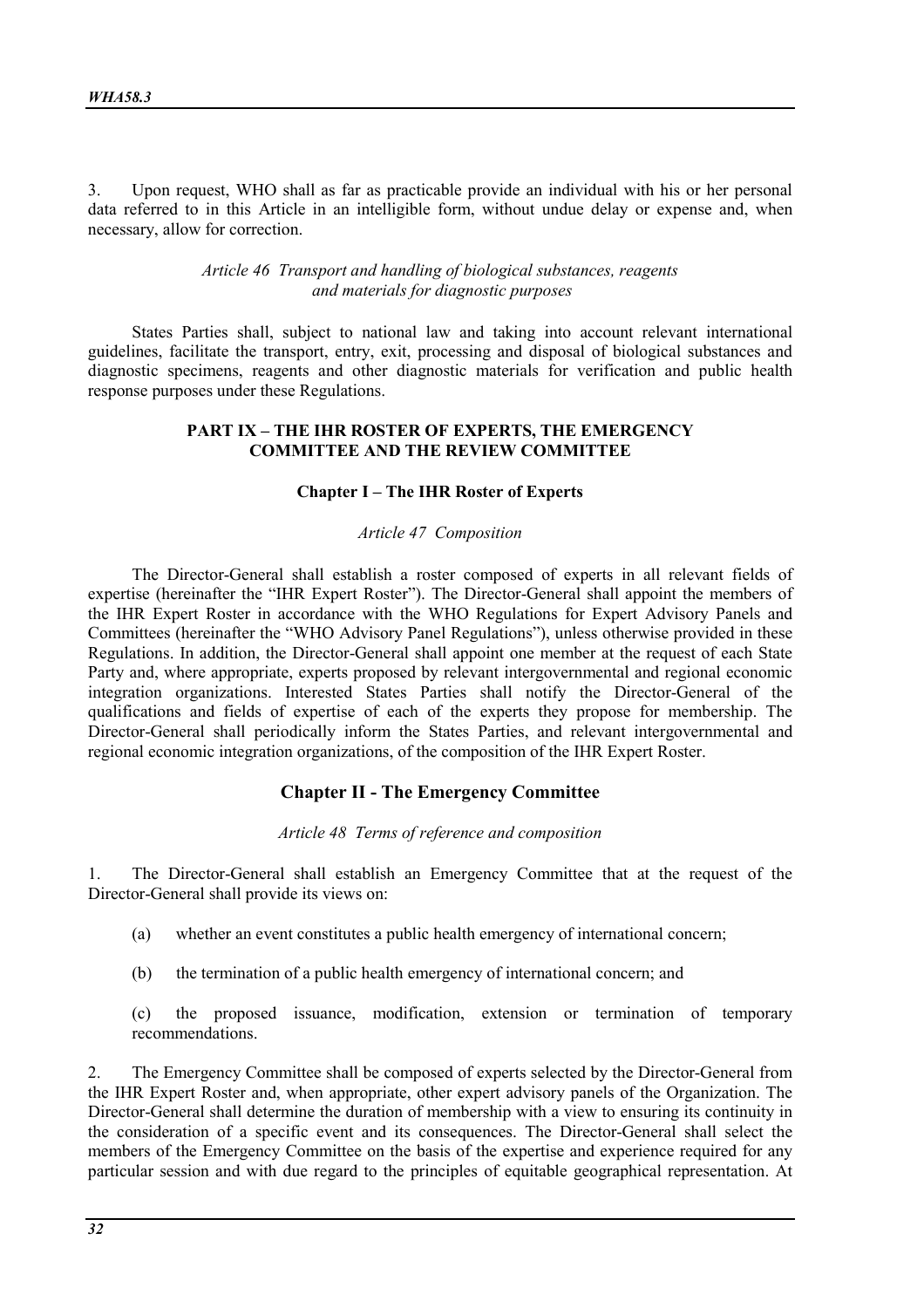least one member of the Emergency Committee should be an expert nominated by a State Party within whose territory the event arises.

3. The Director-General may, on his or her own initiative or at the request of the Emergency Committee, appoint one or more technical experts to advise the Committee.

#### *Article 49 Procedure*

1. The Director-General shall convene meetings of the Emergency Committee by selecting a number of experts from among those referred to in paragraph 2 of Article 48, according to the fields of expertise and experience most relevant to the specific event that is occurring. For the purpose of this Article, "meetings" of the Emergency Committee may include teleconferences, videoconferences or electronic communications.

2. The Director-General shall provide the Emergency Committee with the agenda and any relevant information concerning the event, including information provided by the States Parties, as well as any temporary recommendation that the Director-General proposes for issuance.

3. The Emergency Committee shall elect its Chairperson and prepare following each meeting a brief summary report of its proceedings and deliberations, including any advice on recommendations.

4. The Director-General shall invite the State Party in whose territory the event arises to present its views to the Emergency Committee. To that effect, the Director-General shall notify to it the dates and the agenda of the meeting of the Emergency Committee with as much advance notice as necessary. The State Party concerned, however, may not seek a postponement of the meeting of the Emergency Committee for the purpose of presenting its views thereto.

5. The views of the Emergency Committee shall be forwarded to the Director-General for consideration. The Director-General shall make the final determination on these matters.

6. The Director-General shall communicate to States Parties the determination and the termination of a public health emergency of international concern, any health measure taken by the State Party concerned, any temporary recommendation, and the modification, extension and termination of such recommendations, together with the views of the Emergency Committee. The Director-General shall inform conveyance operators through States Parties and the relevant international agencies of such temporary recommendations, including their modification, extension or termination. The Director-General shall subsequently make such information and recommendations available to the general public.

7. States Parties in whose territories the event has occurred may propose to the Director-General the termination of a public health emergency of international concern and/or the temporary recommendations, and may make a presentation to that effect to the Emergency Committee.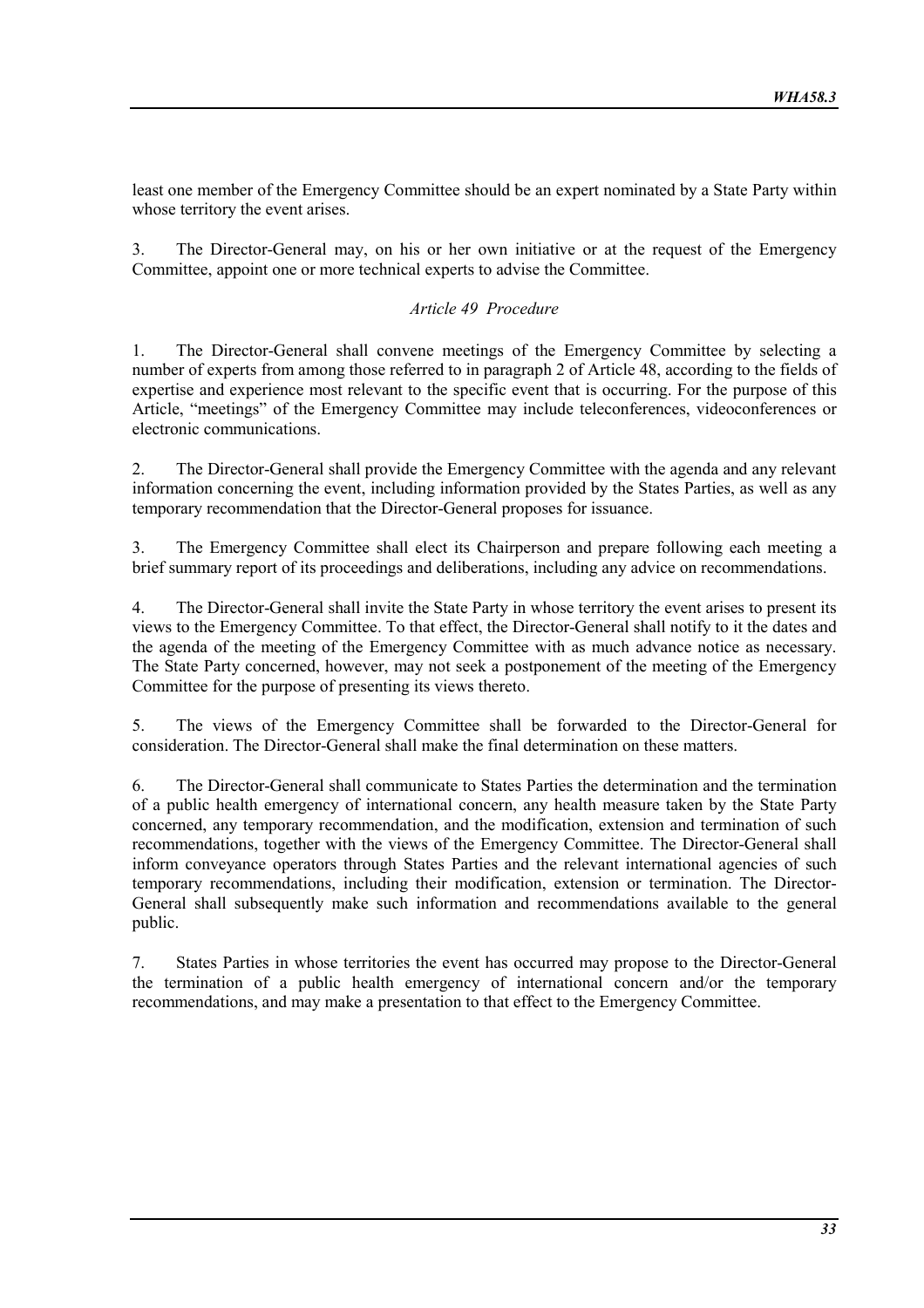### **Chapter III – The Review Committee**

*Article 50 Terms of reference and composition* 

1. The Director-General shall establish a Review Committee, which shall carry out the following functions:

(a) make technical recommendations to the Director-General regarding amendments to these Regulations;

(b) provide technical advice to the Director-General with respect to standing recommendations, and any modifications or termination thereof;

(c) provide technical advice to the Director-General on any matter referred to it by the Director-General regarding the functioning of these Regulations.

2. The Review Committee shall be considered an expert committee and shall be subject to the WHO Advisory Panel Regulations, unless otherwise provided in this Article.

3. The Members of the Review Committee shall be selected and appointed by the Director-General from among the persons serving on the IHR Expert Roster and, when appropriate, other expert advisory panels of the Organization.

4. The Director-General shall establish the number of members to be invited to a meeting of the Review Committee, determine its date and duration, and convene the Committee.

5. The Director-General shall appoint members to the Review Committee for the duration of the work of a session only.

6. The Director-General shall select the members of the Review Committee on the basis of the principles of equitable geographical representation, gender balance, a balance of experts from developed and developing countries, representation of a diversity of scientific opinion, approaches and practical experience in various parts of the world, and an appropriate interdisciplinary balance.

#### *Article 51 Conduct of business*

1. Decisions of the Review Committee shall be taken by a majority of the members present and voting.

2. The Director-General shall invite Member States, the United Nations and its specialized agencies and other relevant intergovernmental organizations or nongovernmental organizations in official relations with WHO to designate representatives to attend the Committee sessions. Such representatives may submit memoranda and, with the consent of the Chairperson, make statements on the subjects under discussion. They shall not have the right to vote.

### *Article 52 Reports*

1. For each session, the Review Committee shall draw up a report setting forth the Committee's views and advice. This report shall be approved by the Review Committee before the end of the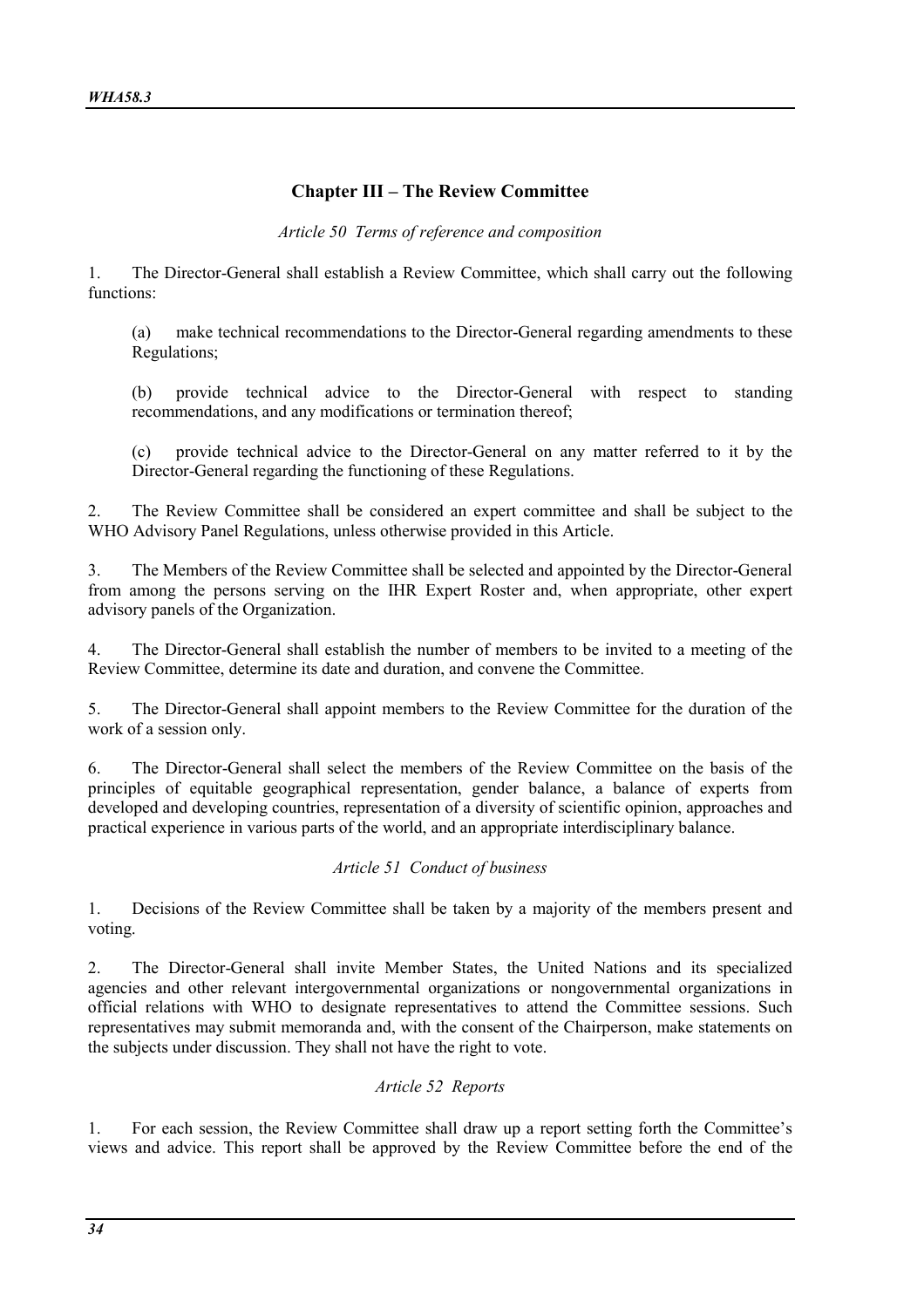session. Its views and advice shall not commit the Organization and shall be formulated as advice to the Director-General. The text of the report may not be modified without the Committee's consent.

2. If the Review Committee is not unanimous in its findings, any member shall be entitled to express his or her dissenting professional views in an individual or group report, which shall state the reasons why a divergent opinion is held and shall form part of the Committee's report.

3. The Review Committee's report shall be submitted to the Director-General, who shall communicate its views and advice to the Health Assembly or the Executive Board for their consideration and action.

#### *Article 53 Procedures for standing recommendations*

When the Director-General considers that a standing recommendation is necessary and appropriate for a specific public health risk, the Director-General shall seek the views of the Review Committee. In addition to the relevant paragraphs of Articles 50 to 52, the following provisions shall apply:

(a) proposals for standing recommendations, their modification or termination may be submitted to the Review Committee by the Director-General or by States Parties through the Director-General;

(b) any State Party may submit relevant information for consideration by the Review Committee;

(c) the Director-General may request any State Party, intergovernmental organization or nongovernmental organization in official relations with WHO to place at the disposal of the Review Committee information in its possession concerning the subject of the proposed standing recommendation as specified by the Review Committee;

 (d) the Director-General may, at the request of the Review Committee or on the Director-General's own initiative, appoint one or more technical experts to advise the Review Committee. They shall not have the right to vote;

(e) any report containing the views and advice of the Review Committee regarding standing recommendations shall be forwarded to the Director-General for consideration and decision. The Director-General shall communicate the Review Committee's views and advice to the Health Assembly;

(f) the Director-General shall communicate to States Parties any standing recommendation, as well as the modifications or termination of such recommendations, together with the views of the Review Committee;

(g) standing recommendations shall be submitted by the Director-General to the subsequent Health Assembly for its consideration.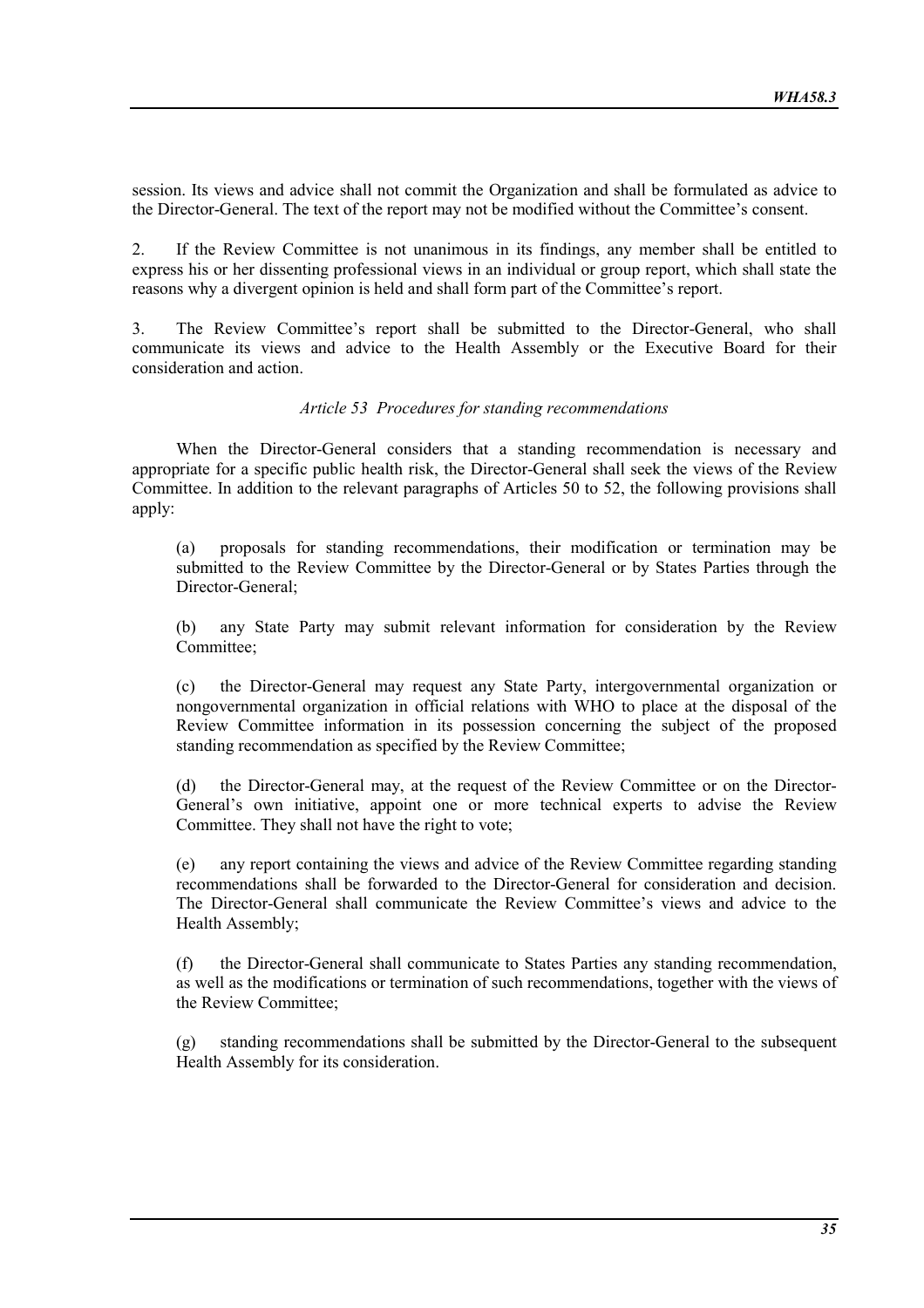### **PART X – FINAL PROVISIONS**

#### *Article 54 Reporting and review*

1. States Parties and the Director-General shall report to the Health Assembly on the implementation of these Regulations as decided by the Health Assembly.

2. The Health Assembly shall periodically review the functioning of these Regulations. To that end it may request the advice of the Review Committee**,** through the Director-General. The first such review shall take place no later than five years after the entry into force of these Regulations.

3. WHO shall periodically conduct studies to review and evaluate the functioning of Annex 2. The first such review shall commence no later than one year after the entry into force of these Regulations. The results of such reviews shall be submitted to the Health Assembly for its consideration, as appropriate.

#### *Article 55 Amendments*

1. Amendments to these Regulations may be proposed by any State Party or by the Director-General. Such proposals for amendments shall be submitted to the Health Assembly for its consideration.

2. The text of any proposed amendment shall be communicated to all States Parties by the Director-General at least four months before the Health Assembly at which it is proposed for consideration.

3. Amendments to these Regulations adopted by the Health Assembly pursuant to this Article shall come into force for all States Parties on the same terms, and subject to the same rights and obligations, as provided for in Article 22 of the Constitution of WHO and Articles 59 to 64 of these Regulations.

#### *Article 56 Settlement of disputes*

1. In the event of a dispute between two or more States Parties concerning the interpretation or application of these Regulations, the States Parties concerned shall seek in the first instance to settle the dispute through negotiation or any other peaceful means of their own choice, including good offices, mediation or conciliation. Failure to reach agreement shall not absolve the parties to the dispute from the responsibility of continuing to seek to resolve it.

2. In the event that the dispute is not settled by the means described under paragraph 1 of this Article, the States Parties concerned may agree to refer the dispute to the Director-General, who shall make every effort to settle it.

3. A State Party may at any time declare in writing to the Director-General that it accepts arbitration as compulsory with regard to all disputes concerning the interpretation or application of these Regulations to which it is a party or with regard to a specific dispute in relation to any other State Party accepting the same obligation. The arbitration shall be conducted in accordance with the Permanent Court of Arbitration Optional Rules for Arbitrating Disputes between Two States applicable at the time a request for arbitration is made. The States Parties that have agreed to accept arbitration as compulsory shall accept the arbitral award as binding and final. The Director-General shall inform the Health Assembly regarding such action as appropriate.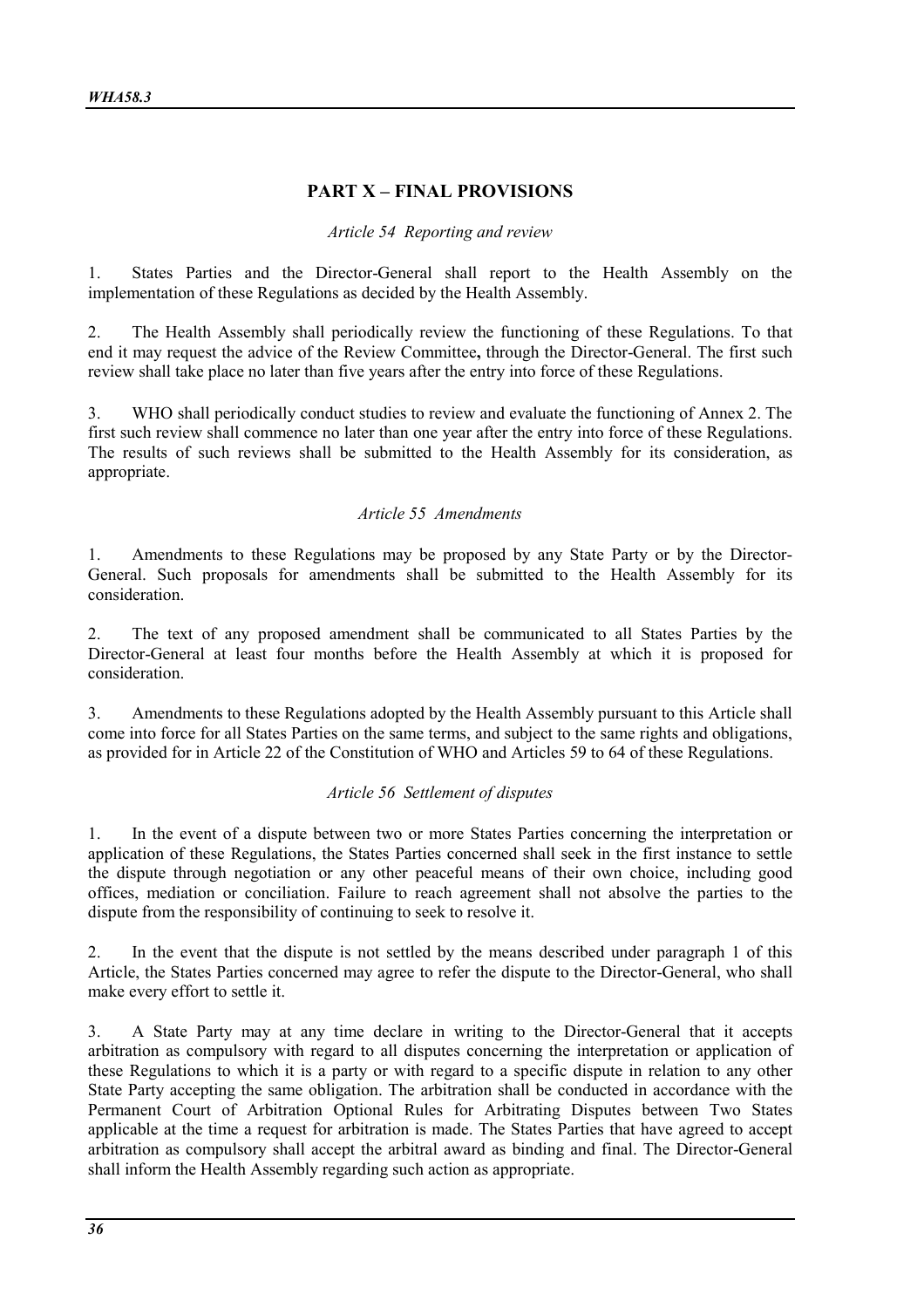4. Nothing in these Regulations shall impair the rights of States Parties under any international agreement to which they may be parties to resort to the dispute settlement mechanisms of other intergovernmental organizations or established under any international agreement.

5. In the event of a dispute between WHO and one or more States Parties concerning the interpretation or application of these Regulations, the matter shall be submitted to the Health Assembly.

#### *Article 57 Relationship with other international agreements*

1. States Parties recognize that the IHR and other relevant international agreements should be interpreted so as to be compatible. The provisions of the IHR shall not affect the rights and obligations of any State Party deriving from other international agreements.

2. Subject to paragraph 1 of this Article, nothing in these Regulations shall prevent States Parties having certain interests in common owing to their health, geographical, social or economic conditions, from concluding special treaties or arrangements in order to facilitate the application of these Regulations, and in particular with regard to:

(a) the direct and rapid exchange of public health information between neighbouring territories of different States;

(b) the health measures to be applied to international coastal traffic and to international traffic in waters within their jurisdiction;

(c) the health measures to be applied in contiguous territories of different States at their common frontier;

(d) arrangements for carrying affected persons or affected human remains by means of transport specially adapted for the purpose; and

(e) deratting, disinsection, disinfection, decontamination or other treatment designed to render goods free of disease-causing agents.

3. Without prejudice to their obligations under these Regulations, States Parties that are members of a regional economic integration organization shall apply in their mutual relations the common rules in force in that regional economic integration organization.

#### *Article 58 International sanitary agreements and regulations*

1. These Regulations, subject to the provisions of Article 62 and the exceptions hereinafter provided, shall replace as between the States bound by these Regulations and as between these States and WHO, the provisions of the following international sanitary agreements and regulations:

(a) International Sanitary Convention, signed in Paris, 21 June 1926;

(b) International Sanitary Convention for Aerial Navigation, signed at The Hague, 12 April 1933;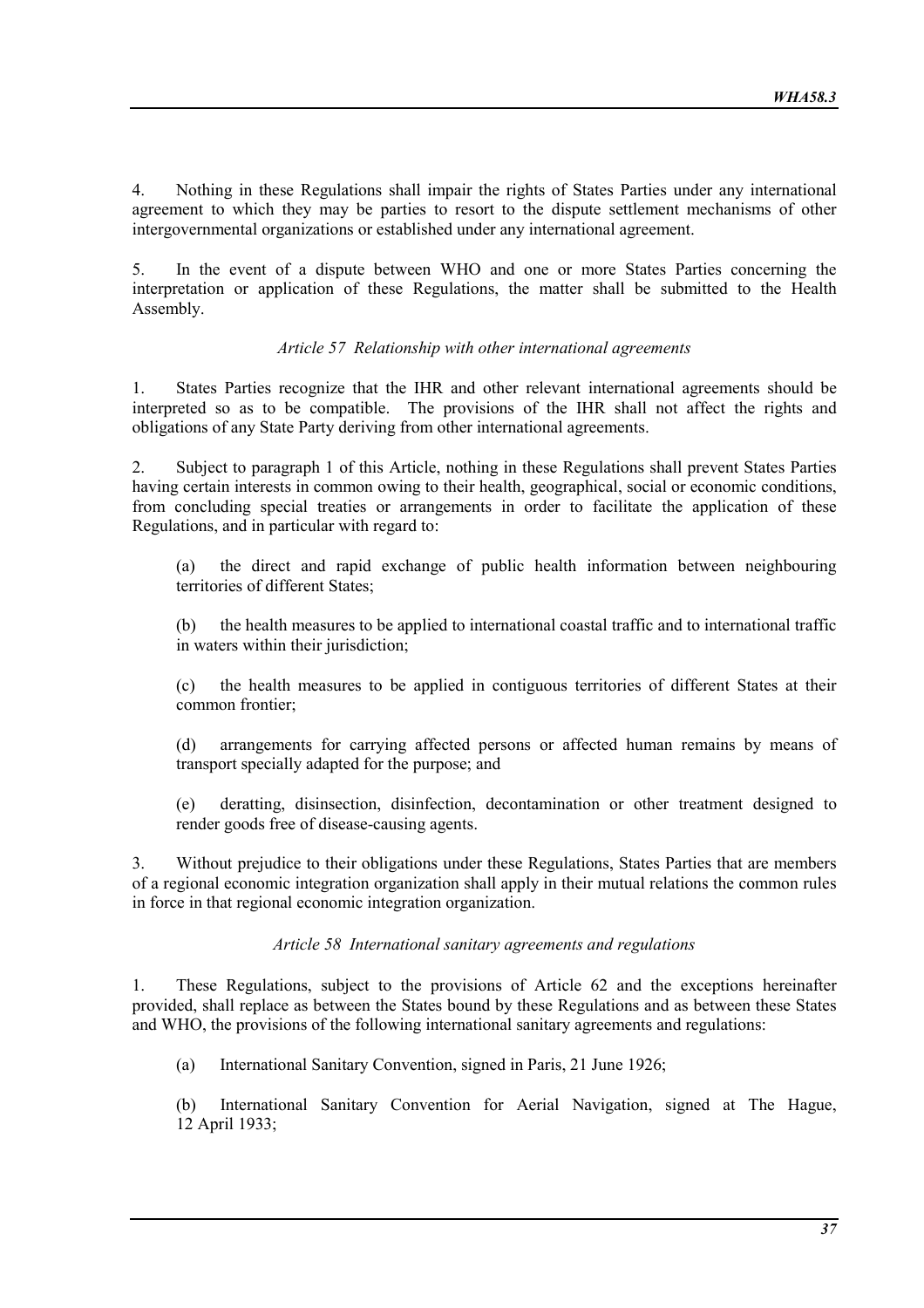(c) International Agreement for dispensing with Bills of Health, signed in Paris, 22 December 1934;

(d) International Agreement for dispensing with Consular Visas on Bills of Health, signed in Paris, 22 December 1934;

(e) Convention modifying the International Sanitary Convention of 21 June 1926, signed in Paris, 31 October 1938;

(f) International Sanitary Convention, 1944, modifying the International Sanitary Convention of 21 June 1926, opened for signature in Washington, 15 December 1944;

(g) International Sanitary Convention for Aerial Navigation, 1944, modifying the International Sanitary Convention of 12 April 1933, opened for signature in Washington, 15 December 1944;

(h) Protocol of 23 April 1946 to prolong the International Sanitary Convention, 1944, signed in Washington;

(i) Protocol of 23 April 1946 to prolong the International Sanitary Convention for Aerial Navigation, 1944, signed in Washington;

(j) International Sanitary Regulations, 1951, and the Additional Regulations of 1955, 1956, 1960, 1963 and 1965; and

(k) the International Health Regulations of 1969 and the amendments of 1973 and 1981.

2. The Pan American Sanitary Code, signed at Havana, 14 November 1924, shall remain in force with the exception of Articles 2, 9, 10, 11, 16 to 53 inclusive, 61 and 62, to which the relevant part of paragraph 1 of this Article shall apply.

#### *Article 59 Entry into force; period for rejection or reservations*

1. The period provided in execution of Article 22 of the Constitution of WHO for rejection of, or reservation to, these Regulations or an amendment thereto, shall be 18 months from the date of the notification by the Director-General of the adoption of these Regulations or of an amendment to these Regulations by the Health Assembly. Any rejection or reservation received by the Director-General after the expiry of that period shall have no effect.

2. These Regulations shall enter into force 24 months after the date of notification referred to in paragraph 1 of this Article, except for:

(a) a State that has rejected these Regulations or an amendment thereto in accordance with Article 61;

(b) a State that has made a reservation, for which these Regulations shall enter into force as provided in Article 62;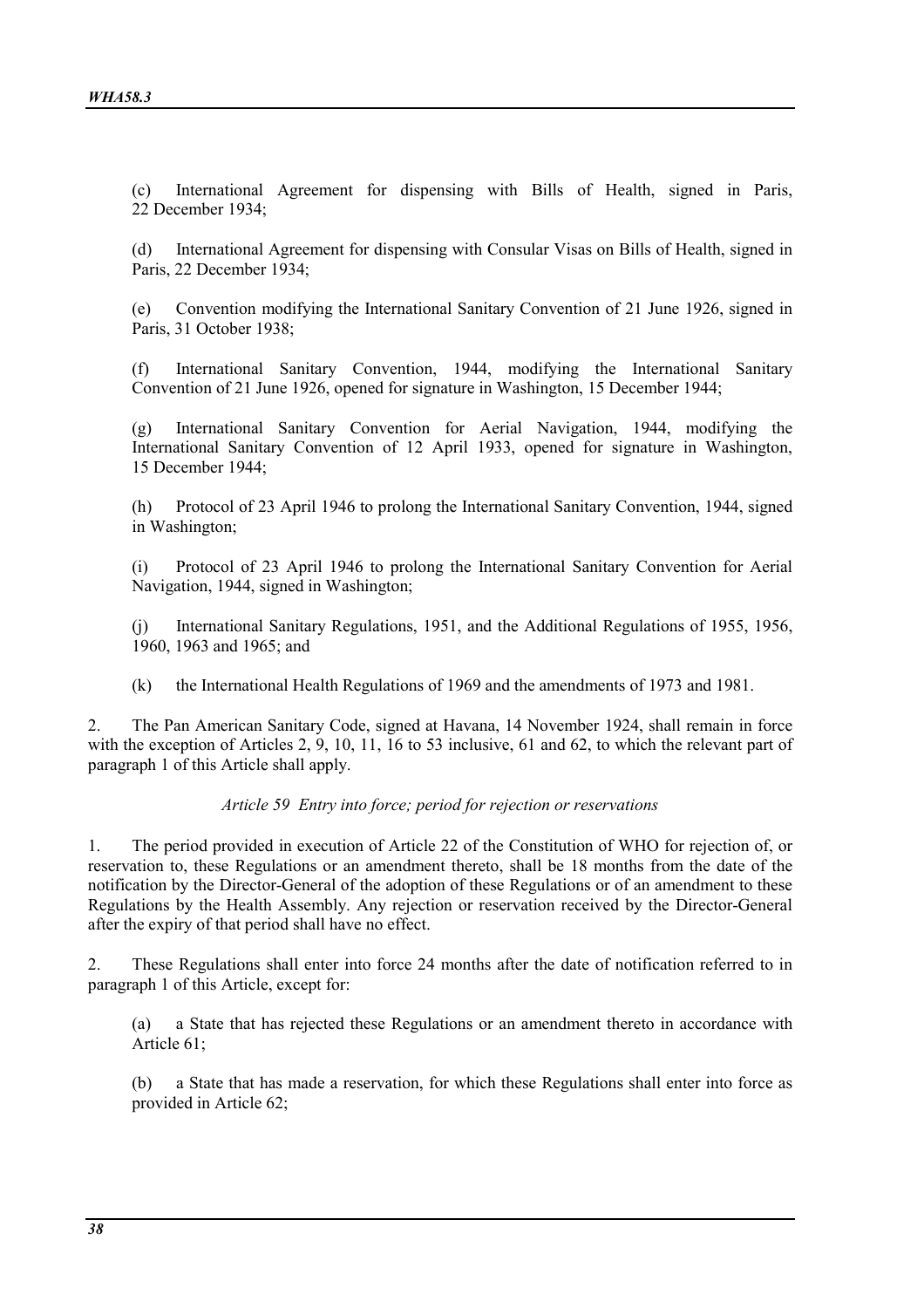(c) a State that becomes a Member of WHO after the date of the notification by the Director-General referred to in paragraph 1 of this Article, and which is not already a party to these Regulations, for which these Regulations shall enter into force as provided in Article 60; and

(d) a State not a Member of WHO that accepts these Regulations, for which they shall enter into force in accordance with paragraph 1 of Article 64.

3. If a State is not able to adjust its domestic legislative and administrative arrangements fully with these Regulations within the period set out in paragraph 2 of this Article, that State shall submit within the period specified in paragraph 1 of this Article a declaration to the Director-General regarding the outstanding adjustments and achieve them no later than 12 months after the entry into force of these Regulations for that State Party.

#### *Article 60 New Member States of WHO*

 Any State which becomes a Member of WHO after the date of the notification by the Director-General referred to in paragraph 1 of Article 59, and which is not already a party to these Regulations, may communicate its rejection of, or any reservation to, these Regulations within a period of twelve months from the date of the notification to it by the Director-General after becoming a Member of WHO. Unless rejected, these Regulations shall enter into force with respect to that State, subject to the provisions of Articles 62 and 63, upon expiry of that period. In no case shall these Regulations enter into force in respect to that State earlier than 24 months after the date of notification referred to in paragraph 1 of Article 59.

#### *Article 61 Rejection*

If a State notifies the Director-General of its rejection of these Regulations or of an amendment thereto within the period provided in paragraph 1 of Article 59, these Regulations or the amendment concerned shall not enter into force with respect to that State. Any international sanitary agreement or regulations listed in Article 58 to which such State is already a party shall remain in force as far as such State is concerned.

#### *Article 62 Reservations*

1. States may make reservations to these Regulations in accordance with this Article. Such reservations shall not be incompatible with the object and purpose of these Regulations.

2. Reservations to these Regulations shall be notified to the Director-General in accordance with paragraph 1 of Article 59 and Article 60, paragraph 1 of Article 63 or paragraph 1 of Article 64, as the case may be. A State not a Member of WHO shall notify the Director-General of any reservation with its notification of acceptance of these Regulations. States formulating reservations should provide the Director-General with reasons for the reservations.

3. A rejection in part of these Regulations shall be considered as a reservation.

4. The Director-General shall, in accordance with paragraph 2 of Article 65, issue notification of each reservation received pursuant to paragraph 2 of this Article. The Director-General shall: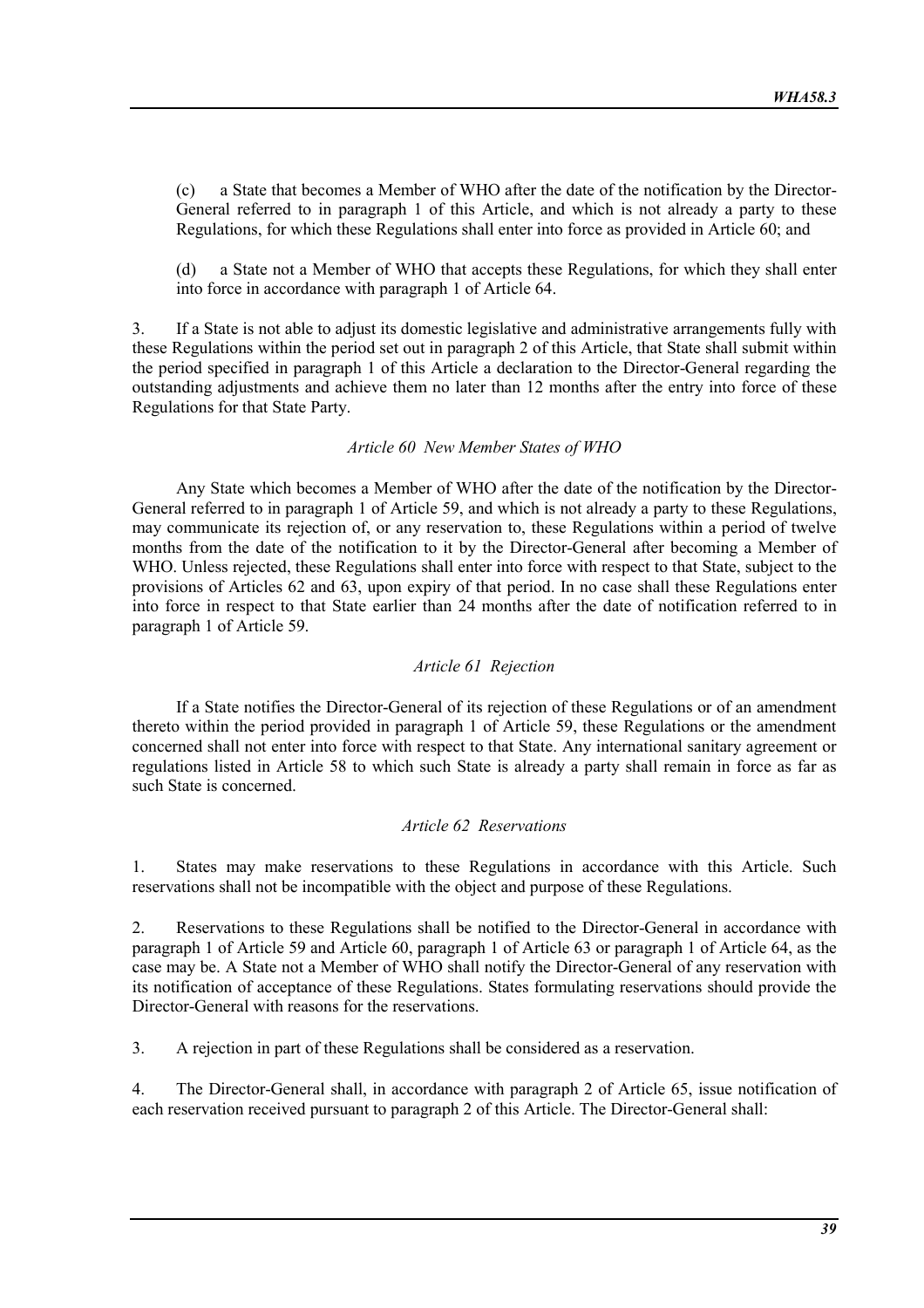(a) if the reservation was made before the entry into force of these Regulations, request those Member States that have not rejected these Regulations to notify him or her within six months of any objection to the reservation, or

(b) if the reservation was made after the entry into force of these Regulations, request States Parties to notify him or her within six months of any objection to the reservation.

States objecting to a reservation should provide the Director-General with reasons for the objection.

5. After this period, the Director-General shall notify all States Parties of the objections he or she has received with regard to reservations. Unless by the end of six months from the date of the notification referred to in paragraph 4 of this Article a reservation has been objected to by one-third of the States referred to in paragraph 4 of this Article, it shall be deemed to be accepted and these Regulations shall enter into force for the reserving State, subject to the reservation.

6. If at least one-third of the States referred to in paragraph 4 of this Article object to the reservation by the end of six months from the date of the notification referred to in paragraph 4 of this Article, the Director-General shall notify the reserving State with a view to its considering withdrawing the reservation within three months from the date of the notification by the Director-General.

7. The reserving State shall continue to fulfil any obligations corresponding to the subject matter of the reservation, which the State has accepted under any of the international sanitary agreements or regulations listed in Article 58.

8. If the reserving State does not withdraw the reservation within three months from the date of the notification by the Director-General referred to in paragraph 6 of this Article, the Director-General shall seek the view of the Review Committee if the reserving State so requests. The Review Committee shall advise the Director-General as soon as possible and in accordance with Article 50 on the practical impact of the reservation on the operation of these Regulations.

9. The Director-General shall submit the reservation, and the views of the Review Committee if applicable, to the Health Assembly for its consideration. If the Health Assembly, by a majority vote, objects to the reservation on the ground that it is incompatible with the object and purpose of these Regulations, the reservation shall not be accepted and these Regulations shall enter into force for the reserving State only after it withdraws its reservation pursuant to Article 63. If the Health Assembly accepts the reservation, these Regulations shall enter into force for the reserving State, subject to its reservation.

#### *Article 63 Withdrawal of rejection and reservation*

1. A rejection made under Article 61 may at any time be withdrawn by a State by notifying the Director-General. In such cases, these Regulations shall enter into force with regard to that State upon receipt by the Director-General of the notification, except where the State makes a reservation when withdrawing its rejection, in which case these Regulations shall enter into force as provided in Article 62. In no case shall these Regulations enter into force in respect to that State earlier than 24 months after the date of notification referred to in paragraph 1 of Article 59.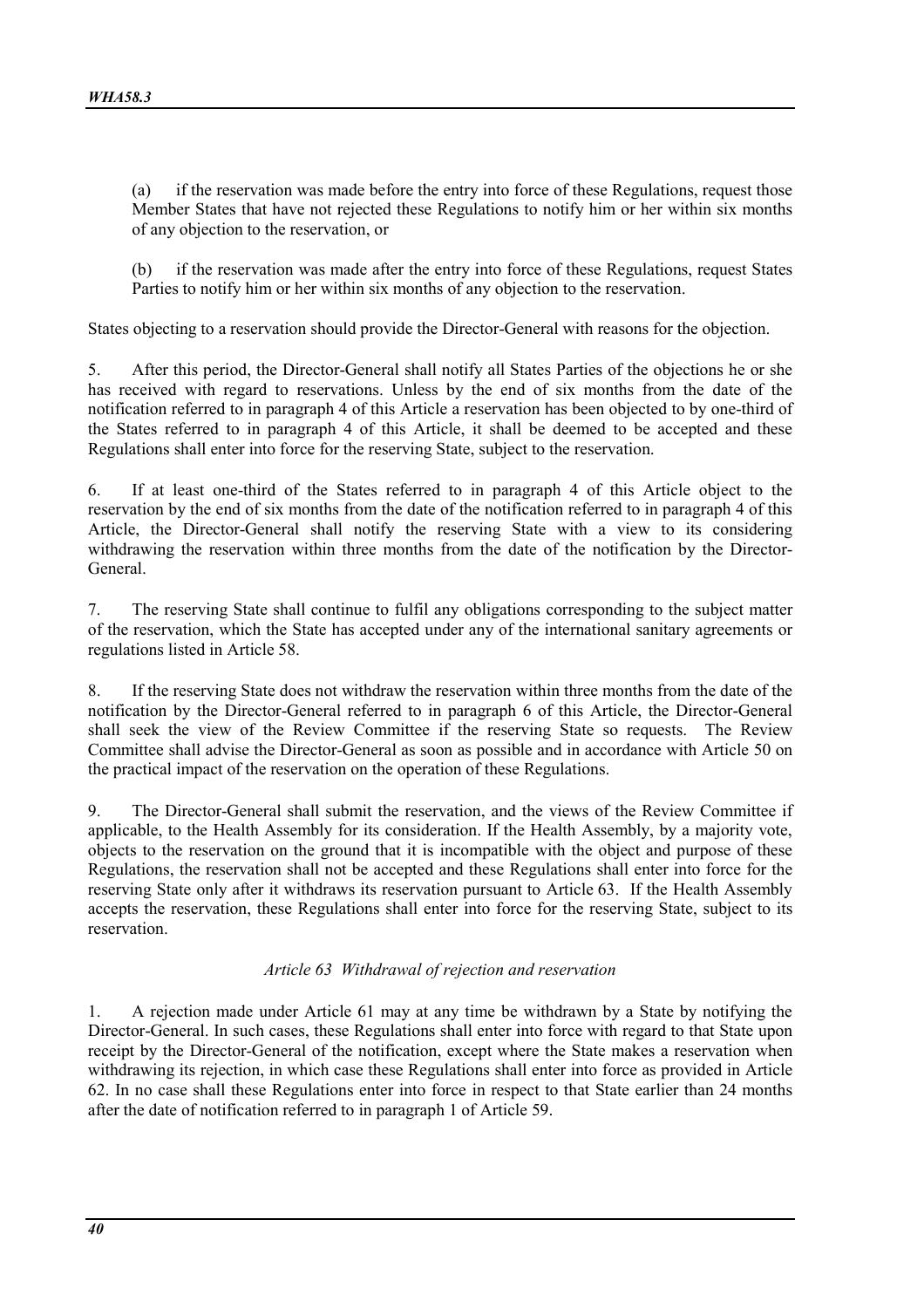2. The whole or part of any reservation may at any time be withdrawn by the State Party concerned by notifying the Director-General. In such cases, the withdrawal will be effective from the date of receipt by the Director-General of the notification.

#### *Article 64 States not Members of WHO*

1. Any State not a Member of WHO, which is a party to any international sanitary agreement or regulations listed in Article 58 or to which the Director-General has notified the adoption of these Regulations by the World Health Assembly, may become a party hereto by notifying its acceptance to the Director-General and, subject to the provisions of Article 62, such acceptance shall become effective upon the date of entry into force of these Regulations, or, if such acceptance is notified after that date, three months after the date of receipt by the Director-General of the notification of acceptance.

2. Any State not a Member of WHO which has become a party to these Regulations may at any time withdraw from participation in these Regulations, by means of a notification addressed to the Director-General which shall take effect six months after the Director-General has received it. The State which has withdrawn shall, as from that date, resume application of the provisions of any international sanitary agreement or regulations listed in Article 58 to which it was previously a party.

#### *Article 65 Notifications by the Director-General*

1. The Director-General shall notify all States Members and Associate Members of WHO, and also other parties to any international sanitary agreement or regulations listed in Article 58, of the adoption by the Health Assembly of these Regulations.

2. The Director-General shall also notify these States, as well as any other State which has become a party to these Regulations or to any amendment to these Regulations, of any notification received by WHO under Articles 60 to 64 respectively, as well as of any decision taken by the Health Assembly under Article 62.

#### *Article 66 Authentic texts*

1. The Arabic, Chinese, English, French, Russian and Spanish texts of these Regulations shall be equally authentic. The original texts of these Regulations shall be deposited with WHO.

2. The Director-General shall send, with the notification provided in paragraph 1 of Article 59, certified copies of these Regulations to all Members and Associate Members, and also to other parties to any of the international sanitary agreements or regulations listed in Article 58.

3. Upon the entry into force of these Regulations, the Director-General shall deliver certified copies thereof to the Secretary-General of the United Nations for registration in accordance with Article 102 of the Charter of the United Nations.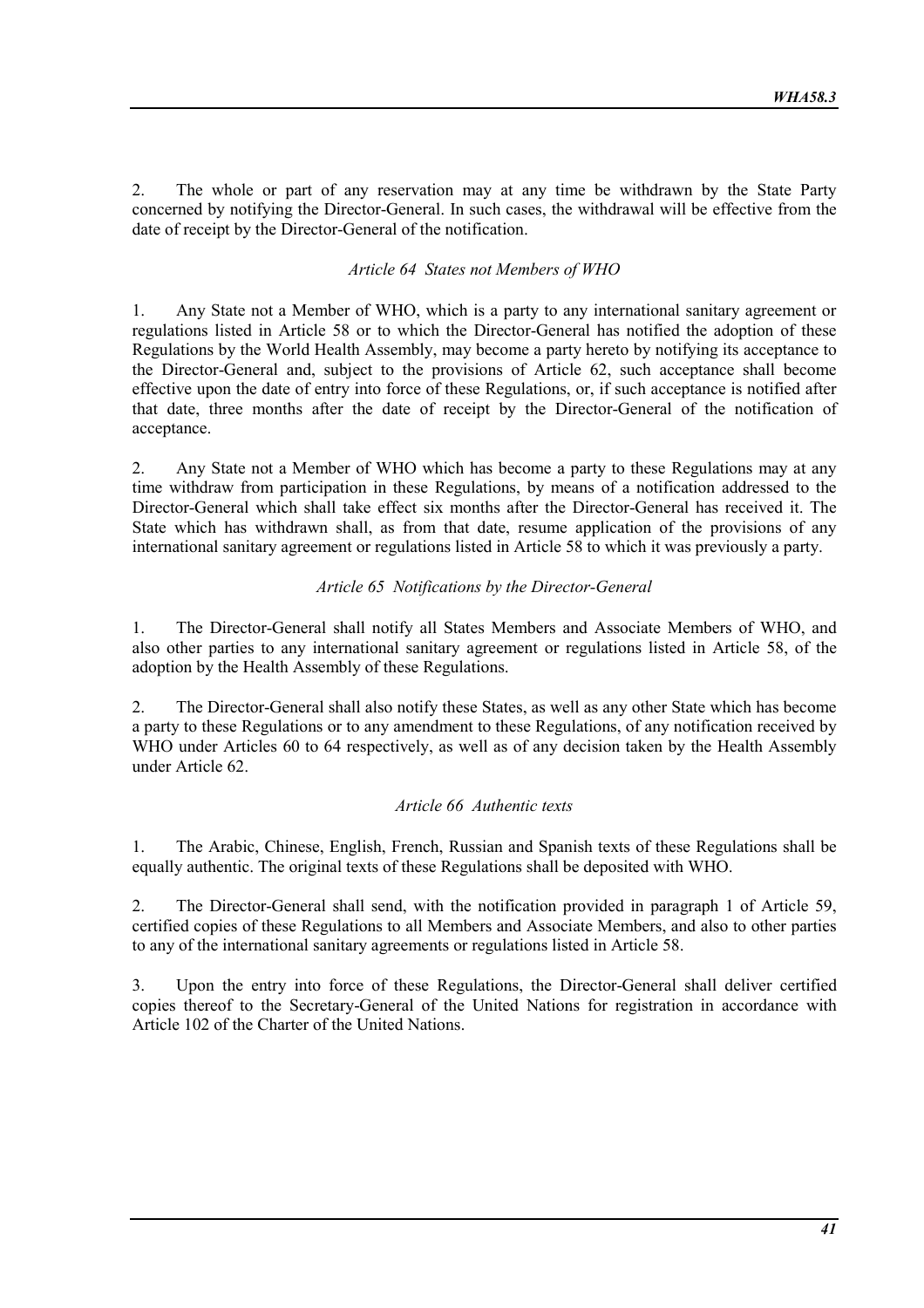### **A. CORE CAPACITY REQUIREMENTS FOR SURVEILLANCE AND RESPONSE**

1. States Parties shall utilize existing national structures and resources to meet their core capacity requirements under these Regulations, including with regard to:

 (a) their surveillance, reporting, notification, verification, response and collaboration activities; and

(b) their activities concerning designated airports, ports and ground crossings.

2. Each State Party shall assess, within two years following the entry into force of these Regulations for that State Party, the ability of existing national structures and resources to meet the minimum requirements described in this Annex. As a result of such assessment, States Parties shall develop and implement plans of action to ensure that these core capacities are present and functioning throughout their territories as set out in paragraph 1 of Article 5 and paragraph 1 of Article 13.

3. States Parties and WHO shall support assessments, planning and implementation processes under this Annex.

4. At the local community level and/or primary public health response level

The capacities:

(a) to detect events involving disease or death above expected levels for the particular time and place in all areas within the territory of the State Party; and

(b) to report all available essential information immediately to the appropriate level of healthcare response. At the community level, reporting shall be to local community health-care institutions or the appropriate health personnel. At the primary public health response level, reporting shall be to the intermediate or national response level, depending on organizational structures. For the purposes of this Annex, essential information includes the following: clinical descriptions, laboratory results, sources and type of risk, numbers of human cases and deaths, conditions affecting the spread of the disease and the health measures employed; and

(c) to implement preliminary control measures immediately.

5. At the intermediate public health response levels

The capacities:

(a) to confirm the status of reported events and to support or implement additional control measures; and

(b) to assess reported events immediately and, if found urgent, to report all essential information to the national level. For the purposes of this Annex, the criteria for urgent events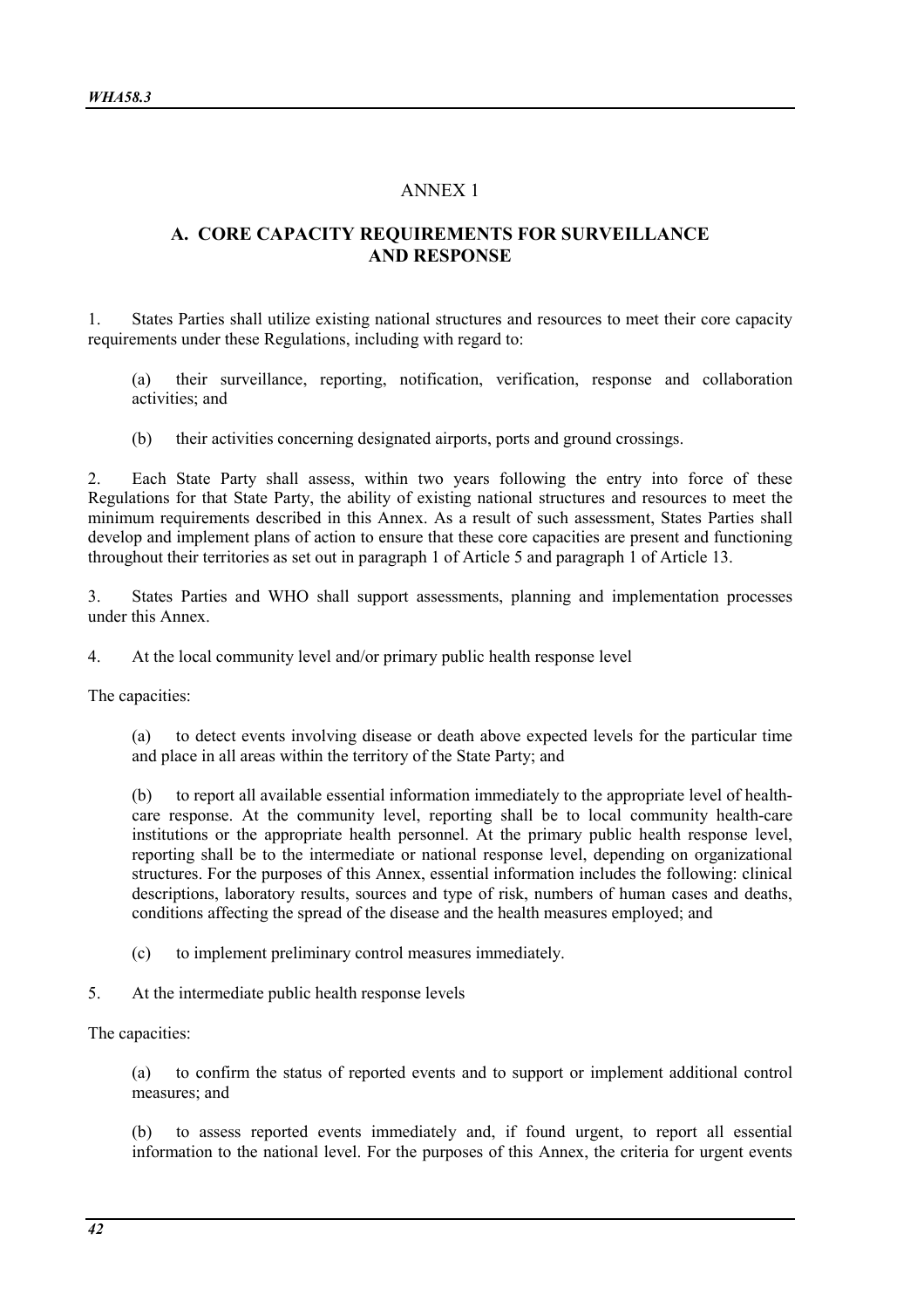include serious public health impact and/or unusual or unexpected nature with high potential for spread.

6. At the national level

*Assessment and notification*. The capacities:

(a) to assess all reports of urgent events within 48 hours; and

(b) to notify WHO immediately through the National IHR Focal Point when the assessment indicates the event is notifiable pursuant to paragraph 1 of Article 6 and Annex 2 and to inform WHO as required pursuant to Article 7 and paragraph 2 of Article 9.

*Public health response*. The capacities:

 (a) to determine rapidly the control measures required to prevent domestic and international spread;

 (b) to provide support through specialized staff, laboratory analysis of samples (domestically or through collaborating centres) and logistical assistance (e.g. equipment, supplies and transport);

(c) to provide on-site assistance as required to supplement local investigations;

 (d) to provide a direct operational link with senior health and other officials to approve rapidly and implement containment and control measures;

(e) to provide direct liaison with other relevant government ministries;

 (f) to provide, by the most efficient means of communication available, links with hospitals, clinics, airports, ports, ground crossings, laboratories and other key operational areas for the dissemination of information and recommendations received from WHO regarding events in the State Party's own territory and in the territories of other States Parties;

 (g) to establish, operate and maintain a national public health emergency response plan, including the creation of multidisciplinary/multisectoral teams to respond to events that may constitute a public health emergency of international concern; and

(h) to provide the foregoing on a 24-hour basis.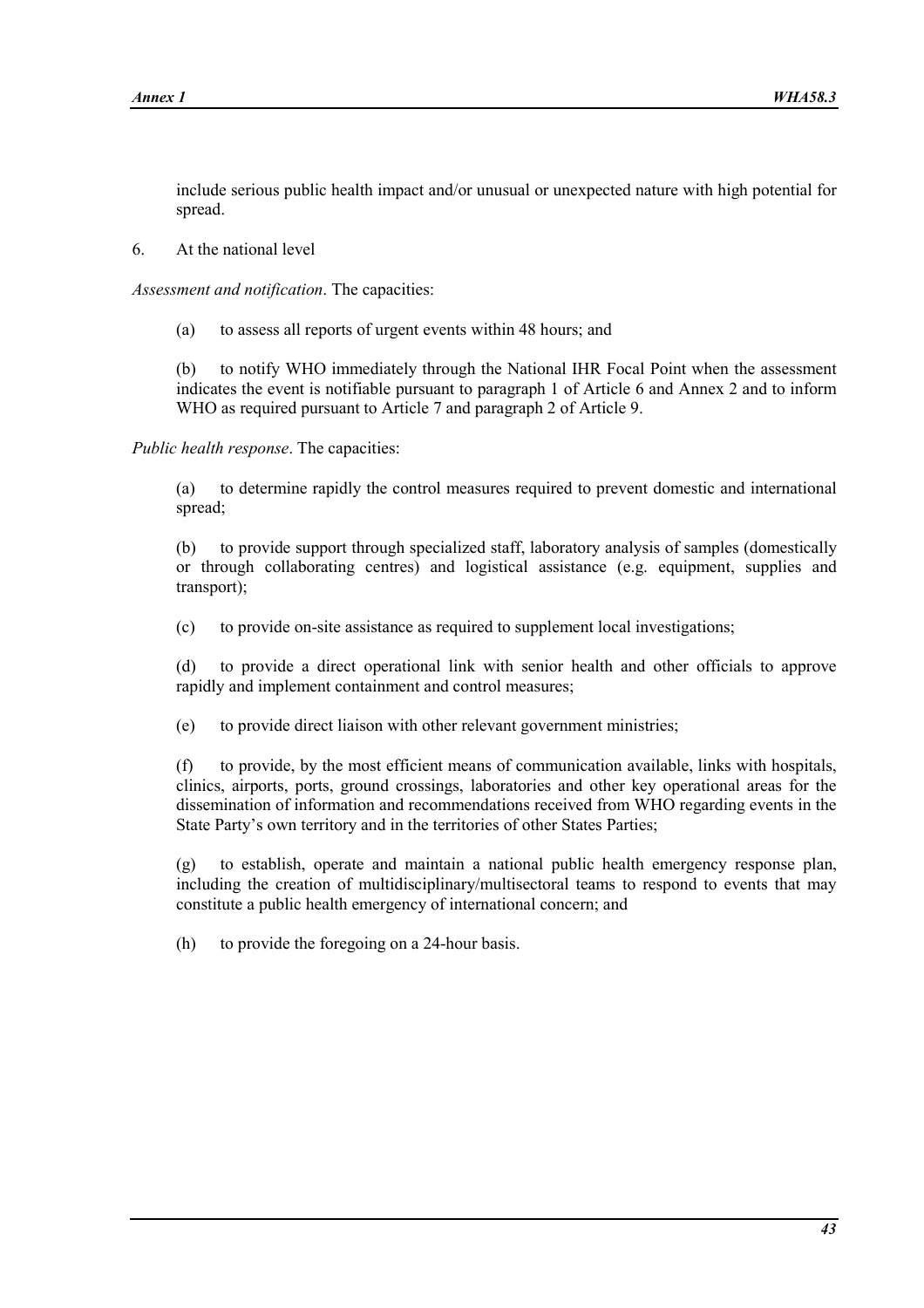### **B. CORE CAPACITY REQUIREMENTS FOR DESIGNATED AIRPORTS, PORTS AND GROUND CROSSINGS**

### 1. At all times

The capacities:

 (a) to provide access to (i) an appropriate medical service including diagnostic facilities located so as to allow the prompt assessment and care of ill travellers, and (ii) adequate staff, equipment and premises;

 (b) to provide access to equipment and personnel for the transport of ill travellers to an appropriate medical facility;

(c) to provide trained personnel for the inspection of conveyances;

 (d) to ensure a safe environment for travellers using point of entry facilities, including potable water supplies, eating establishments, flight catering facilities, public washrooms, appropriate solid and liquid waste disposal services and other potential risk areas, by conducting inspection programmes, as appropriate; and

 (e) to provide as far as practicable a programme and trained personnel for the control of vectors and reservoirs in and near points of entry.

2. For responding to events that may constitute a public health emergency of international concern

The capacities:

 (a) to provide appropriate public health emergency response by establishing and maintaining a public health emergency contingency plan, including the nomination of a coordinator and contact points for relevant point of entry, public health and other agencies and services;

 (b) to provide assessment of and care for affected travellers or animals by establishing arrangements with local medical and veterinary facilities for their isolation, treatment and other support services that may be required;

 (c) to provide appropriate space, separate from other travellers, to interview suspect or affected persons;

 (d) to provide for the assessment and, if required, quarantine of suspect travellers, preferably in facilities away from the point of entry;

 (e) to apply recommended measures to disinsect, derat, disinfect, decontaminate or otherwise treat baggage, cargo, containers, conveyances, goods or postal parcels including, when appropriate, at locations specially designated and equipped for this purpose;

(f) to apply entry or exit controls for arriving and departing travellers; and

 (g) to provide access to specially designated equipment, and to trained personnel with appropriate personal protection, for the transfer of travellers who may carry infection or contamination.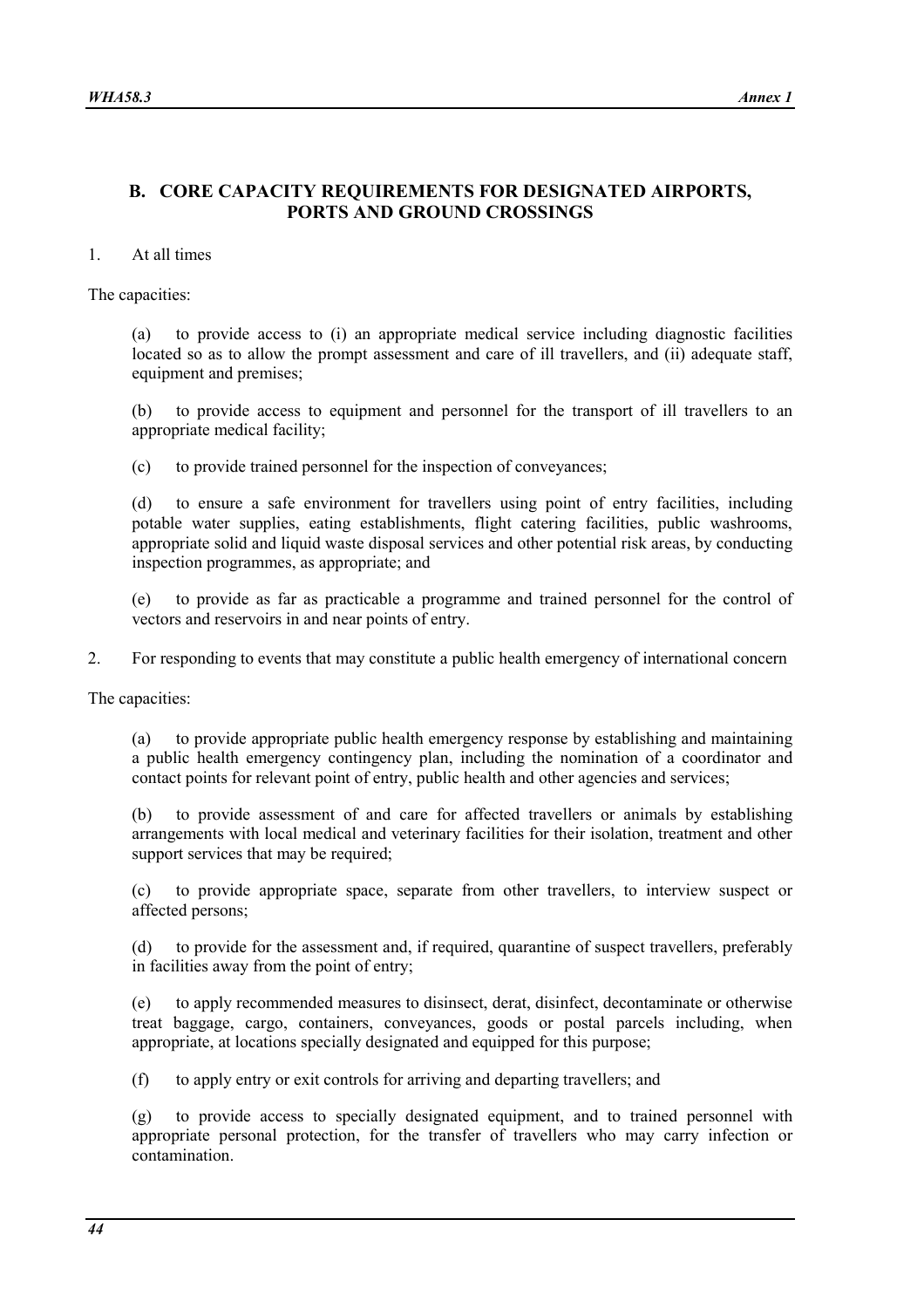#### **DECISION INSTRUMENT FOR THE ASSESSMENT AND NOTIFICATION OF EVENTS THAT MAY CONSTITUTE A PUBLIC HEALTH EMERGENCY OF INTERNATIONAL CONCERN**



<sup>b</sup> The disease list shall be used only for the purposes of these Regulations.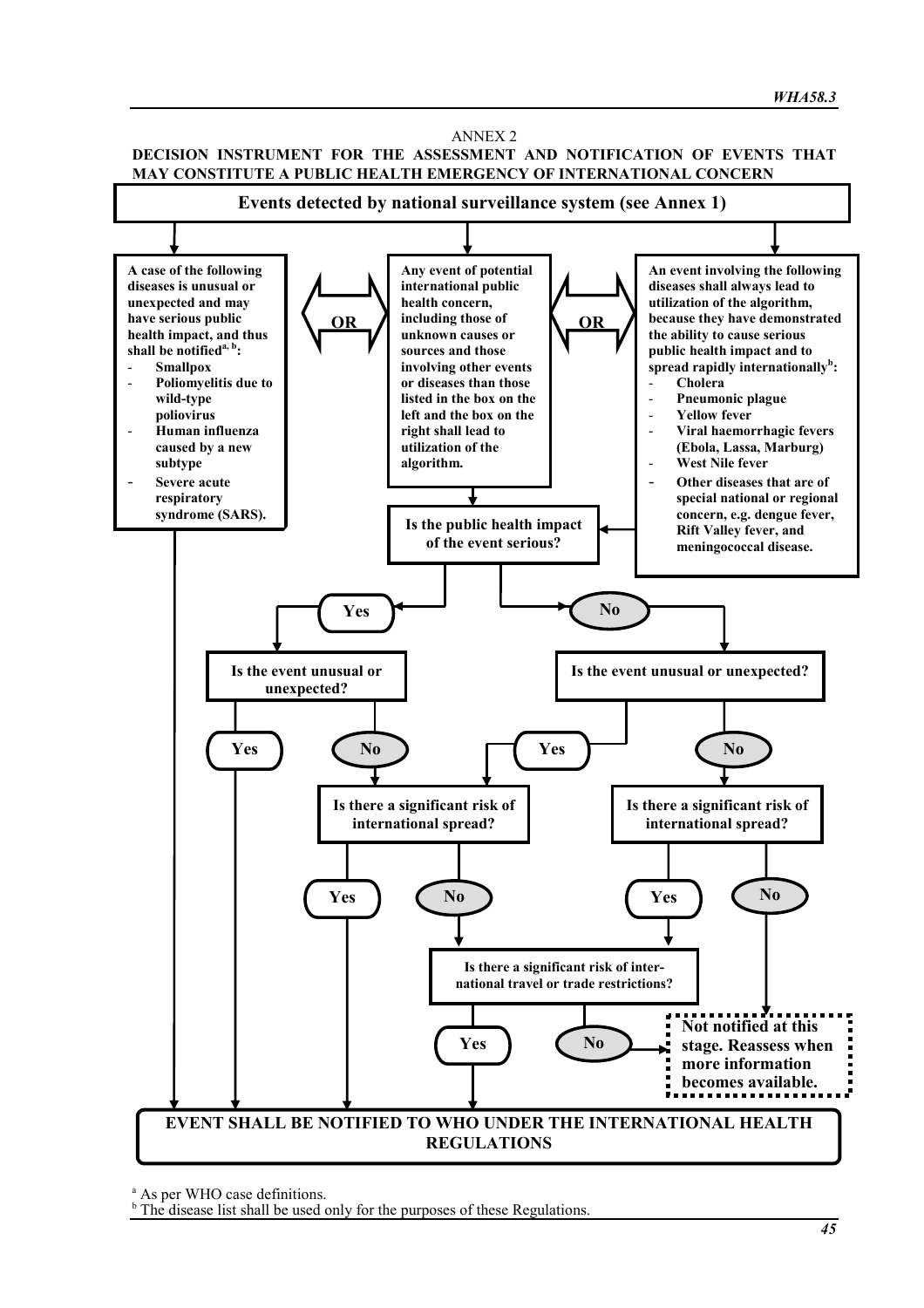### **EXAMPLES FOR THE APPLICATION OF THE DECISION INSTRUMENT FOR THE ASSESSMENT AND NOTIFICATION OF EVENTS THAT MAY CONSTITUTE A PUBLIC HEALTH EMERGENCY OF INTERNATIONAL CONCERN**

### *The examples appearing in this Annex are not binding and are for indicative guidance purposes to assist in the interpretation of the decision instrument criteria.*

### **DOES THE EVENT MEET AT LEAST TWO OF THE FOLLOWING CRITERIA?**

|                                                   |              | I. Is the public health impact of the event serious?                                                                                                                                                                     |
|---------------------------------------------------|--------------|--------------------------------------------------------------------------------------------------------------------------------------------------------------------------------------------------------------------------|
|                                                   |              | 1. Is the number of cases and/or number of deaths for this type of event large for the<br>given place, time or population?                                                                                               |
|                                                   |              | 2. Has the event the potential to have a high public health impact?                                                                                                                                                      |
|                                                   |              | THE FOLLOWING ARE EXAMPLES OF CIRCUMSTANCES THAT CONTRIBUTE TO HIGH PUBLIC<br>HEALTH IMPACT:                                                                                                                             |
|                                                   |              | $\checkmark$ Event caused by a pathogen with high potential to cause epidemic (infectiousness of the<br>agent, high case fatality, multiple transmission routes or healthy carrier).                                     |
|                                                   | ✓            | Indication of treatment failure (new or emerging antibiotic resistance, vaccine failure,<br>antidote resistance or failure).                                                                                             |
|                                                   | ✓            | Event represents a significant public health risk even if no or very few human cases have<br>yet been identified.                                                                                                        |
|                                                   | ✓            | Cases reported among health staff.                                                                                                                                                                                       |
|                                                   | ✓            | The population at risk is especially vulnerable (refugees, low level of immunization,<br>children, elderly, low immunity, undernourished, etc.).                                                                         |
|                                                   | $\checkmark$ | Concomitant factors that may hinder or delay the public health response (natural<br>catastrophes, armed conflicts, unfavourable weather conditions, multiple foci in the State<br>Party).                                |
|                                                   | ✓            | Event in an area with high population density.                                                                                                                                                                           |
| Is the public health impact of the event serious? | $\checkmark$ | Spread of toxic, infectious or otherwise hazardous materials that may be occurring<br>naturally or otherwise that has contaminated or has the potential to contaminate a<br>population and/or a large geographical area. |
|                                                   |              | 3. Is external assistance needed to detect, investigate, respond and control the current<br>event, or prevent new cases?                                                                                                 |
|                                                   |              | THE FOLLOWING ARE EXAMPLES OF WHEN ASSISTANCE MAY BE REQUIRED:                                                                                                                                                           |
|                                                   | ✓            | Inadequate human, financial, material or technical resources - in particular:                                                                                                                                            |
|                                                   |              | - Insufficient laboratory or epidemiological capacity to investigate the event<br>(equipment, personnel, financial resources)                                                                                            |
|                                                   |              | - Insufficient antidotes, drugs and/or vaccine and/or protective equipment,<br>decontamination equipment, or supportive equipment to cover estimated needs                                                               |
|                                                   |              | - Existing surveillance system is inadequate to detect new cases in a timely manner.                                                                                                                                     |
|                                                   |              | IS THE PUBLIC HEALTH IMPACT OF THE EVENT SERIOUS?                                                                                                                                                                        |
|                                                   |              | Answer "yes" if you have answered "yes" to questions 1, 2 or 3 above.                                                                                                                                                    |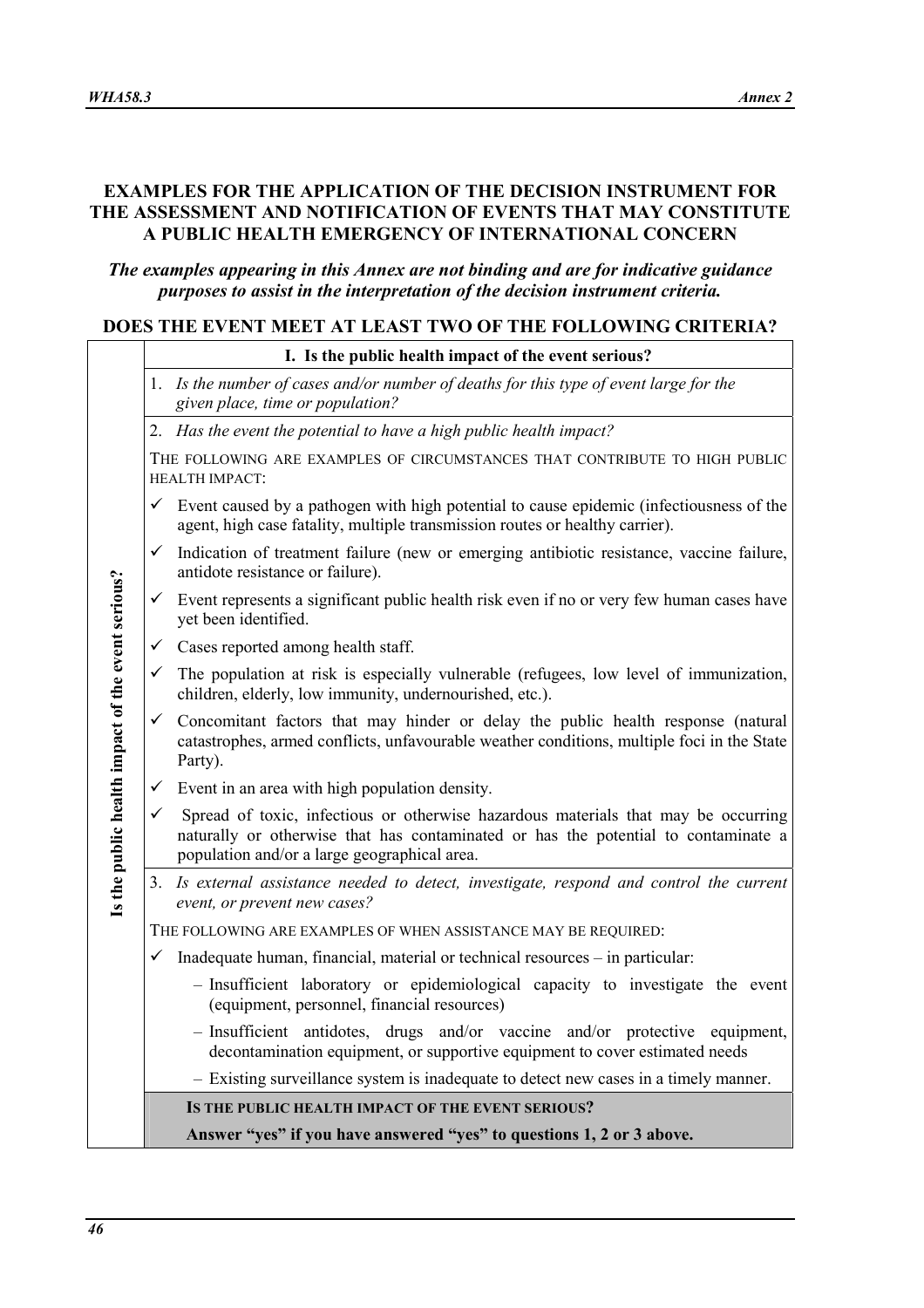| 4                                             | Is the event unusual?                                                                                                                           |  |  |  |  |  |  |
|-----------------------------------------------|-------------------------------------------------------------------------------------------------------------------------------------------------|--|--|--|--|--|--|
| THE FOLLOWING ARE EXAMPLES OF UNUSUAL EVENTS: |                                                                                                                                                 |  |  |  |  |  |  |
| $\checkmark$                                  | The event is caused by an unknown agent or the source, vehicle, route of transmission is<br>unusual or unknown.                                 |  |  |  |  |  |  |
| ✓                                             | Evolution of cases more severe than expected (including morbidity or case-fatality) or<br>with unusual symptoms.                                |  |  |  |  |  |  |
| ✓                                             | Occurrence of the event itself unusual for the area, season or population.                                                                      |  |  |  |  |  |  |
|                                               | 5. Is the event unexpected from a public health perspective?                                                                                    |  |  |  |  |  |  |
|                                               | THE FOLLOWING ARE EXAMPLES OF UNEXPECTED EVENTS:                                                                                                |  |  |  |  |  |  |
|                                               | $\checkmark$ Event caused by a disease/agent that had already been eliminated or eradicated from the<br>State Party or not previously reported. |  |  |  |  |  |  |
|                                               |                                                                                                                                                 |  |  |  |  |  |  |

# **III. Is there a significant risk of international spread?**  6*. Is there evidence of an epidemiological link to similar events in other States?*  7. *Is there any factor that should alert us to the potential for cross border movement of the*  **Is there a significant risk of international spread?**  Is there a significant risk of international spread? *agent, vehicle or host?* THE FOLLOWING ARE EXAMPLES OF CIRCUMSTANCES THAT MAY PREDISPOSE TO INTERNATIONAL SPREAD:  $\checkmark$  Where there is evidence of local spread, an index case (or other linked cases) with a history within the previous month of: – international travel (or time equivalent to the incubation period if the pathogen is known) – participation in an international gathering (pilgrimage, sports event, conference, etc.) – close contact with an international traveller or a highly mobile population.  $\checkmark$  Event caused by an environmental contamination that has the potential to spread across international borders.  $\checkmark$  Event in an area of intense international traffic with limited capacity for sanitary control or environmental detection or decontamination. **IS THERE A SIGNIFICANT RISK OF INTERNATIONAL SPREAD? Answer "yes" if you have answered "yes" to questions 6 or 7 above.**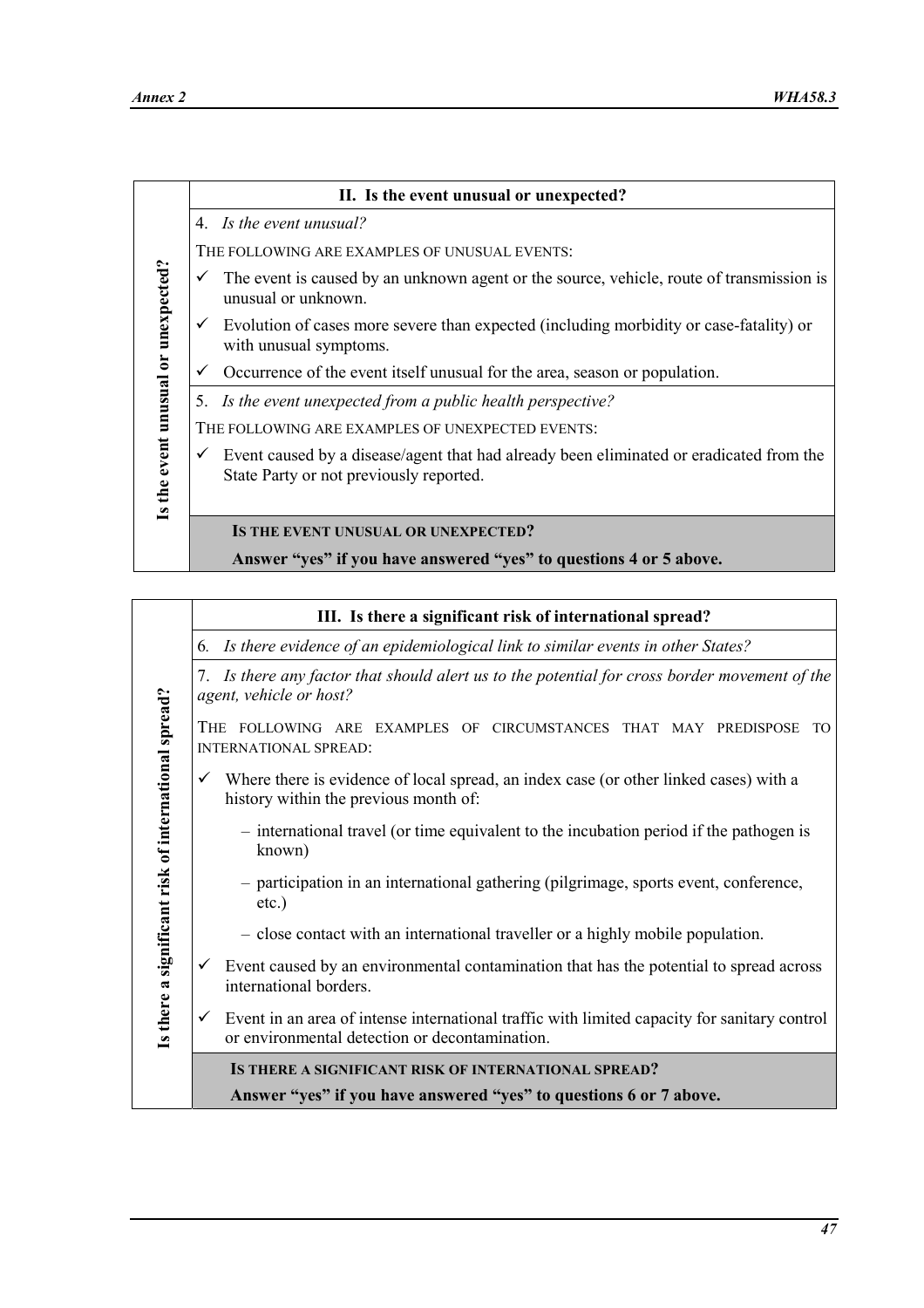|                                    | IV. Is there a significant risk of international travel or trade restrictions?                                                                                         |
|------------------------------------|------------------------------------------------------------------------------------------------------------------------------------------------------------------------|
|                                    | 8. Have similar events in the past resulted in international restriction on trade and/or<br>travel?                                                                    |
| Risk of international restrictions | 9. Is the source suspected or known to be a food product, water or any other goods that<br>might be contaminated that has been exported/imported to/from other States? |
|                                    | 10. Has the event occurred in association with an international gathering or in an area of<br><i>intense international tourism?</i>                                    |
|                                    | 11. Has the event caused requests for more information by foreign officials or international<br>media?                                                                 |
|                                    | IS THERE A SIGNIFICANT RISK OF INTERNATIONAL TRADE OR TRAVEL<br><b>RESTRICTIONS?</b>                                                                                   |
|                                    | Answer "yes" if you have answered "yes" to questions 8, 9, 10 or 11 above.                                                                                             |

**States Parties that answer "yes" to the question whether the event meets any two of the four criteria (I-IV) above, shall notify WHO under Article 6 of the International Health Regulations.**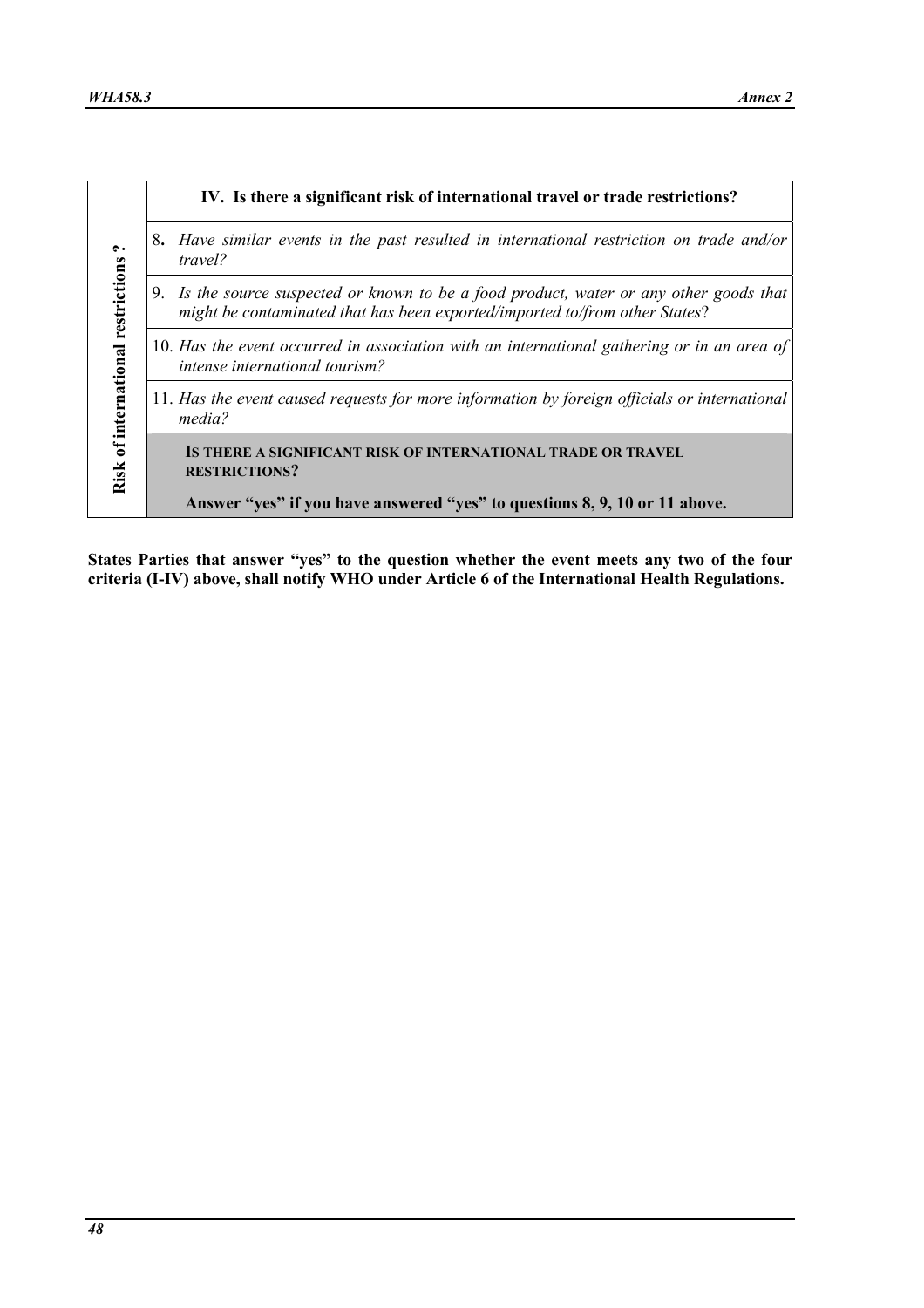#### **MODEL SHIP SANITATION CONTROL EXEMPTION CERTIFICATE/SHIP SANITATION CONTROL CERTIFICATE**

| Port of $\ldots$ Date: $\ldots$ $\ldots$                                                             |
|------------------------------------------------------------------------------------------------------|
| This Certificate records the inspection and 1) exemption from control or 2) control measures applied |
|                                                                                                      |
|                                                                                                      |
|                                                                                                      |
|                                                                                                      |

**Ship Sanitation Control Exemption Certificate Ship Sanitation Control Certificate** 

| Areas, [systems, and<br>services] inspected         | Evidence found <sup>1</sup> | <b>Sample</b><br>results <sup>2</sup> | <b>Documents reviewed</b> |
|-----------------------------------------------------|-----------------------------|---------------------------------------|---------------------------|
| Galley                                              |                             |                                       | Medical log               |
| Pantry                                              |                             |                                       | Ship's log                |
| <b>Stores</b>                                       |                             |                                       | Other                     |
| Hold(s)/cargo                                       |                             |                                       |                           |
| Quarters:                                           |                             |                                       |                           |
| - crew                                              |                             |                                       |                           |
| - officers                                          |                             |                                       |                           |
| - passengers                                        |                             |                                       |                           |
| - deck                                              |                             |                                       |                           |
| Potable water                                       |                             |                                       |                           |
| Sewage                                              |                             |                                       |                           |
| <b>Ballast</b> tanks                                |                             |                                       |                           |
| Solid and medical                                   |                             |                                       |                           |
| waste                                               |                             |                                       |                           |
| Standing water                                      |                             |                                       |                           |
| Engine room                                         |                             |                                       |                           |
| Medical facilities                                  |                             |                                       |                           |
| Other areas specified -<br>see attached             |                             |                                       |                           |
| Note areas not<br>applicable, by marking<br>$N/A$ . |                             |                                       |                           |

| cate                      |                                 | Ship Sanitation Control Certificate |                                               |
|---------------------------|---------------------------------|-------------------------------------|-----------------------------------------------|
| <b>Documents reviewed</b> | <b>Control measures applied</b> | <b>Re-inspection</b><br>date        | <b>Comments regarding</b><br>conditions found |
| Medical log               |                                 |                                     |                                               |
| Ship's log                |                                 |                                     |                                               |
| Other                     |                                 |                                     |                                               |
|                           |                                 |                                     |                                               |
|                           |                                 |                                     |                                               |
|                           |                                 |                                     |                                               |
|                           |                                 |                                     |                                               |
|                           |                                 |                                     |                                               |
|                           |                                 |                                     |                                               |
|                           |                                 |                                     |                                               |
|                           |                                 |                                     |                                               |
|                           |                                 |                                     |                                               |
|                           |                                 |                                     |                                               |
|                           |                                 |                                     |                                               |
|                           |                                 |                                     |                                               |
|                           |                                 |                                     |                                               |
|                           |                                 |                                     |                                               |
|                           |                                 |                                     |                                               |
|                           |                                 |                                     |                                               |
|                           |                                 |                                     |                                               |
|                           |                                 |                                     |                                               |

No evidence found. Ship/vessel is exempted from control measures. Control measures indicated were applied on the date below.

Name and designation of issuing officer ………………………………............ Signature and seal …………………………… Date ………….........

 $<sup>1</sup>$  (a) Evidence of infection or contamination, including: vectors in all stages of growth; animal reservoirs for vectors; rodents or other species that could carry human disease,</sup> microbiological, chemical and other risks to human health; signs of inadequate sanitary measures. (b) Information concerning any human cases (to be included in the Maritime Declaration of Health).

<sup>2</sup> Results from samples taken on board. Analysis to be provided to ship's master by most expedient means and, if re-inspection is required, to the next appropriate port of call coinciding with the re-inspection date specified in this certificate.

 Sanitation Control Exemption Certificates and Sanitation Control Certificates are valid for a maximum of six months, but the validity period may be extended by one month if inspection cannot be carried out at the port and there is no evidence of infection or contamination.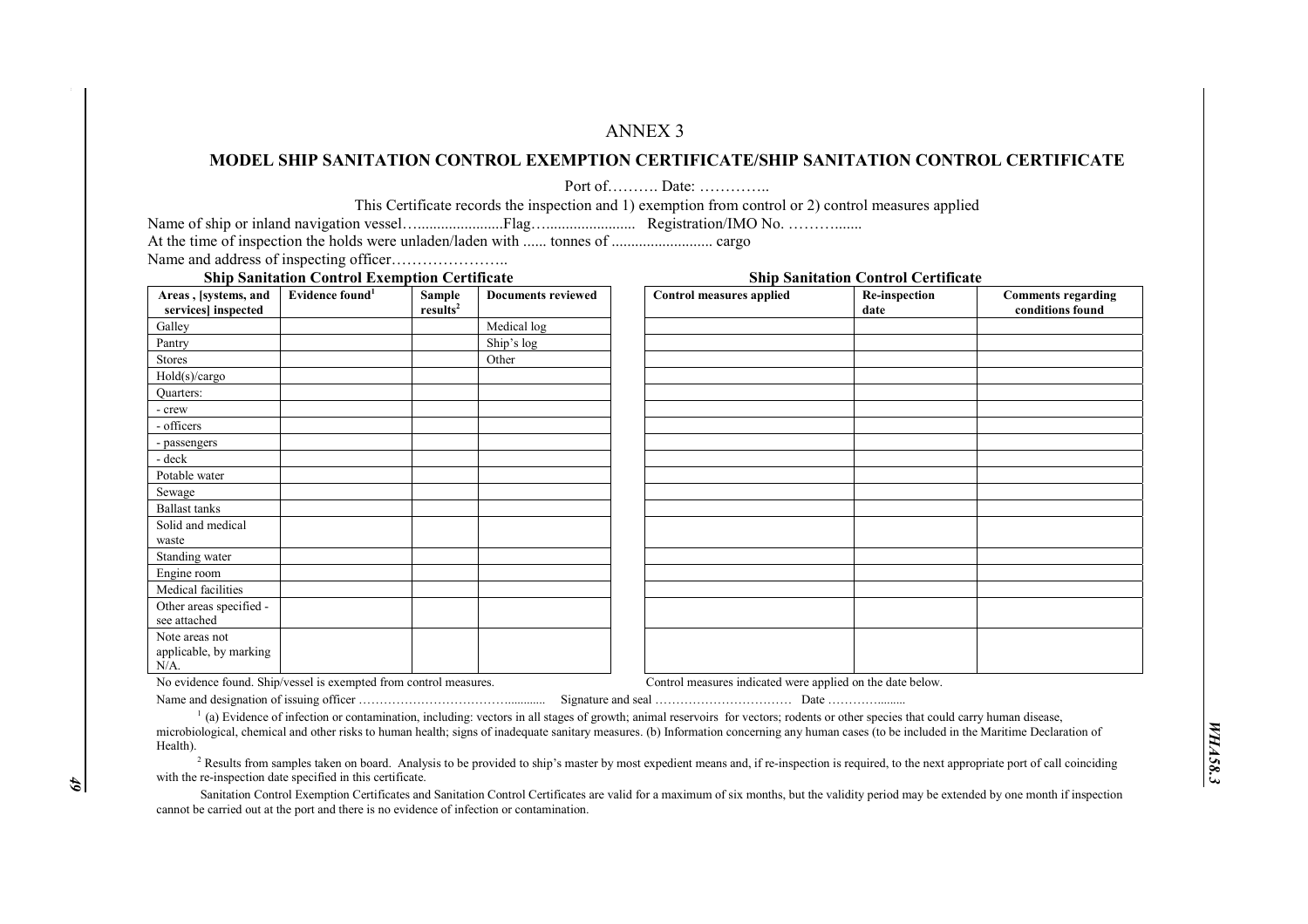| Food<br>Source<br>Storage<br>Preparation<br>Service<br>Source<br>Storage<br>Distribution<br>Holding<br>Treatment<br>Disposal<br>Equipment<br>Operation<br>Equipment and medical<br>devices<br>Operation<br>Medicines | Areas/facilities/systems<br>inspected | <b>Evidence found</b> | <b>Sample results</b> | <b>Documents</b><br>reviewed | <b>Control measures</b><br>applied | Re-inspection<br>date | <b>Comments regarding</b><br>conditions found |
|----------------------------------------------------------------------------------------------------------------------------------------------------------------------------------------------------------------------|---------------------------------------|-----------------------|-----------------------|------------------------------|------------------------------------|-----------------------|-----------------------------------------------|
| Water<br>Waste<br><b>Swimming pools/spas</b><br><b>Medical facilities</b>                                                                                                                                            |                                       |                       |                       |                              |                                    |                       |                                               |
|                                                                                                                                                                                                                      |                                       |                       |                       |                              |                                    |                       |                                               |
|                                                                                                                                                                                                                      |                                       |                       |                       |                              |                                    |                       |                                               |
|                                                                                                                                                                                                                      |                                       |                       |                       |                              |                                    |                       |                                               |
|                                                                                                                                                                                                                      |                                       |                       |                       |                              |                                    |                       |                                               |
|                                                                                                                                                                                                                      |                                       |                       |                       |                              |                                    |                       |                                               |
|                                                                                                                                                                                                                      |                                       |                       |                       |                              |                                    |                       |                                               |
|                                                                                                                                                                                                                      |                                       |                       |                       |                              |                                    |                       |                                               |
|                                                                                                                                                                                                                      |                                       |                       |                       |                              |                                    |                       |                                               |
|                                                                                                                                                                                                                      |                                       |                       |                       |                              |                                    |                       |                                               |
|                                                                                                                                                                                                                      |                                       |                       |                       |                              |                                    |                       |                                               |
|                                                                                                                                                                                                                      |                                       |                       |                       |                              |                                    |                       |                                               |
|                                                                                                                                                                                                                      |                                       |                       |                       |                              |                                    |                       |                                               |
|                                                                                                                                                                                                                      |                                       |                       |                       |                              |                                    |                       |                                               |
|                                                                                                                                                                                                                      |                                       |                       |                       |                              |                                    |                       |                                               |
|                                                                                                                                                                                                                      |                                       |                       |                       |                              |                                    |                       |                                               |
|                                                                                                                                                                                                                      |                                       |                       |                       |                              |                                    |                       |                                               |
|                                                                                                                                                                                                                      |                                       |                       |                       |                              |                                    |                       |                                               |
|                                                                                                                                                                                                                      |                                       |                       |                       |                              |                                    |                       |                                               |
|                                                                                                                                                                                                                      |                                       |                       |                       |                              |                                    |                       |                                               |
| Other areas inspected                                                                                                                                                                                                |                                       |                       |                       |                              |                                    |                       |                                               |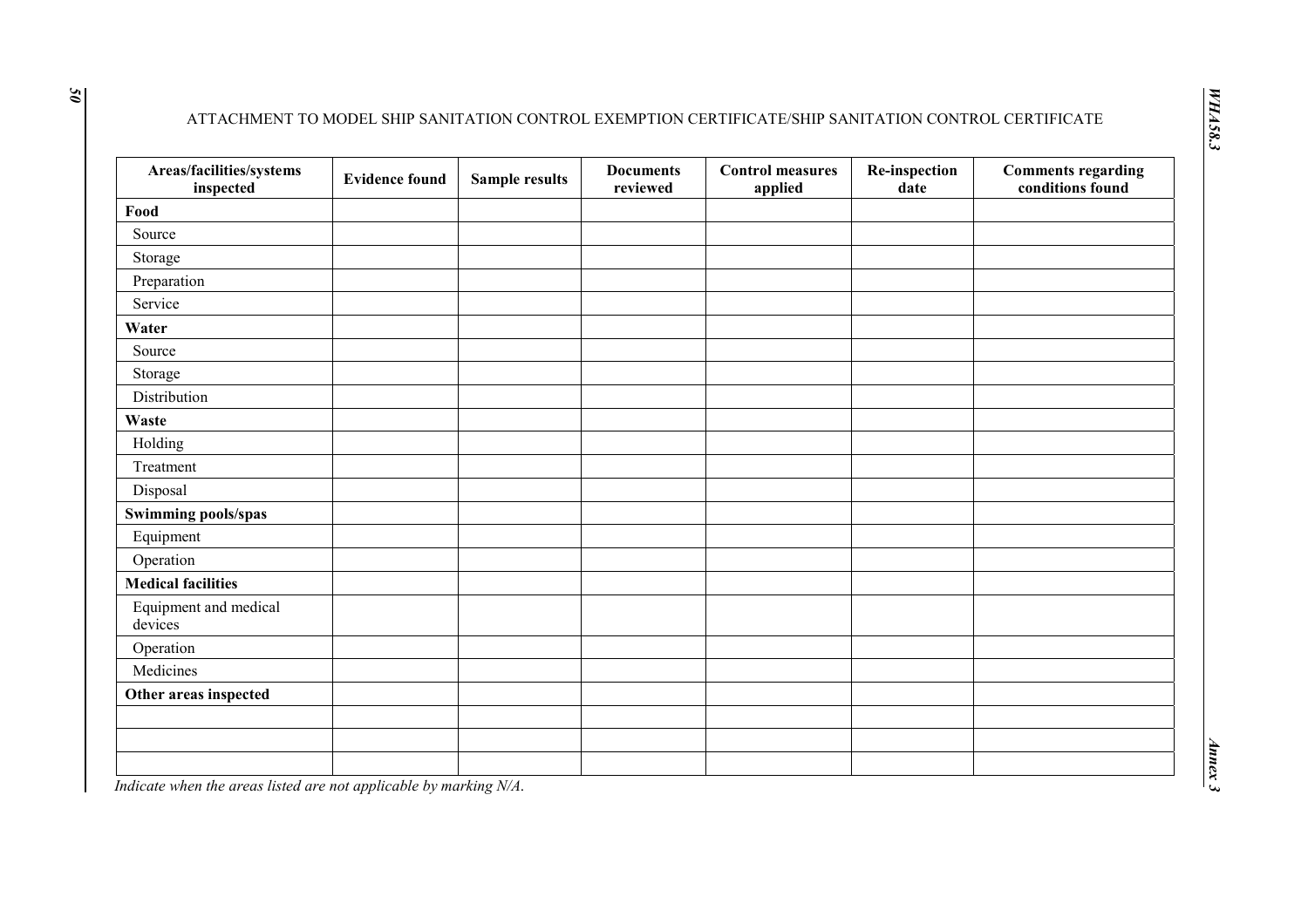### **TECHNICAL REQUIREMENTS PERTAINING TO CONVEYANCES AND CONVEYANCE OPERATORS**

### Section A Conveyance operators

1. Conveyance operators shall facilitate:

- (a) inspections of the cargo, containers and conveyance;
- (b) medical examinations of persons on board;
- (c) application of other health measures under these Regulations; and
- (d) provision of relevant public health information requested by the State Party.

2. Conveyance operators shall provide to the competent authority a valid Ship Sanitation Control Exemption Certificate or a Ship Sanitation Control Certificate or a Maritime Declaration of Health, or the Health Part of an Aircraft General Declaration, as required under these Regulations.

Section B Conveyances

1. Control measures applied to baggage, cargo, containers, conveyances and goods under these Regulations shall be carried out so as to avoid as far as possible injury or discomfort to persons or damage to the baggage, cargo, containers, conveyances and goods. Whenever possible and appropriate, control measures shall be applied when the conveyance and holds are empty.

2. States Parties shall indicate in writing the measures applied to cargo, containers or conveyances, the parts treated, the methods employed, and the reasons for their application. This information shall be provided in writing to the person in charge of an aircraft and, in case of a ship, on the Ship Sanitation Control Certificate. For other cargo, containers or conveyances, States Parties shall issue such information in writing to consignors, consignees, carriers, the person in charge of the conveyance or their respective agents.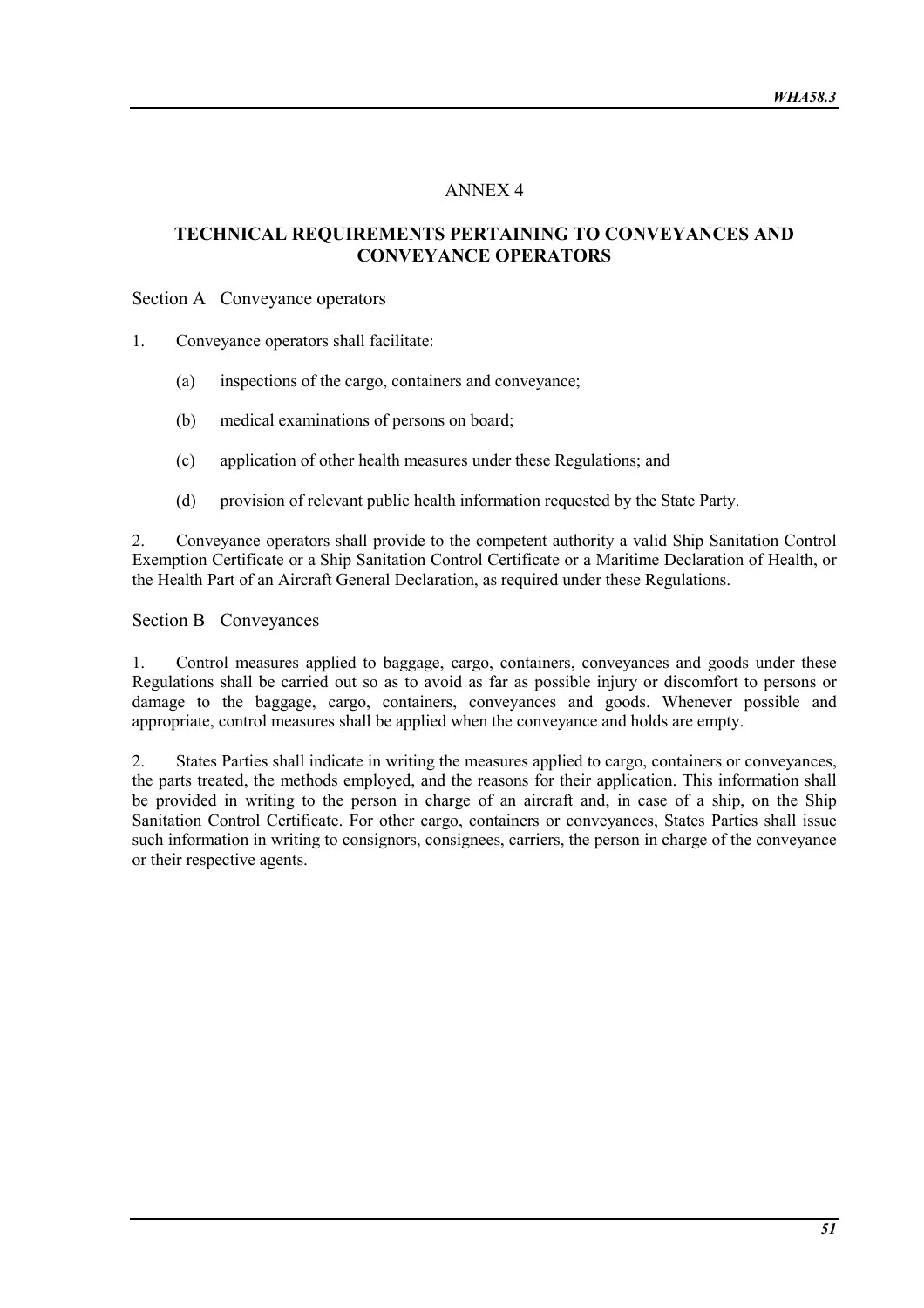### **SPECIFIC MEASURES FOR VECTOR-BORNE DISEASES**

1. WHO shall publish, on a regular basis, a list of areas where disinsection or other vector control measures are recommended for conveyances arriving from these areas. Determination of such areas shall be made pursuant to the procedures regarding temporary or standing recommendations, as appropriate.

2. Every conveyance leaving a point of entry situated in an area where vector control is recommended should be disinsected and kept free of vectors. When there are methods and materials advised by the Organization for these procedures, these should be employed. The presence of vectors on board conveyances and the control measures used to eradicate them shall be included:

(a) in the case of aircraft, in the Health Part of the Aircraft General Declaration, unless this part of the Declaration is waived by the competent authority at the airport of arrival;

(b) in the case of ships, on the Ship Sanitation Control Certificates; and

(c) in the case of other conveyances, on a written proof of treatment issued to the consignor, consignee, carrier, the person in charge of the conveyance or their agent, respectively.

3. States Parties should accept disinsecting, deratting and other control measures for conveyances applied by other States if methods and materials advised by the Organization have been applied.

4. States Parties shall establish programmes to control vectors that may transport an infectious agent that constitutes a public health risk to a minimum distance of 400 metres from those areas of point of entry facilities that are used for operations involving travellers, conveyances, containers, cargo and postal parcels, with extension of the minimum distance if vectors with a greater range are present.

5. If a follow-up inspection is required to determine the success of the vector control measures applied, the competent authorities for the next known port or airport of call with a capacity to make such an inspection shall be informed of this requirement in advance by the competent authority advising such follow-up. In the case of ships, this shall be noted on the Ship Sanitation Control Certificate.

6. A conveyance may be regarded as suspect and should be inspected for vectors and reservoirs if:

(a) it has a possible case of vector-borne disease on board;

(b) a possible case of vector-borne disease has occurred on board during an international voyage; or

(c) it has left an affected area within a period of time where on-board vectors could still carry disease.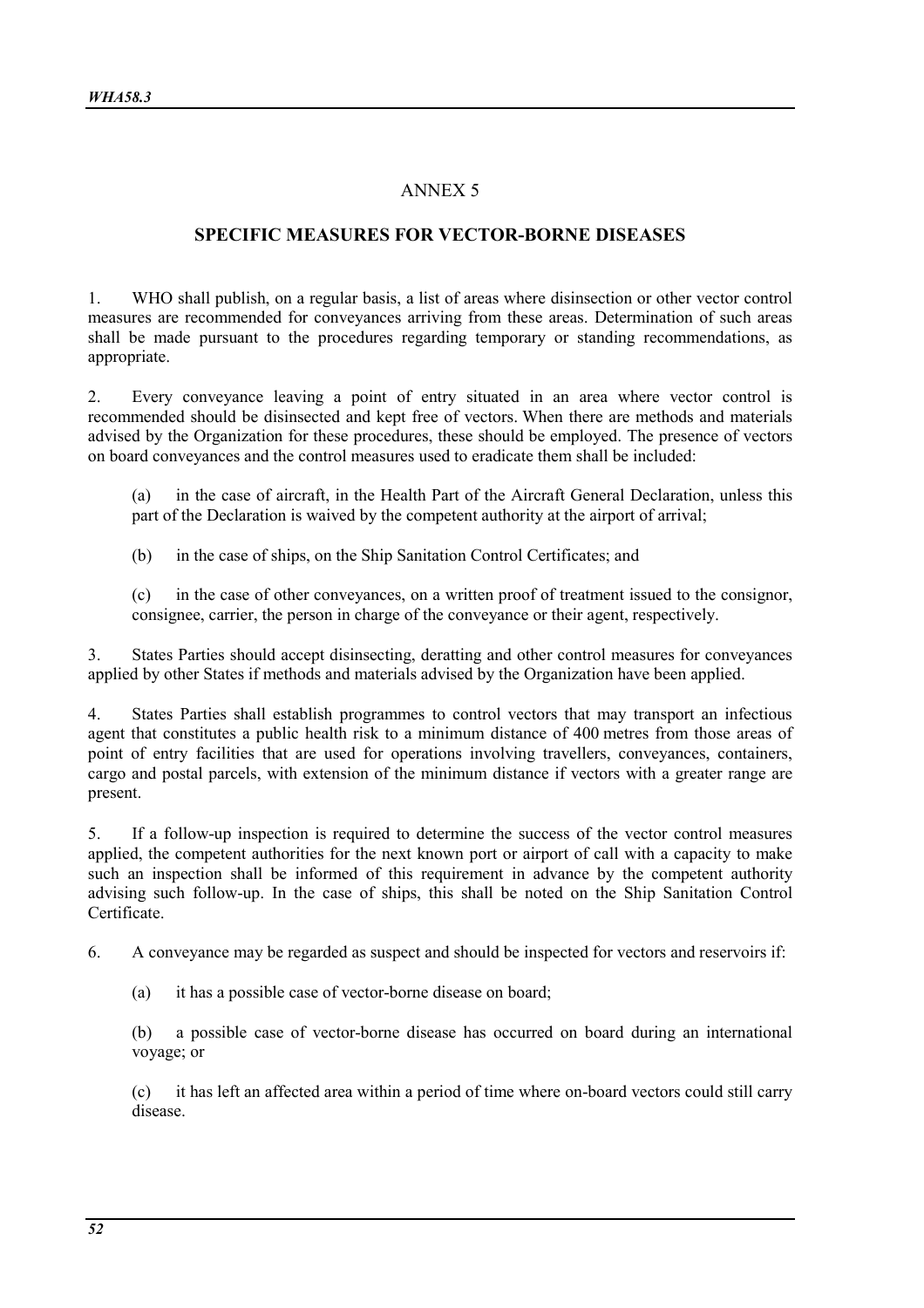7. A State Party should not prohibit the landing of an aircraft or berthing of a ship in its territory if the control measures provided for in paragraph 3 of this Annex or otherwise recommended by the Organization are applied. However, aircraft or ships coming from an affected area may be required to land at airports or divert to another port specified by the State Party for that purpose.

8. A State Party may apply vector control measures to a conveyance arriving from an area affected by a vector-borne disease if the vectors for the foregoing disease are present in its territory.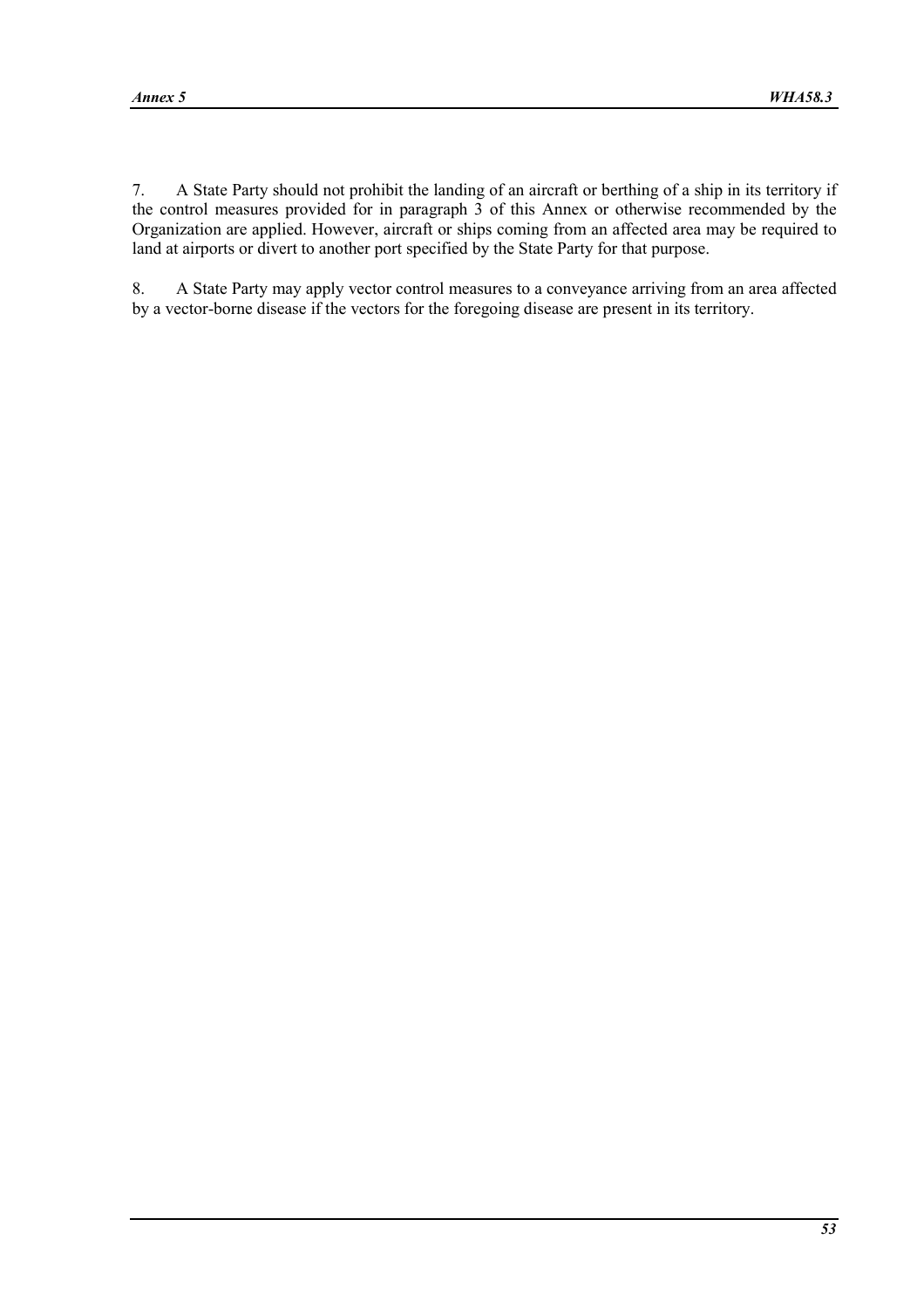### **VACCINATION, PROPHYLAXIS AND RELATED CERTIFICATES**

1. Vaccines or other prophylaxis specified in Annex 7 or recommended under these Regulations shall be of suitable quality; those vaccines and prophylaxis designated by WHO shall be subject to its approval. Upon request, the State Party shall provide to WHO appropriate evidence of the suitability of vaccines and prophylaxis administered within its territory under these Regulations.

2. Persons undergoing vaccination or other prophylaxis under these Regulations shall be provided with an international certificate of vaccination or prophylaxis (hereinafter the "certificate") in the form specified in this Annex. No departure shall be made from the model of the certificate specified in this Annex.

3. Certificates under this Annex are valid only if the vaccine or prophylaxis used has been approved by WHO.

4. Certificates must be signed in the hand of the clinician, who shall be a medical practitioner or other authorized health worker, supervising the administration of the vaccine or prophylaxis. The certificate must also bear the official stamp of the administering centre; however, this shall not be an accepted substitute for the signature.

5. Certificates shall be fully completed in English or in French. They may also be completed in another language, in addition to either English or French.

6. Any amendment of this certificate, or erasure, or failure to complete any part of it, may render it invalid.

7. Certificates are individual and shall in no circumstances be used collectively. Separate certificates shall be issued for children.

8. A parent or guardian shall sign the certificate when the child is unable to write. The signature of an illiterate shall be indicated in the usual manner by the person's mark and the indication by another that this is the mark of the person concerned.

9. If the supervising clinician is of the opinion that the vaccination or prophylaxis is contraindicated on medical grounds, the supervising clinician shall provide the person with reasons, written in English or French, and where appropriate in another language in addition to English or French, underlying that opinion, which the competent authorities on arrival should take into account. The supervising clinician and competent authorities shall inform such persons of any risk associated with non-vaccination and with the non-use of prophylaxis in accordance with paragraph 4 of Article 23.

10. An equivalent document issued by the Armed Forces to an active member of those Forces shall be accepted in lieu of an international certificate in the form shown in this Annex if:

(a) it embodies medical information substantially the same as that required by such form; and

(b) it contains a statement in English or in French and where appropriate in another language in addition to English or French recording the nature and date of the vaccination or prophylaxis and to the effect that it is issued in accordance with this paragraph.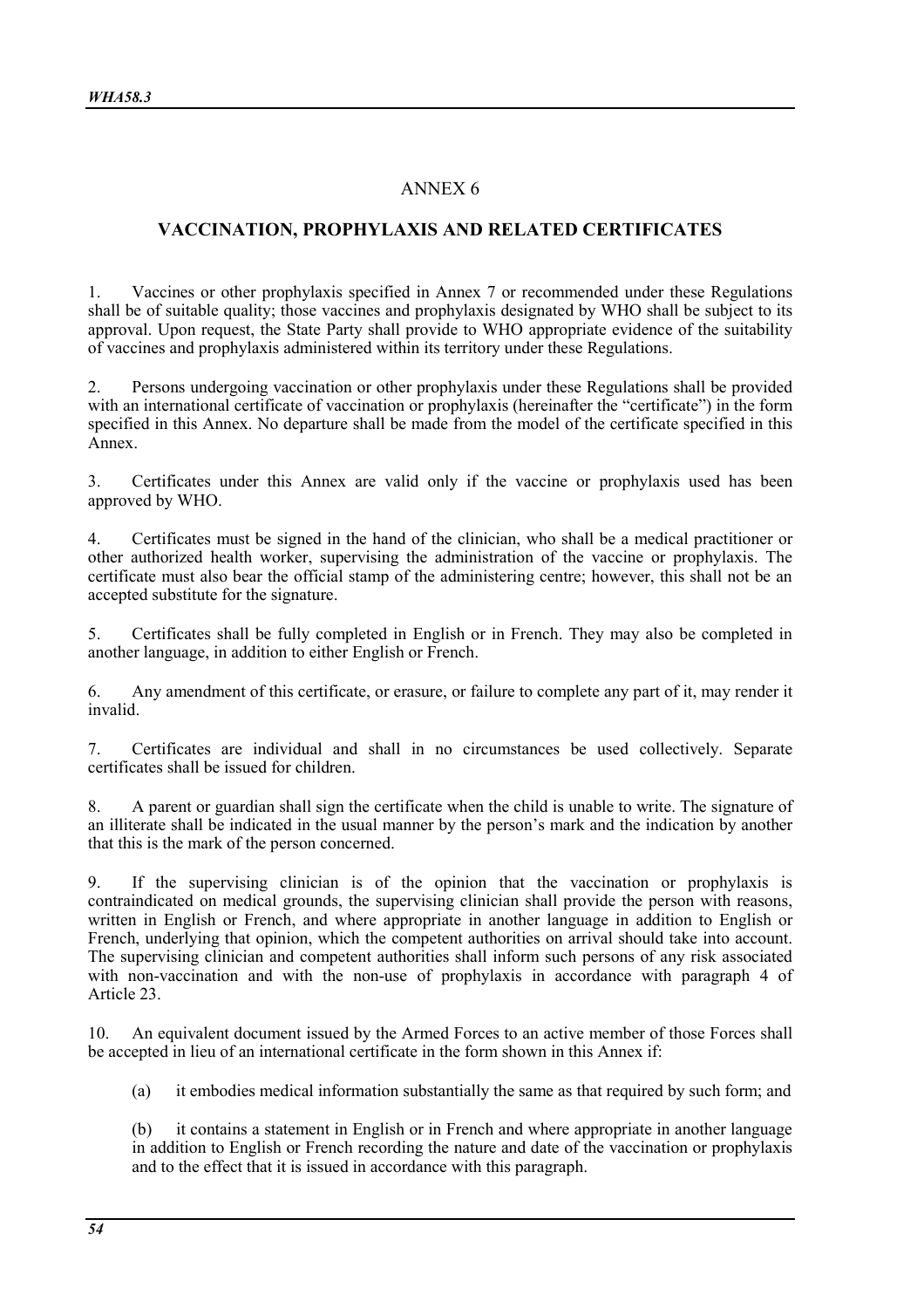### **MODEL INTERNATIONAL CERTIFICATE OF VACCINATION OR PROPHYLAXIS**

This is to certify that [name] ..................................., date of birth ..................., sex ..............................., nationality ...................................., national identification document, if applicable ............................. whose signature follows ……………………………………............

has on the date indicated been vaccinated or received prophylaxis against:

(name of disease or condition) ………………………………………………….

in accordance with the International Health Regulations.

| Vaccine or<br>prophylaxis | Date | <b>Signature and</b><br>professional status of<br>supervising clinician | <b>Manufacturer and</b><br>batch No. of vaccine or<br>prophylaxis | <b>Certificate</b><br>valid from<br>until | Official stamp of<br>administering centre |
|---------------------------|------|-------------------------------------------------------------------------|-------------------------------------------------------------------|-------------------------------------------|-------------------------------------------|
|                           |      |                                                                         |                                                                   |                                           |                                           |
| 2.                        |      |                                                                         |                                                                   |                                           |                                           |
|                           |      |                                                                         |                                                                   |                                           |                                           |

This certificate is valid only if the vaccine or prophylaxis used has been approved by the World Health Organization.

This certificate must be signed in the hand of the clinician, who shall be a medical practitioner or other authorized health worker, supervising the administration of the vaccine or prophylaxis. The certificate must also bear the official stamp of the administering centre; however, this shall not be an accepted substitute for the signature.

Any amendment of this certificate, or erasure, or failure to complete any part of it, may render it invalid.

The validity of this certificate shall extend until the date indicated for the particular vaccination or prophylaxis. The certificate shall be fully completed in English or in French. The certificate may also be completed in another language on the same document, in addition to either English or French.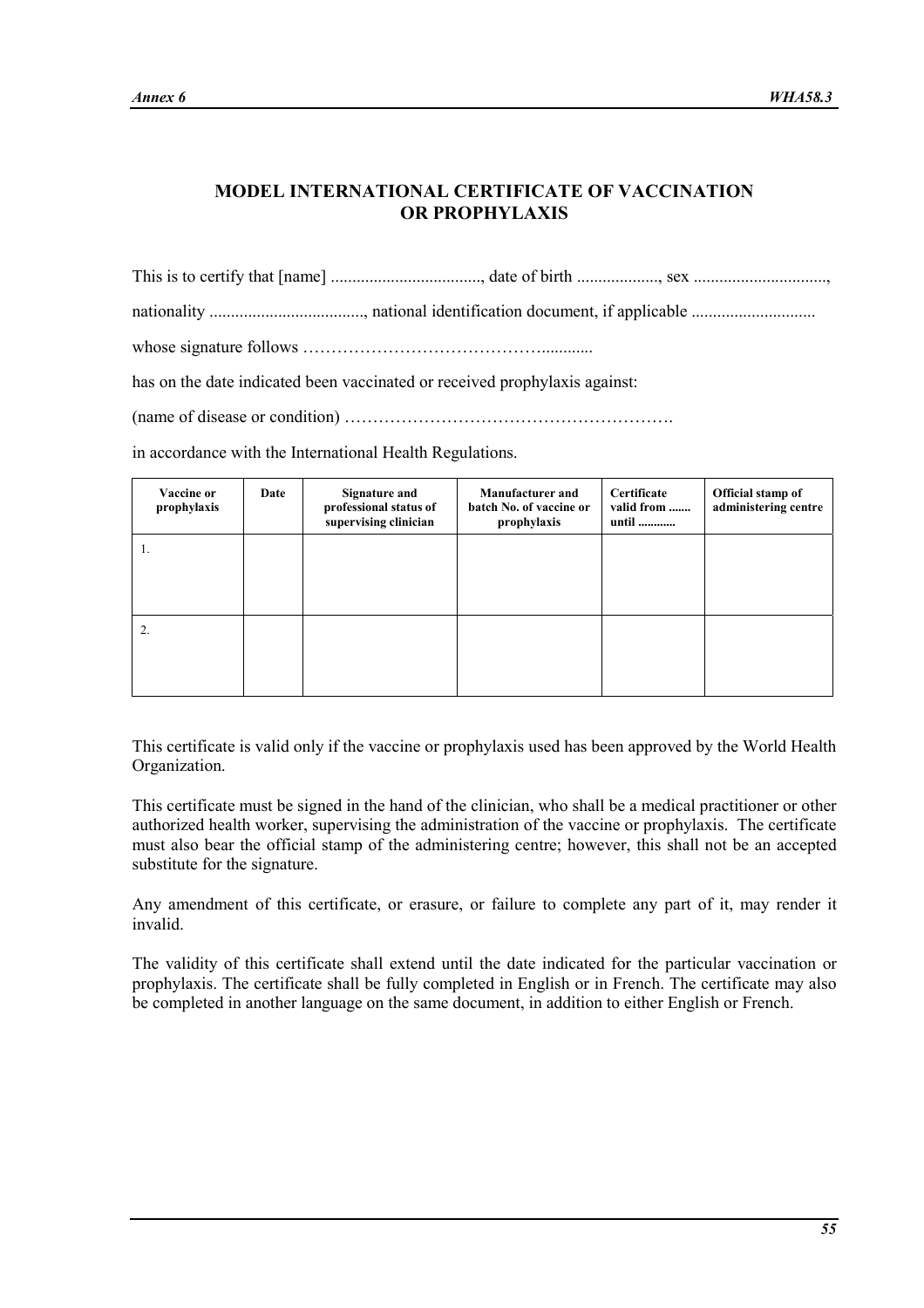### **REQUIREMENTS CONCERNING VACCINATION OR PROPHYLAXIS FOR SPECIFIC DISEASES**

1. In addition to any recommendation concerning vaccination or prophylaxis, the following diseases are those specifically designated under these Regulations for which proof of vaccination or prophylaxis may be required for travellers as a condition of entry to a State Party:

Vaccination against yellow fever.

2. Recommendations and requirements for vaccination against yellow fever:

(a) For the purpose of this Annex:

(i) the incubation period of yellow fever is six days;

(ii) yellow fever vaccines approved by WHO provide protection against infection starting 10 days following the administration of the vaccine;

(iii) this protection continues for 10 years; and

(iv) the validity of a certificate of vaccination against yellow fever shall extend for a period of 10 years, beginning 10 days after the date of vaccination or, in the case of a revaccination within such period of 10 years, from the date of that revaccination.

(b) Vaccination against yellow fever may be required of any traveller leaving an area where the Organization has determined that a risk of yellow fever transmission is present.

(c) If a traveller is in possession of a certificate of vaccination against yellow fever which is not yet valid, the traveller may be permitted to depart, but the provisions of paragraph 2(h) of this Annex may be applied on arrival.

(d) A traveller in possession of a valid certificate of vaccination against yellow fever shall not be treated as suspect, even if coming from an area where the Organization has determined that a risk of yellow fever transmission is present.

(e) In accordance with paragraph 1 of Annex 6 the yellow fever vaccine used must be approved by the Organization.

(f) States Parties shall designate specific yellow fever vaccination centres within their territories in order to ensure the quality and safety of the procedures and materials employed.

(g) Every person employed at a point of entry in an area where the Organization has determined that a risk of yellow fever transmission is present, and every member of the crew of a conveyance using any such point of entry, shall be in possession of a valid certificate of vaccination against yellow fever.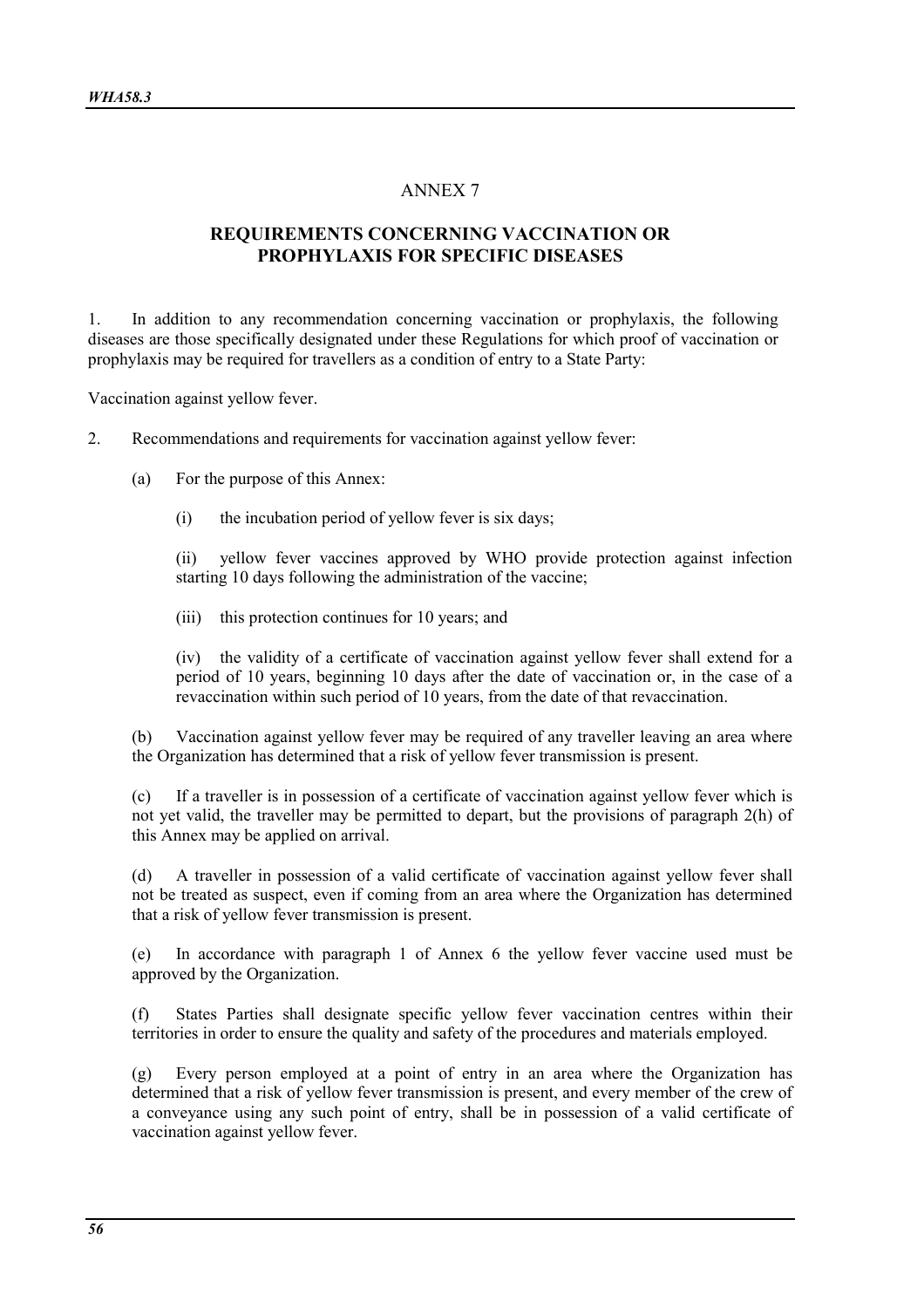(h) A State Party, in whose territory vectors of yellow fever are present, may require a traveller from an area where the Organization has determined that a risk of yellow fever transmission is present, who is unable to produce a valid certificate of vaccination against yellow fever, to be quarantined until the certificate becomes valid, or until a period of not more than six days, reckoned from the date of last possible exposure to infection, has elapsed, whichever occurs first.

(i) Travellers who possess an exemption from yellow fever vaccination, signed by an authorized medical officer or an authorized health worker, may nevertheless be allowed entry, subject to the provisions of the foregoing paragraph of this Annex and to being provided with information regarding protection from yellow fever vectors. Should the travellers not be quarantined, they may be required to report any feverish or other symptoms to the competent authority and be placed under surveillance.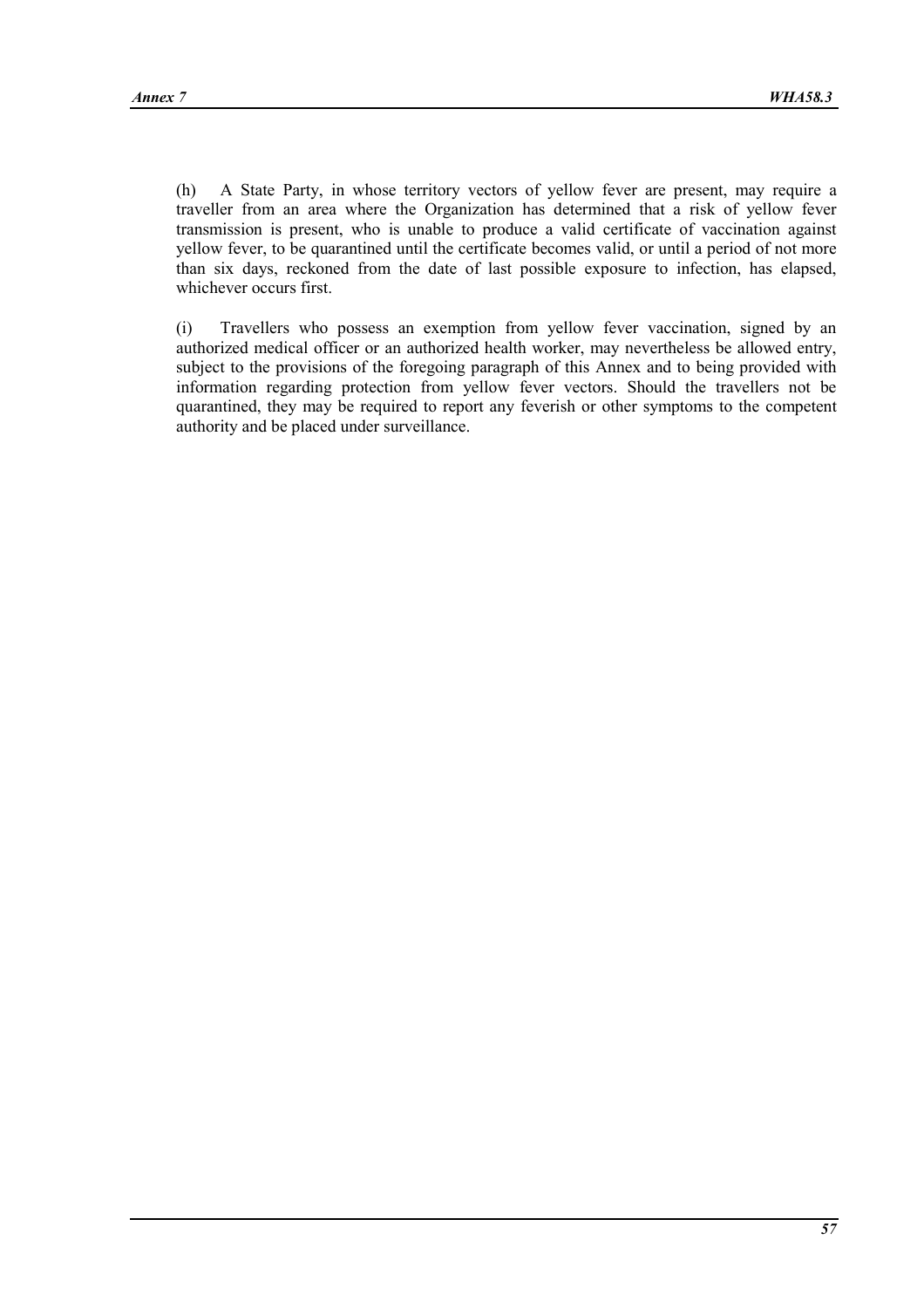#### **MODEL OF MARITIME DECLARATION OF HEALTH**

To be completed and submitted to the competent authorities by the masters of ships arriving from foreign ports.

| $Re-$ inspection required? $ves$ no                                                                                       |  |  |
|---------------------------------------------------------------------------------------------------------------------------|--|--|
| Has ship/vessel visited an affected area identified by the World Health Organization? yes no                              |  |  |
|                                                                                                                           |  |  |
| List ports of call from commencement of voyage with dates of departure, or within past thirty days, whichever is shorter: |  |  |
|                                                                                                                           |  |  |

Upon request of the competent authority at the port of arrival, list crew members, passengers or other persons who have joined ship/vessel since international voyage began or within past thirty days, whichever is shorter, including all ports/countries visited in this period (add additional names to the attached schedule):

| Name : |  |  |
|--------|--|--|

Number of crew members on board…………

Number of passengers on board…………….

#### **Health questions**

- (1) Has any person died on board during the voyage otherwise than as a result of accident? yes.... no….. If yes, state particulars in attached schedule. Total no. of deaths ..........
- (2) Is there on board or has there been during the international voyage any case of disease which you suspect to be of an infectious nature? yes........ no........ If yes, state particulars in attached schedule.
- (3) Has the total number of ill passengers during the voyage been greater than normal/expected? yes.... no….. How many ill persons? ..........
- (4) Is there any ill person on board now? yes........ no…..... If yes, state particulars in attached schedule.
- (5) Was a medical practitioner consulted? yes....... no…... If yes, state particulars of medical treatment or advice provided in attached schedule.
- (6) Are you aware of any condition on board which may lead to infection or spread of disease? yes........ no…..... If yes, state particulars in attached schedule.
- (7) Has any sanitary measure (e.g. quarantine, isolation, disinfection or decontamination) been applied on board? yes ....... no…... If yes, specify type, place and date...............................................................................................................................................
- (8) Have any stowaways been found on board? yes ....... no…... If yes, where did they join the ship (if known)? ....................................
- (9) Is there a sick animal or pet on board? yes ......... no........

Note: In the absence of a surgeon, the master should regard the following symptoms as grounds for suspecting the existence of a disease of an infectious nature:

- (a) fever, persisting for several days or accompanied by (i) prostration; (ii) decreased consciousness; (iii) glandular swelling; (iv) jaundice; (v) cough or shortness of breath; (vi) unusual bleeding; or (vii) paralysis.
- (b) with or without fever: (i) any acute skin rash or eruption; (ii) severe vomiting (other than sea sickness); (iii) severe diarrhoea; or (iv) recurrent convulsions.

I hereby declare that the particulars and answers to the questions given in this Declaration of Health (including the schedule) are true and correct to the best of my knowledge and belief.

Signed ……………………………………….

Master Naster

Countersigned ……………………………………….

Ship's Surgeon (if carried)

Date………………………………………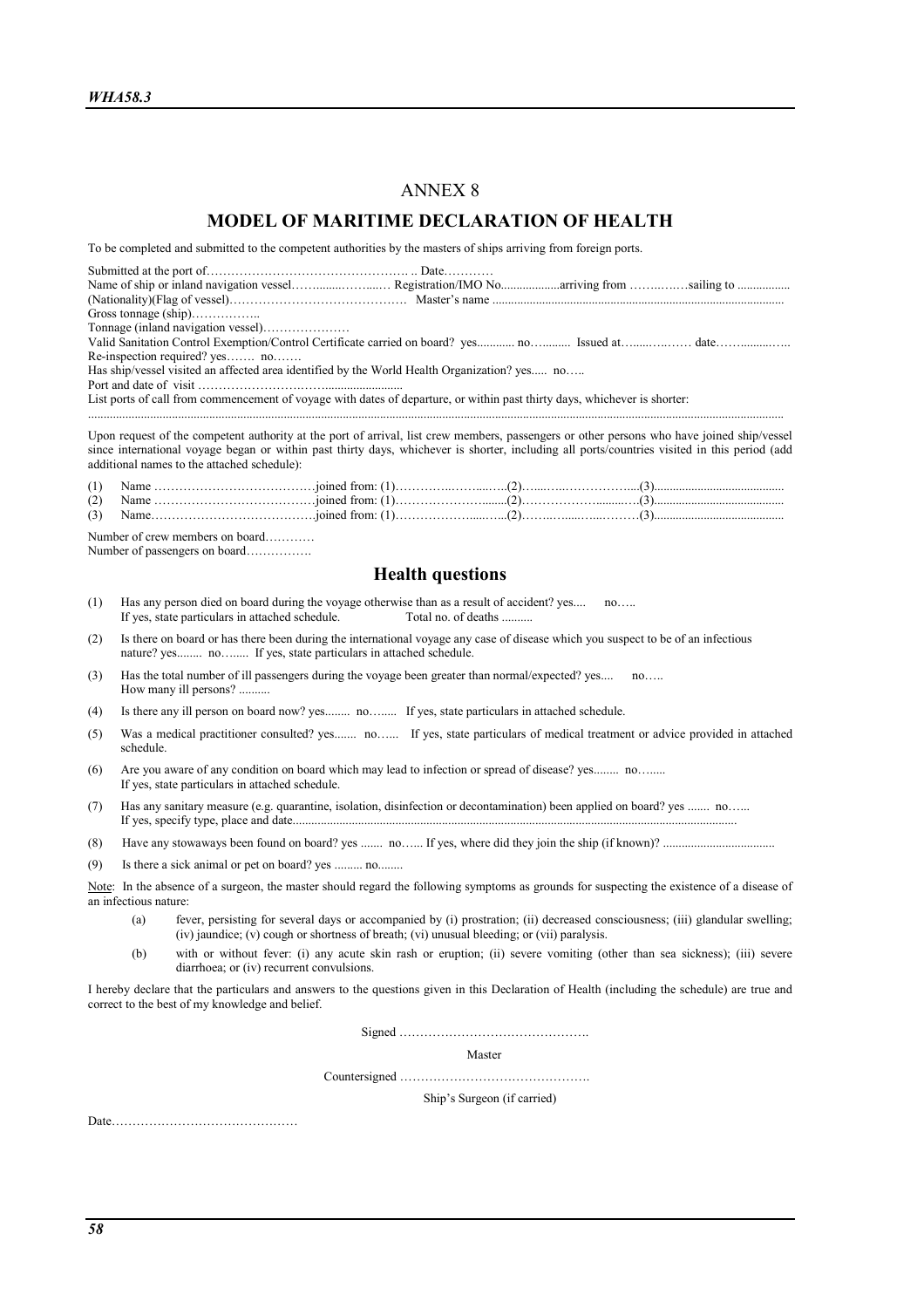| Name | <b>Class</b><br>$\mathbf{or}$<br>rating |  | Age Sex Nationality | Port, date Nature<br>joined<br>ship/vessel | of<br>illness | Date of<br>onset of<br>symptoms | Reported<br>to a port<br>medical<br>officer? | Disposal<br>of case* | <b>Drugs</b><br>medicines<br>or other<br>treatment<br>given to<br>patient | <b>Comments</b> |
|------|-----------------------------------------|--|---------------------|--------------------------------------------|---------------|---------------------------------|----------------------------------------------|----------------------|---------------------------------------------------------------------------|-----------------|
|      |                                         |  |                     |                                            |               |                                 |                                              |                      |                                                                           |                 |
|      |                                         |  |                     |                                            |               |                                 |                                              |                      |                                                                           |                 |
|      |                                         |  |                     |                                            |               |                                 |                                              |                      |                                                                           |                 |
|      |                                         |  |                     |                                            |               |                                 |                                              |                      |                                                                           |                 |

## **ATTACHMENT TO MODEL OF MARITIME DECLARATION OF HEALTH**

 \* State: (1) whether the person recovered, is still ill or died; and (2) whether the person is still on board, was evacuated (including the name of the port or airport), or was buried at sea.